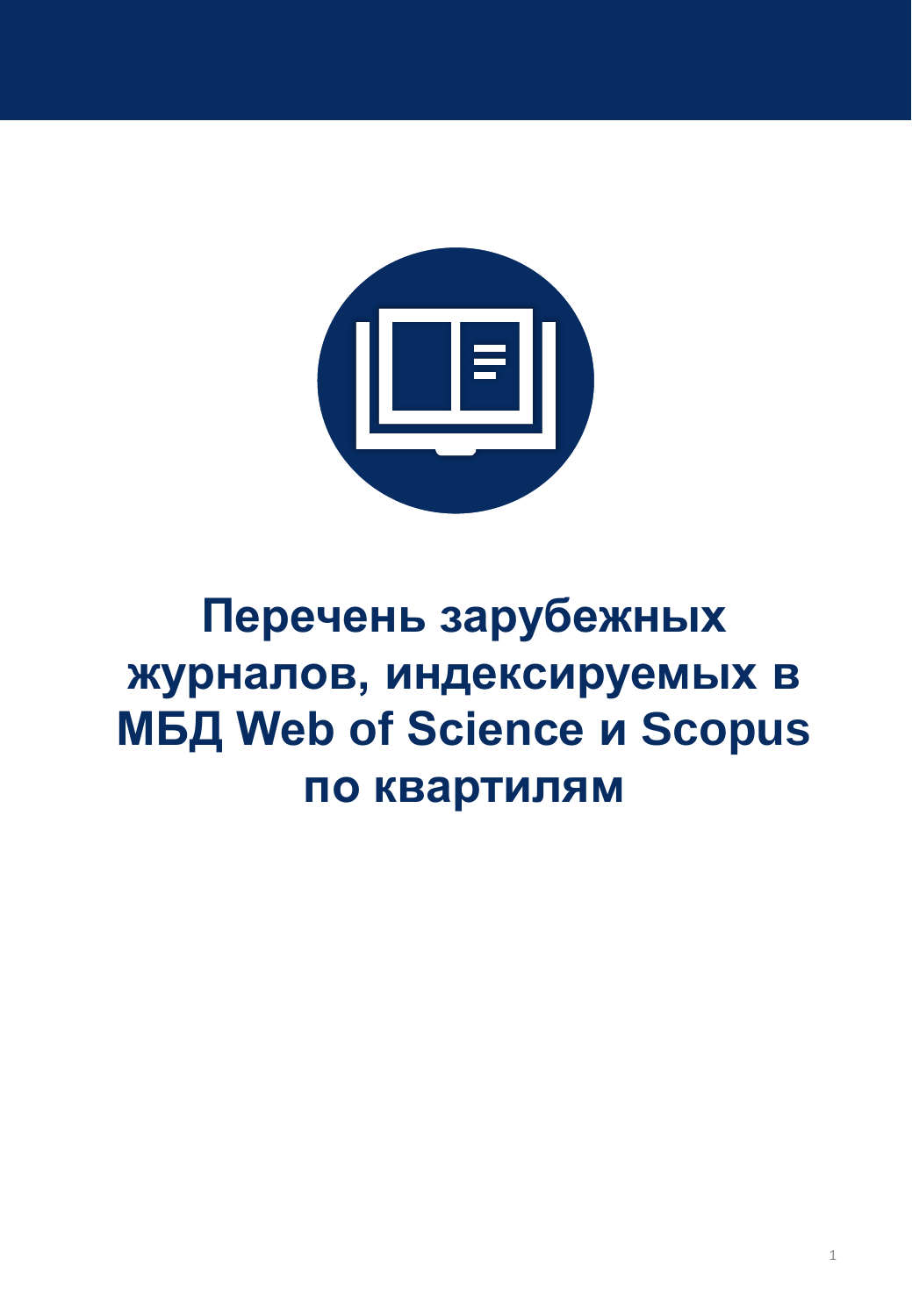| N <sub>2</sub> | Название журнала                                                       | Квартиль |
|----------------|------------------------------------------------------------------------|----------|
| 1              | Journal of Thoracic and Cardiovascular Surgery                         | Q1       |
| $\overline{2}$ | <b>European Journal of Vascular and Endovascular</b><br><b>Surgery</b> | Q1       |
| $\mathbf{3}$   | <b>Annals of Cardiothoracic Surgery</b>                                | Q1       |
| 4              | <b>Journal of Vascular Surgery</b>                                     | Q1       |
| 5              | Journal of the American College of Cardiology                          | Q1       |
| 6              | <b>American Journal of Cardiology</b>                                  | Q1       |
| $\overline{7}$ | <b>Nature Reviews Cardiology</b>                                       | Q1       |
| 8              | <b>International Journal of Cardiology</b>                             | Q1       |
| 9              | <b>Basic Research in Cardiology</b>                                    | Q1       |
| 10             | <b>Canadian Journal of Cardiology</b>                                  | Q1       |
| 11             | <b>Clinical Cardiology</b>                                             | Q1       |
| 12             | <b>Clinical Research in Cardiology</b>                                 | Q1       |
| 13             | <b>JAMA Cardiology</b>                                                 | Q1       |
| 14             | <b>Journal of Cardiology</b>                                           | Q1       |
| 15             | Journal of Molecular and Cellular Cardiology                           | Q1/Q2    |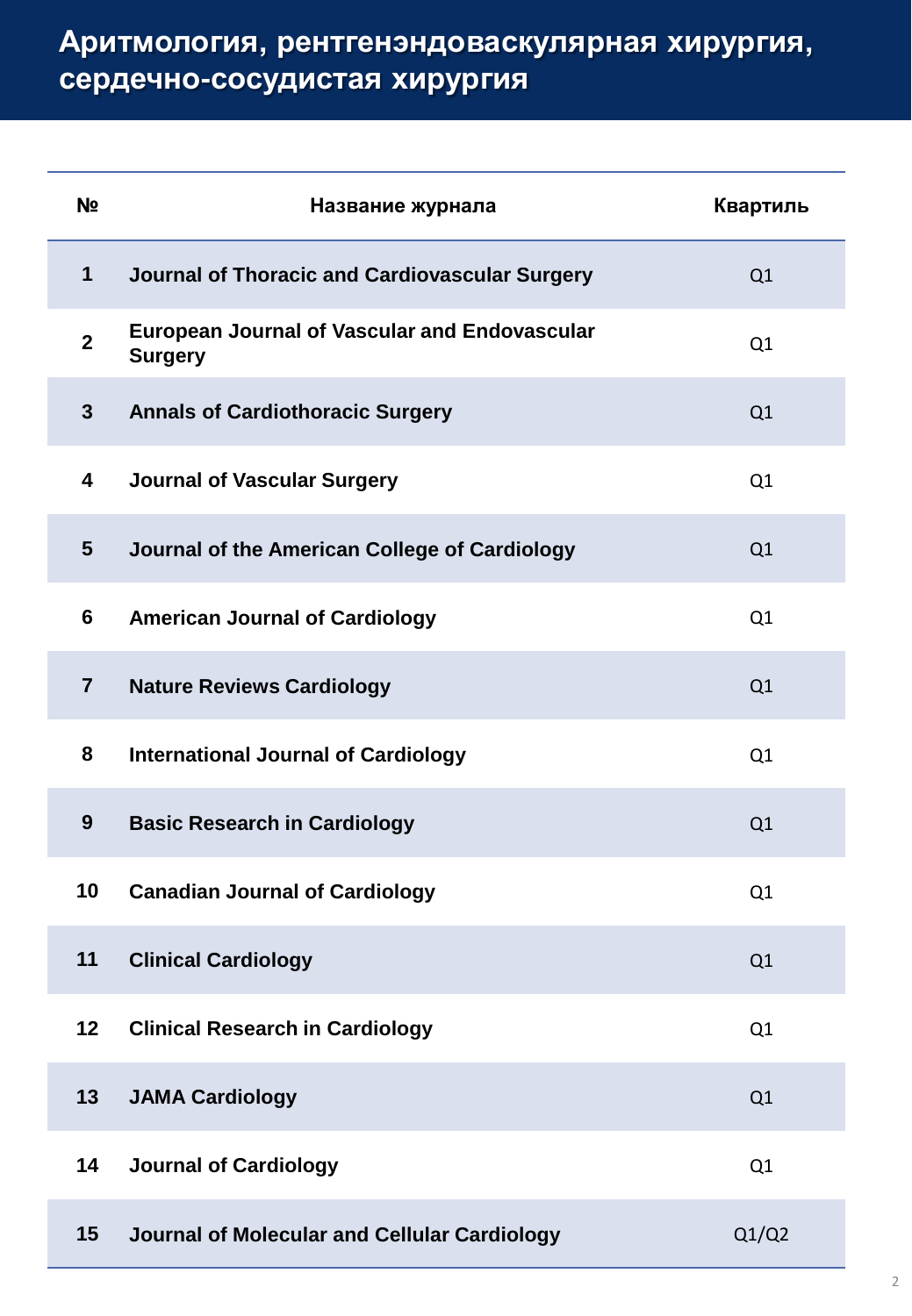| Nº | Название журнала                                                           | Квартиль       |
|----|----------------------------------------------------------------------------|----------------|
| 16 | <b>European Journal of Preventive Cardiology</b>                           | Q1/Q2          |
| 17 | <b>Preventive Cardiology</b>                                               | Q1/Q2          |
| 18 | <b>Current Cardiology Reports</b>                                          | Q <sub>2</sub> |
| 19 | <b>Seminars in Thoracic and Cardiovascular Surgery</b>                     | Q <sub>2</sub> |
| 20 | <b>Journal of Cardiovascular Surgery</b>                                   | Q <sub>2</sub> |
| 21 | <b>Perspectives in Vascular Surgery and Endovascular</b><br><b>Therapy</b> | Q <sub>2</sub> |
| 22 | <b>Annals of Vascular Surgery</b>                                          | Q <sub>2</sub> |
| 23 | <b>Seminars in Vascular Surgery</b>                                        | Q2             |
| 24 | Journal of Vascular Surgery: Venous and Lymphatic<br><b>Disorders</b>      | Q <sub>2</sub> |
| 25 | <b>Journal of Nuclear Cardiology</b>                                       | Q2             |
| 26 | <b>Current Opinion in Cardiology</b>                                       | Q2             |
| 27 | <b>European Cardiology Review</b>                                          | Q2             |
| 28 | <b>Cardiology in Review</b>                                                | Q2             |
| 29 | <b>Cardiology Clinics</b>                                                  | Q2             |
| 30 | <b>Journal of Interventional Cardiology</b>                                | Q <sub>2</sub> |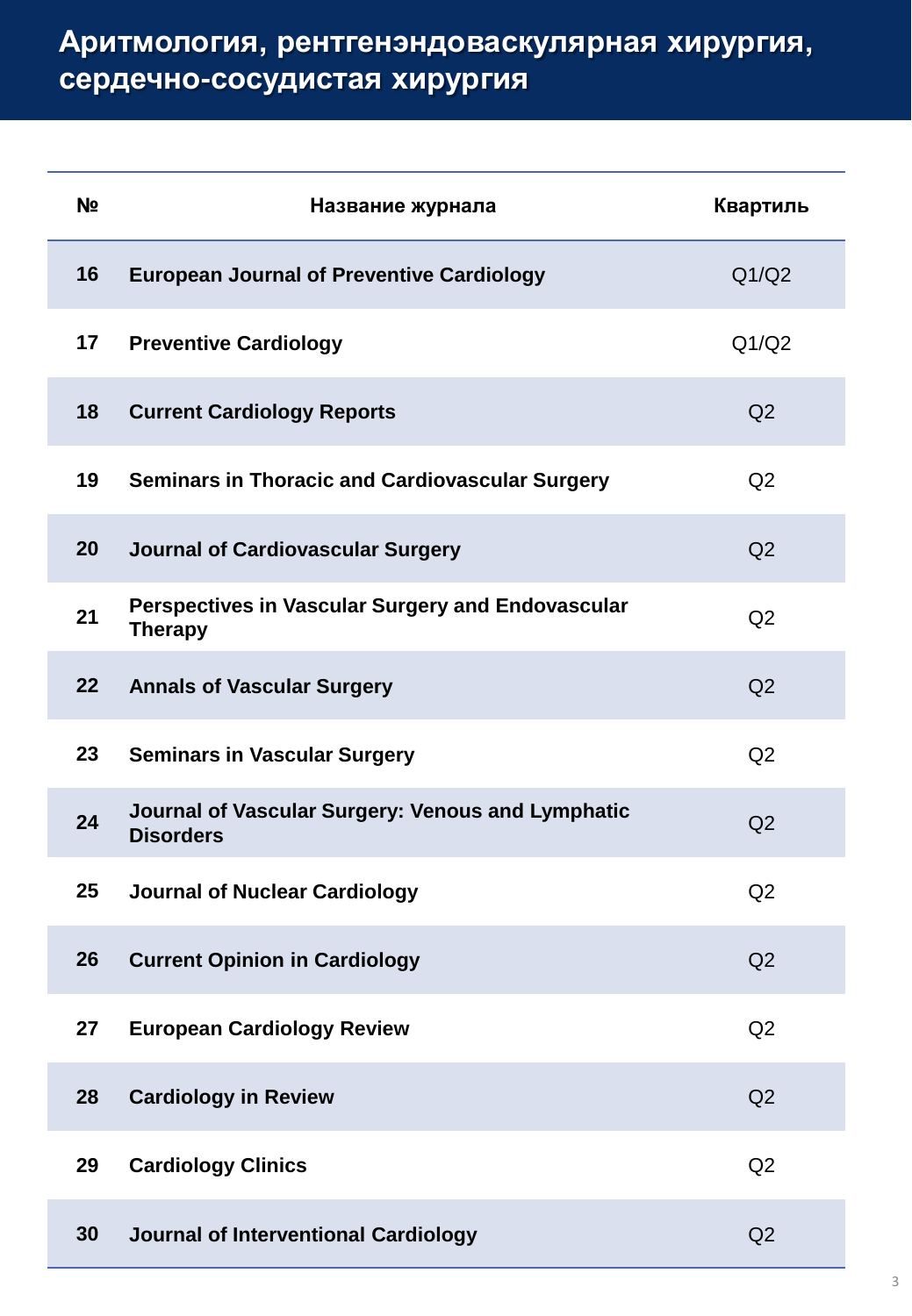| N <sub>2</sub> | Название журнала                                                                               | Квартиль       |
|----------------|------------------------------------------------------------------------------------------------|----------------|
| 31             | <b>Current Problems in Cardiology</b>                                                          | Q <sub>2</sub> |
| 32             | <b>Current Cardiology Reviews</b>                                                              | Q2             |
| 33             | <b>Cardiology Journal</b>                                                                      | Q <sub>2</sub> |
| 34             | <b>Journal of Geriatric Cardiology</b>                                                         | Q2             |
| 35             | <b>ESC Heart Failure</b>                                                                       | Q2             |
| 36             | <b>Clinical Medicine Insights: Cardiology</b>                                                  | Q <sub>2</sub> |
| 37             | <b>Acta Cardiologica Sinica</b>                                                                | Q <sub>2</sub> |
| 38             | <b>Interventional Cardiology Review</b>                                                        | Q2             |
| 39             | <b>Interventional Cardiology Clinics</b>                                                       | Q2             |
| 40             | <b>Interactive CardioVascular and Thoracic Surgery</b>                                         | Q2/Q3          |
| 41             | <b>Annals of Thoracic and Cardiovascular Surgery</b>                                           | Q2/Q3          |
| 42             | Vascular and Endovascular Surgery                                                              | Q2/Q3          |
| 43             | <b>Journal of Cardiothoracic Surgery</b>                                                       | Q2/Q3          |
| 44             | <b>Innovations: Technology and Techniques in</b><br><b>Cardiothoracic and Vascular Surgery</b> | Q2/Q3          |
| 45             | <b>American Journal of Geriatric Cardiology</b>                                                | Q2/Q3          |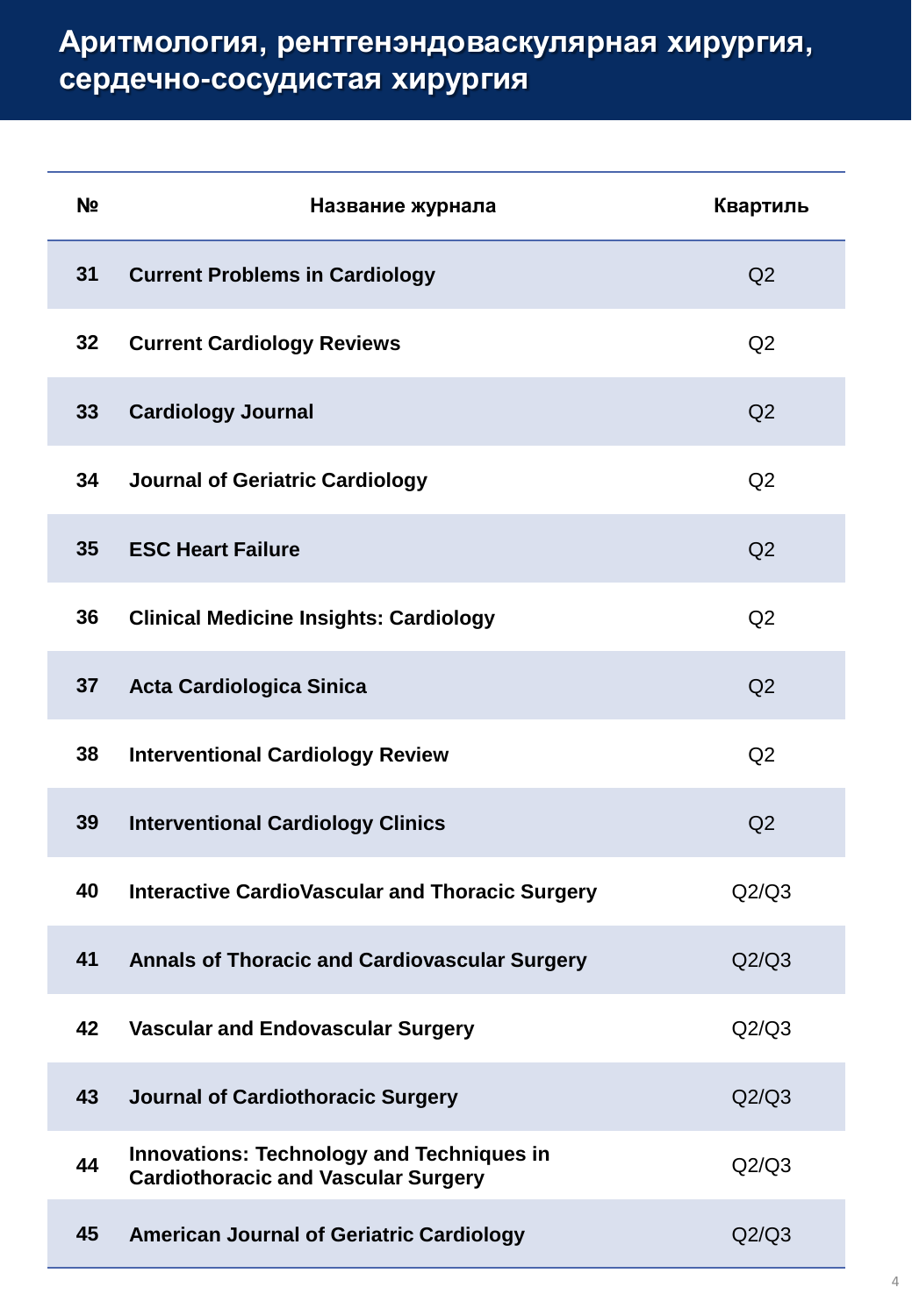| N <sub>2</sub> | Название журнала                                                             | Квартиль       |
|----------------|------------------------------------------------------------------------------|----------------|
| 46             | <b>Clinical Research in Cardiology Supplements</b>                           | Q2/Q3          |
| 47             | <b>General Thoracic and Cardiovascular Surgery</b>                           | Q <sub>3</sub> |
| 48             | <b>Brazilian Journal of Cardiovascular Surgery</b>                           | Q <sub>3</sub> |
| 49             | Korean Journal of Thoracic and Cardiovascular Surgery                        | Q <sub>3</sub> |
| 50             | <b>Operative Techniques in Thoracic and Cardiovascular</b><br><b>Surgery</b> | Q <sub>3</sub> |
| 51             | <b>Journal of Vascular Surgery Cases and Innovative</b><br><b>Techniques</b> | Q <sub>3</sub> |
| 52             | <b>Vascular Specialist International</b>                                     | Q <sub>3</sub> |
| 53             | Cardiology                                                                   | Q <sub>3</sub> |
| 54             | <b>Journal of Electrocardiology</b>                                          | Q <sub>3</sub> |
| 55             | <b>Journal of Invasive Cardiology</b>                                        | Q <sub>3</sub> |
| 56             | <b>Cardiology in the Young</b>                                               | Q <sub>3</sub> |
| 57             | <b>Annals of Noninvasive Electrocardiology</b>                               | Q <sub>3</sub> |
| 58             | <b>Indian Heart Journal</b>                                                  | Q <sub>3</sub> |
| 59             | <b>Cardiology Research and Practice</b>                                      | Q <sub>3</sub> |
| 60             | <b>Anatolian Journal of Cardiology</b>                                       | Q <sub>3</sub> |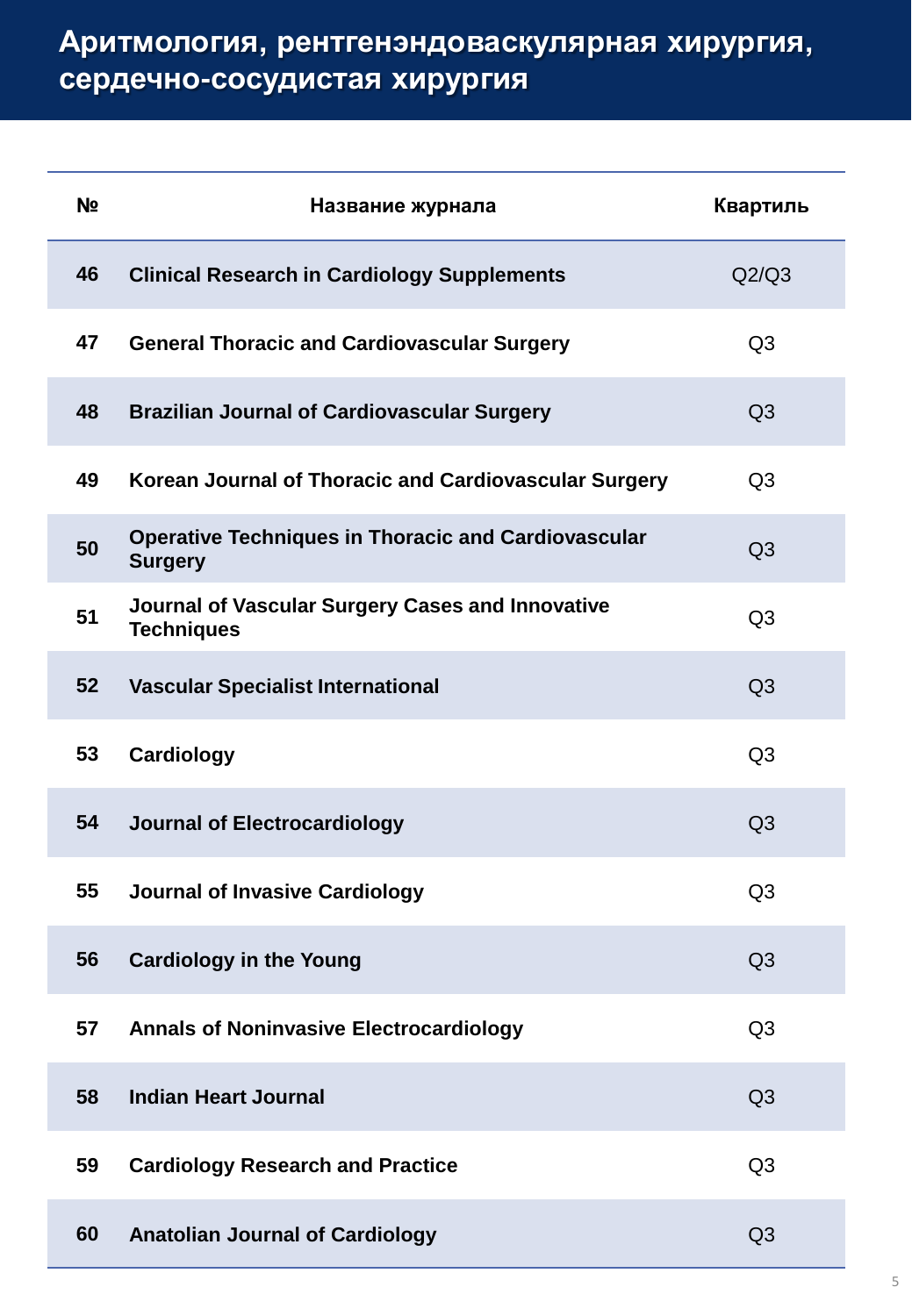| N <sub>2</sub> | Название журнала                                                                                                | Квартиль       |
|----------------|-----------------------------------------------------------------------------------------------------------------|----------------|
| 60             | <b>Critical Pathways in Cardiology</b>                                                                          | Q <sub>3</sub> |
| 61             | <b>Hellenic Journal of Cardiology</b>                                                                           | Q <sub>3</sub> |
| 62             | <b>Egyptian Heart Journal</b>                                                                                   | Q <sub>3</sub> |
| 63             | <b>Future Cardiology</b>                                                                                        | Q3/Q4          |
| 64             | <b>Progress in Pediatric Cardiology</b>                                                                         | Q3/Q4          |
| 65             | <b>Turkish Journal of Thoracic and Cardiovascular Surgery</b>                                                   | Q4             |
| 66             | <b>Indian Journal of Thoracic and Cardiovascular Surgery</b>                                                    | Q <sub>4</sub> |
| 67             | <b>Italian Journal of Vascular and Endovascular Surgery</b>                                                     | Q4             |
| 68             | Multimedia manual of cardiothoracic surgery: MMCTS /<br><b>European Association for Cardio-Thoracic Surgery</b> | Q <sub>4</sub> |
| 69             | <b>Angiology and Vascular Surgery</b>                                                                           | Q4             |
| 70             | <b>Chinese Journal of Cardiology</b>                                                                            | Q <sub>4</sub> |
| 71             | <b>British Journal of Cardiology</b>                                                                            | Q <sub>4</sub> |
| 72             | <b>Russian Journal of Cardiology</b>                                                                            | Q <sub>4</sub> |
| 73             | <b>Interventional Cardiology</b>                                                                                | Q4             |
| 74             | <b>Rational Pharmacotherapy in Cardiology</b>                                                                   | Q <sub>4</sub> |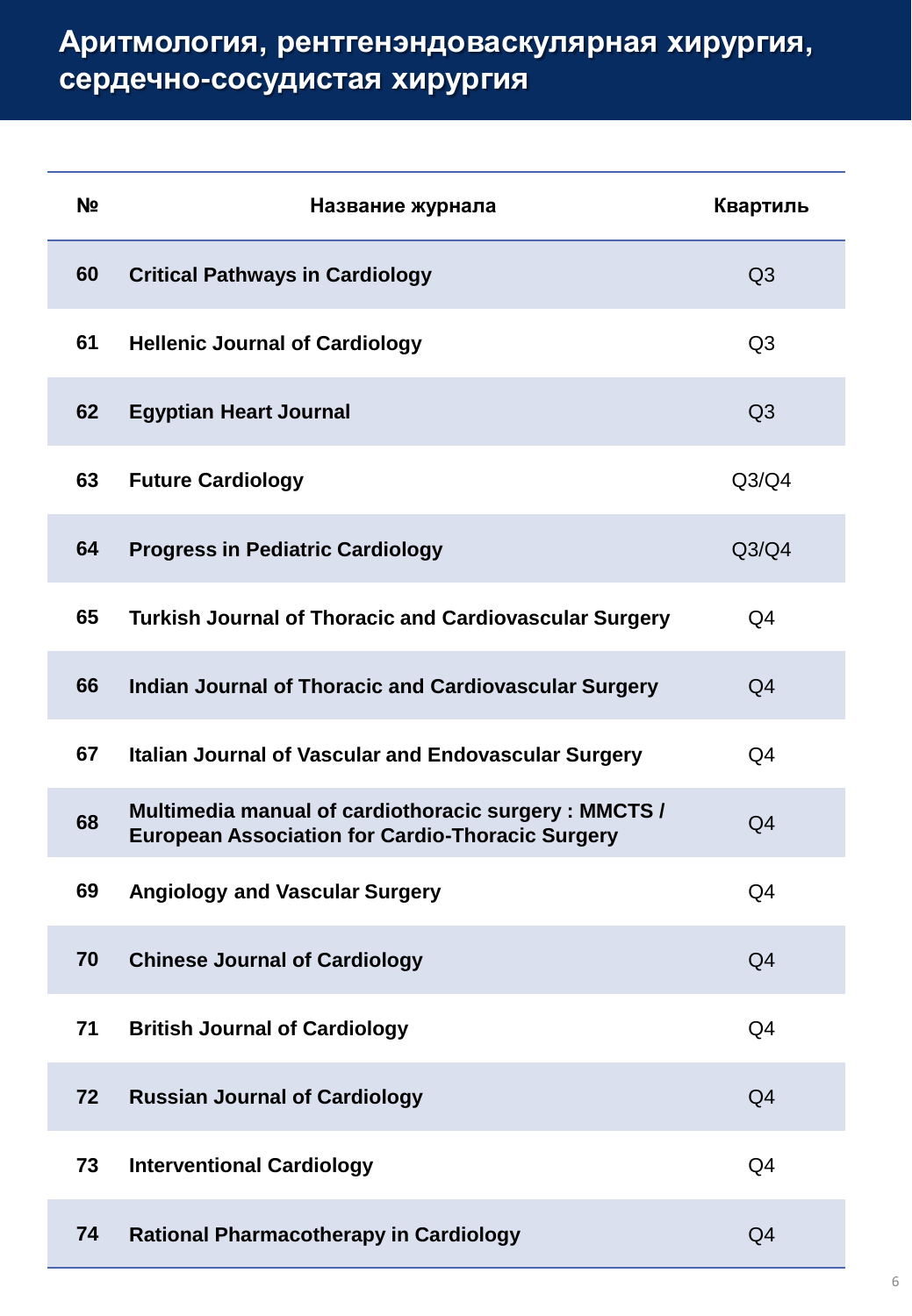| Nº | Название журнала                                            | Квартиль       |
|----|-------------------------------------------------------------|----------------|
| 75 | <b>Journal of Cardiology Cases</b>                          | Q4             |
| 76 | <b>Cardiology Letters</b>                                   | Q4             |
| 77 | <b>Clinical Trials and Regulatory Science in Cardiology</b> | Q4             |
| 78 | <b>Case Reports in Cardiology</b>                           | Q4             |
| 79 | <b>US Cardiology Review</b>                                 | Q <sub>4</sub> |
| 80 | <b>International Journal of Cardiology: Hypertension</b>    | Q4             |
| 81 | Journal of the Hong Kong College of Cardiology              | O4             |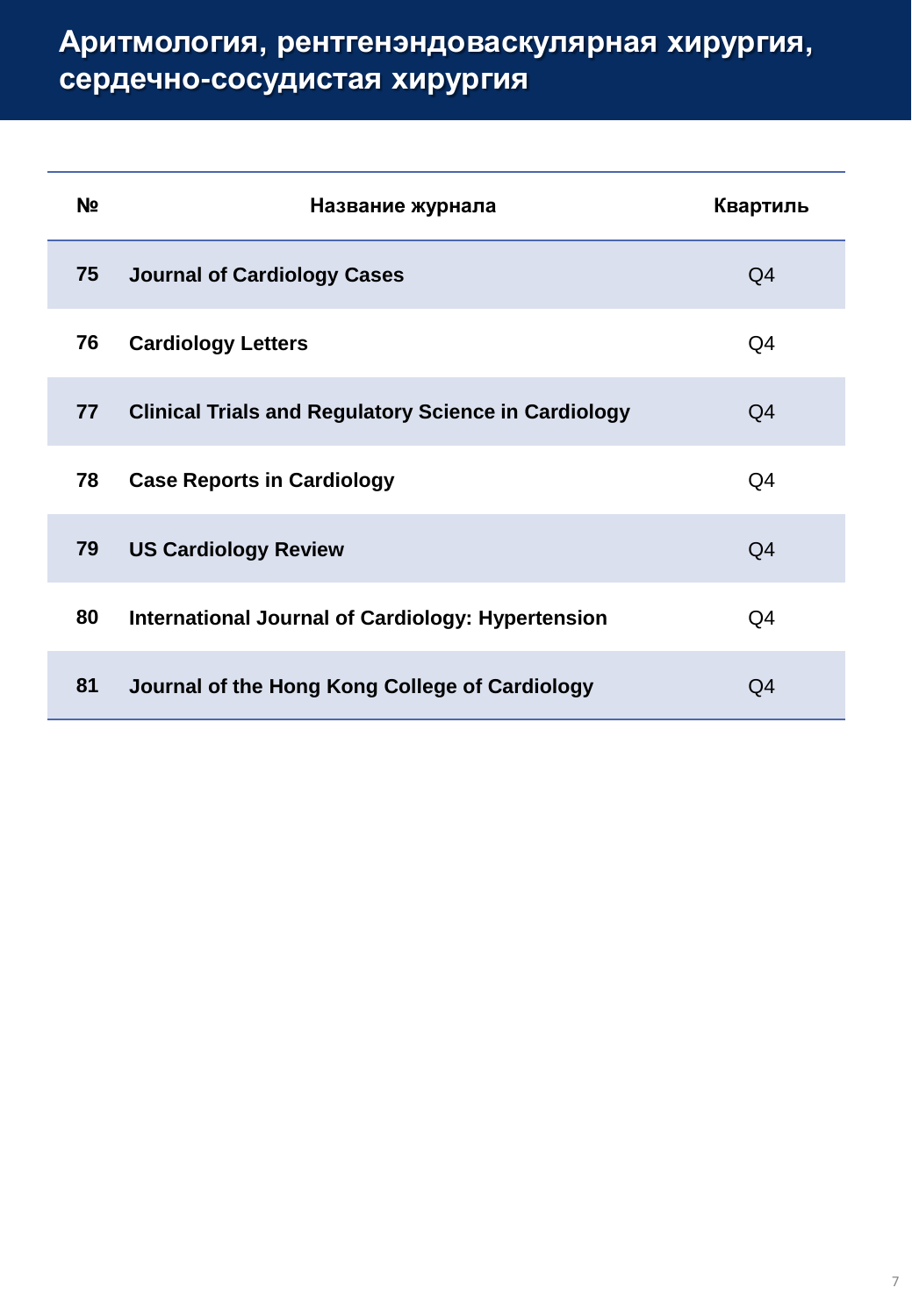## **Хирургия и эндоскопия**

| N <sub>2</sub> | Название журнала                                                        | Квартиль       |
|----------------|-------------------------------------------------------------------------|----------------|
| $\mathbf 1$    | <b>Hepatology</b>                                                       | Q <sub>1</sub> |
| $\overline{2}$ | <b>Journal of Hepatology</b>                                            | Q <sub>1</sub> |
| $\mathbf{3}$   | <b>Clinical Gastroenterology and Hepatology</b>                         | Q <sub>1</sub> |
| 4              | <b>Nature Reviews Gastroenterology &amp; Hepatology</b>                 | Q <sub>1</sub> |
| $5\phantom{1}$ | <b>Lancet Gastroenterology and Hepatology</b>                           | Q <sub>1</sub> |
| $6\phantom{1}$ | <b>Cellular and Molecular Gastroenterology and</b><br><b>Hepatology</b> | Q <sub>1</sub> |
| $\overline{7}$ | Hernia : the journal of hernias and abdominal wall<br>surgery           | Q <sub>1</sub> |
| 8              | <b>Annals of Surgery</b>                                                | Q <sub>1</sub> |
| 9              | <b>JAMA Surgery</b>                                                     | Q <sub>1</sub> |
| 10             | <b>American Journal of Surgical Pathology</b>                           | Q <sub>1</sub> |
| 11             | Journal of the American College of Surgeons                             | Q <sub>1</sub> |
| 12             | <b>British Journal of Surgery</b>                                       | Q <sub>1</sub> |
| 13             | <b>Plastic and Reconstructive Surgery</b>                               | Q <sub>1</sub> |
| 14             | <b>Journal of Hepato-Biliary-Pancreatic Sciences</b>                    | Q <sub>1</sub> |
| 15             | <b>Hepatology</b>                                                       | Q <sub>1</sub> |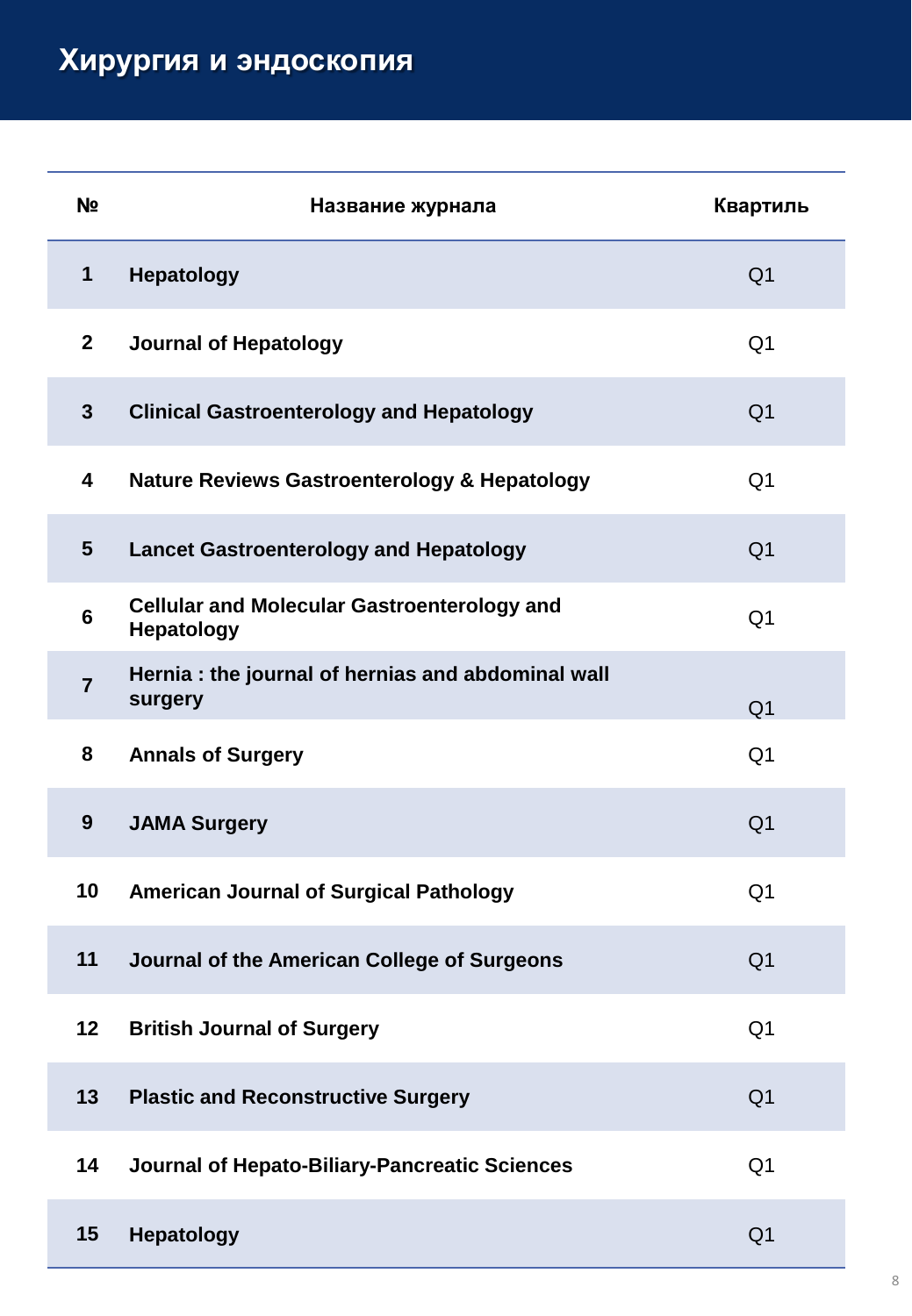| N <sub>2</sub> | Название журнала                                                        | Квартиль       |
|----------------|-------------------------------------------------------------------------|----------------|
| 16             | <b>World Journal of Emergency Surgery</b>                               | Q <sub>1</sub> |
| 17             | <b>Surgery</b>                                                          | Q <sub>1</sub> |
| 18             | <b>International Journal of Surgery</b>                                 | Q <sub>1</sub> |
| 19             | <b>Annals of Gastroenterological Surgery</b>                            | Q <sub>1</sub> |
| 20             | <b>Langenbeck's Archives of Surgery</b>                                 | Q <sub>1</sub> |
| 21             | <b>Journal of Gastrointestinal Surgery</b>                              | Q <sub>1</sub> |
| 22             | <b>World Journal of Surgery</b>                                         | Q <sub>1</sub> |
| 23             | <b>American Journal of Surgery</b>                                      | Q <sub>1</sub> |
| 24             | <b>Gastrointestinal Endoscopy</b>                                       | Q <sub>1</sub> |
| 25             | <b>Surgical Endoscopy and Other Interventional</b><br><b>Techniques</b> | Q <sub>1</sub> |
| 26             | <b>Endoscopy</b>                                                        | Q <sub>1</sub> |
| 27             | <b>Digestive Endoscopy</b>                                              | Q <sub>1</sub> |
| 28             | <b>Surgical Pathology Clinics</b>                                       | Q <sub>1</sub> |
| 29             | Journal of Gastroenterology and Hepatology (Australia)                  | Q1/Q2          |
| 30             | <b>Clinical and Molecular Hepatology</b>                                | Q1/Q2          |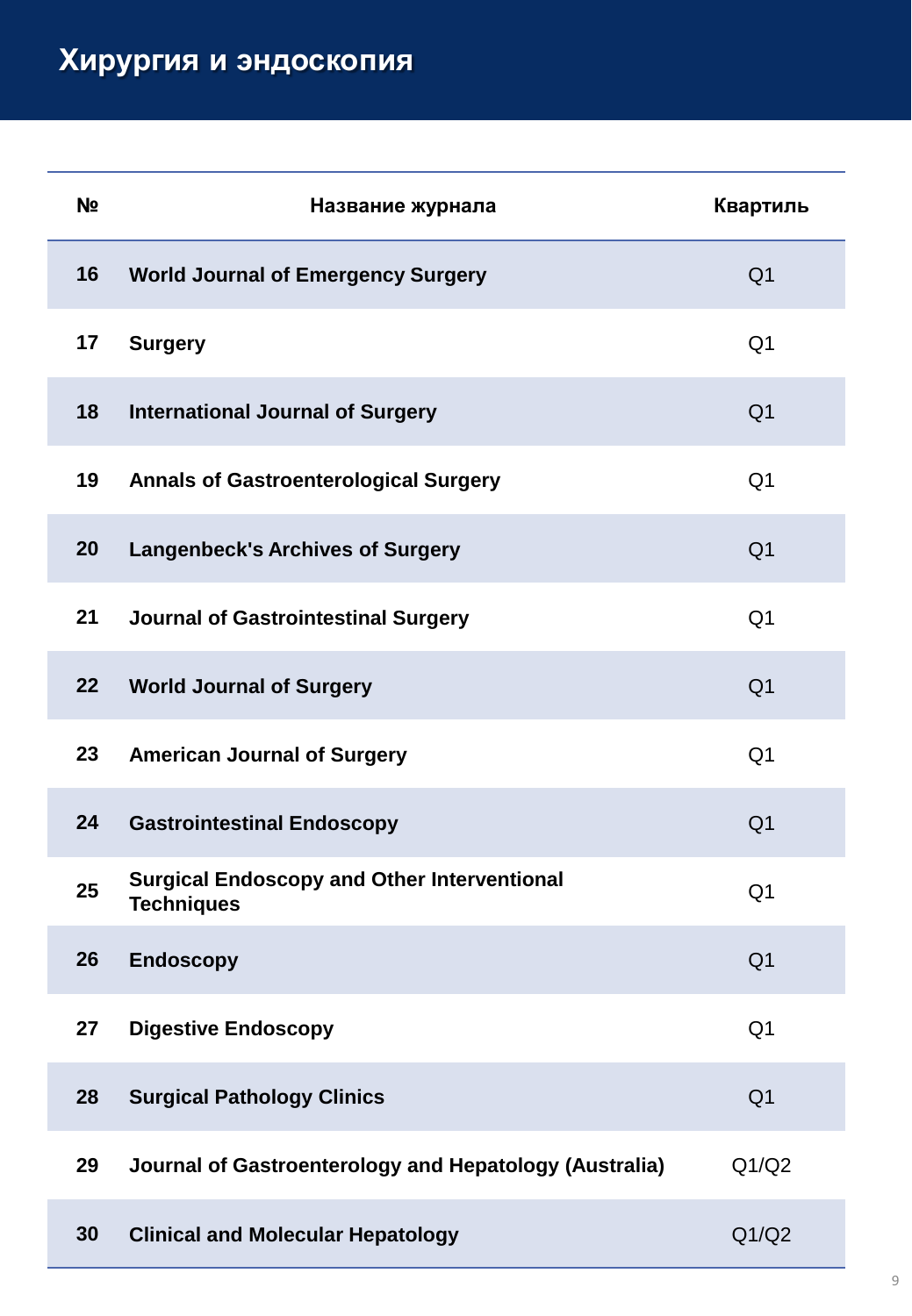| N <sub>2</sub> | Название журнала                                                                | Квартиль       |
|----------------|---------------------------------------------------------------------------------|----------------|
| 31             | <b>Hepatology Research</b>                                                      | Q <sub>2</sub> |
| 32             | <b>Canadian Journal of Gastroenterology and Hepatology</b>                      | Q <sub>2</sub> |
| 33             | <b>Expert Review of Gastroenterology and Hepatology</b>                         | Q <sub>2</sub> |
| 34             | <b>Hepatology International</b>                                                 | Q <sub>2</sub> |
| 35             | <b>Gastroenterology &amp; Hepatology</b>                                        | Q <sub>2</sub> |
| 36             | Journal of Clinical and Translational Hepatology                                | Q2             |
| 37             | <b>Surgical Laparoscopy, Endoscopy and Percutaneous</b><br><b>Techniques</b>    | Q <sub>2</sub> |
| 38             | <b>Journal of Surgical Research</b>                                             | Q2             |
| 39             | <b>Scandinavian Journal of Surgery</b>                                          | Q2             |
| 40             | <b>Updates in Surgery</b>                                                       | Q2             |
| 41             | <b>European Surgical Research</b>                                               | Q2             |
| 42             | <b>BMC Surgery</b>                                                              | Q2             |
| 43             | <b>Asian Journal of Surgery</b>                                                 | Q <sub>2</sub> |
| 44             | <b>Canadian Journal of Surgery</b>                                              | Q2             |
| 45             | Journal of Laparoendoscopic and Advanced Surgical<br><b>Techniques - Part A</b> | Q <sub>2</sub> |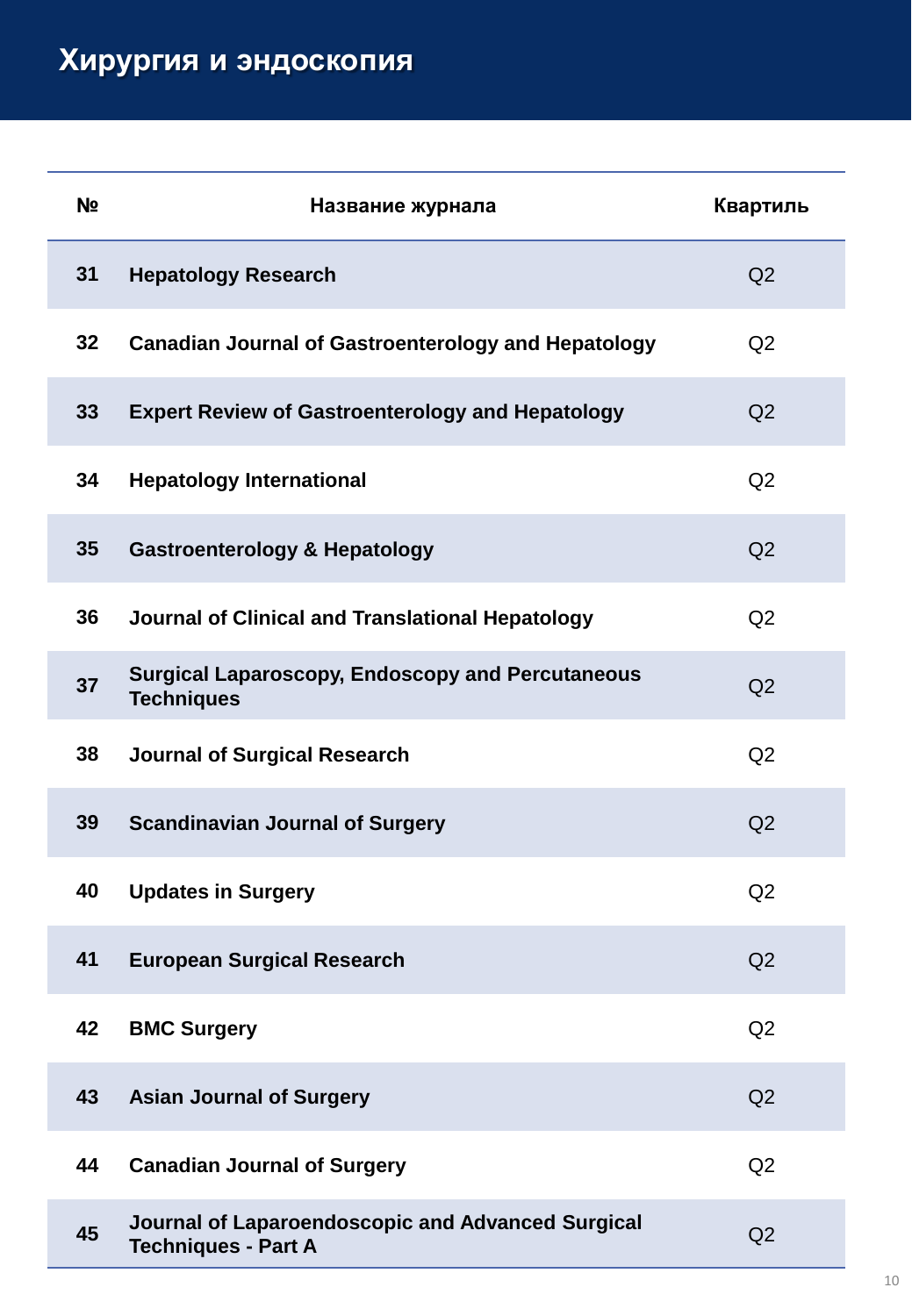| N <sub>2</sub> | Название журнала                                                  | Квартиль       |
|----------------|-------------------------------------------------------------------|----------------|
| 46             | <b>Annals of Surgical Treatment and Research</b>                  | Q <sub>2</sub> |
| 47             | Journal of the Society of Laparoendoscopic Surgeons               | Q <sub>2</sub> |
| 48             | <b>Current Problems in Surgery</b>                                | Q <sub>2</sub> |
| 49             | <b>Frontiers in Surgery</b>                                       | Q2             |
| 50             | European Journal of Gastroenterology & Hepatology                 | Q2/Q3          |
| 51             | <b>Annals of Hepatology</b>                                       | Q2/Q3          |
| 52             | <b>Translational Gastroenterology and Hepatology</b>              | Q2/Q3          |
| 53             | <b>Clinical Endoscopy</b>                                         | Q2/Q3          |
| 54             | <b>Clinics and Research in Hepatology and</b><br>Gastroenterology | Q <sub>3</sub> |
| 55             | <b>World Journal of Hepatology</b>                                | Q <sub>3</sub> |
| 56             | Journal of Clinical and Experimental Hepatology                   | Q3             |
| 57             | <b>Gastroenterology and Hepatology from Bed to Bench</b>          | Q <sub>3</sub> |
| 58             | <b>Pediatric Gastroenterology, Hepatology and Nutrition</b>       | Q <sub>3</sub> |
| 59             | <b>International Journal of Hepatology</b>                        | Q <sub>3</sub> |
| 60             | <b>Gastrointestinal Endoscopy Clinics of North America</b>        | Q <sub>3</sub> |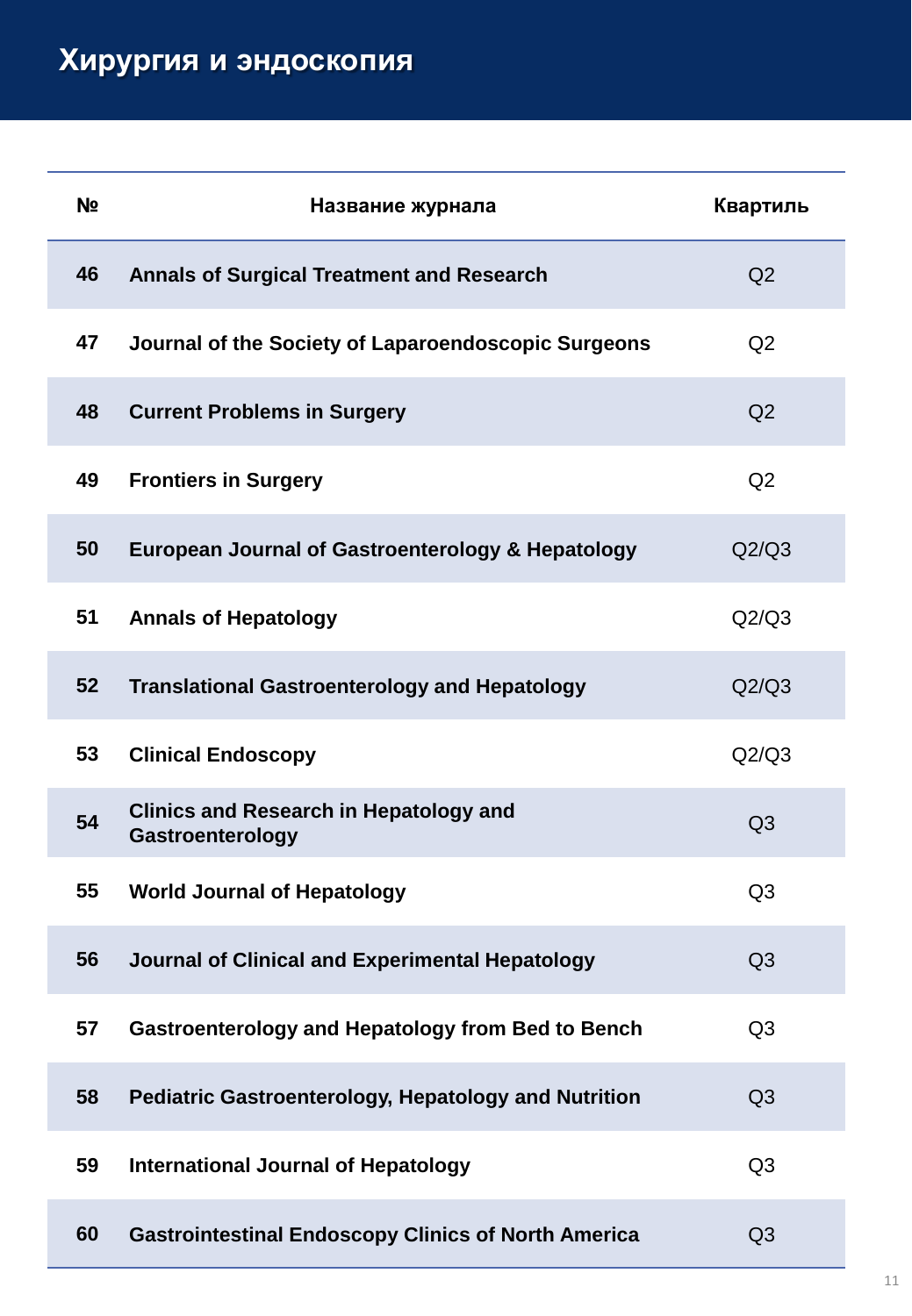## **Хирургия и эндоскопия**

| N <sub>2</sub> | Название журнала                                   | Квартиль       |
|----------------|----------------------------------------------------|----------------|
| 61             | <b>Surgical Innovation</b>                         | Q <sub>3</sub> |
| 62             | <b>Annals of Medicine and Surgery</b>              | Q <sub>3</sub> |
| 63             | Annals of the Royal College of Surgeons of England | Q <sub>3</sub> |
| 64             | <b>Advances in Surgery</b>                         | Q <sub>3</sub> |
| 65             | <b>International Journal of Surgical Pathology</b> | Q <sub>3</sub> |
| 66             | <b>Acta Cirurgica Brasileira</b>                   | Q <sub>3</sub> |
| 67             | <b>American Surgeon</b>                            | Q <sub>3</sub> |
| 68             | <b>Minerva Chirurgica</b>                          | Q <sub>3</sub> |
| 69             | <b>Surgical technology international</b>           | Q <sub>3</sub> |
| 70             | Cirugia Espanola                                   | Q <sub>3</sub> |
| 71             | <b>Bariatric Surgical Patient Care</b>             | Q3             |
| 72             | <b>Current Surgery Reports</b>                     | Q <sub>3</sub> |
| 73             | <b>Chinese journal of hepatology</b>               | Q <sub>4</sub> |
| 74             | Acta Hepatologica Japonica                         | Q <sub>4</sub> |
| 75             | <b>Clinical and Experimental Hepatology</b>        | Q <sub>4</sub> |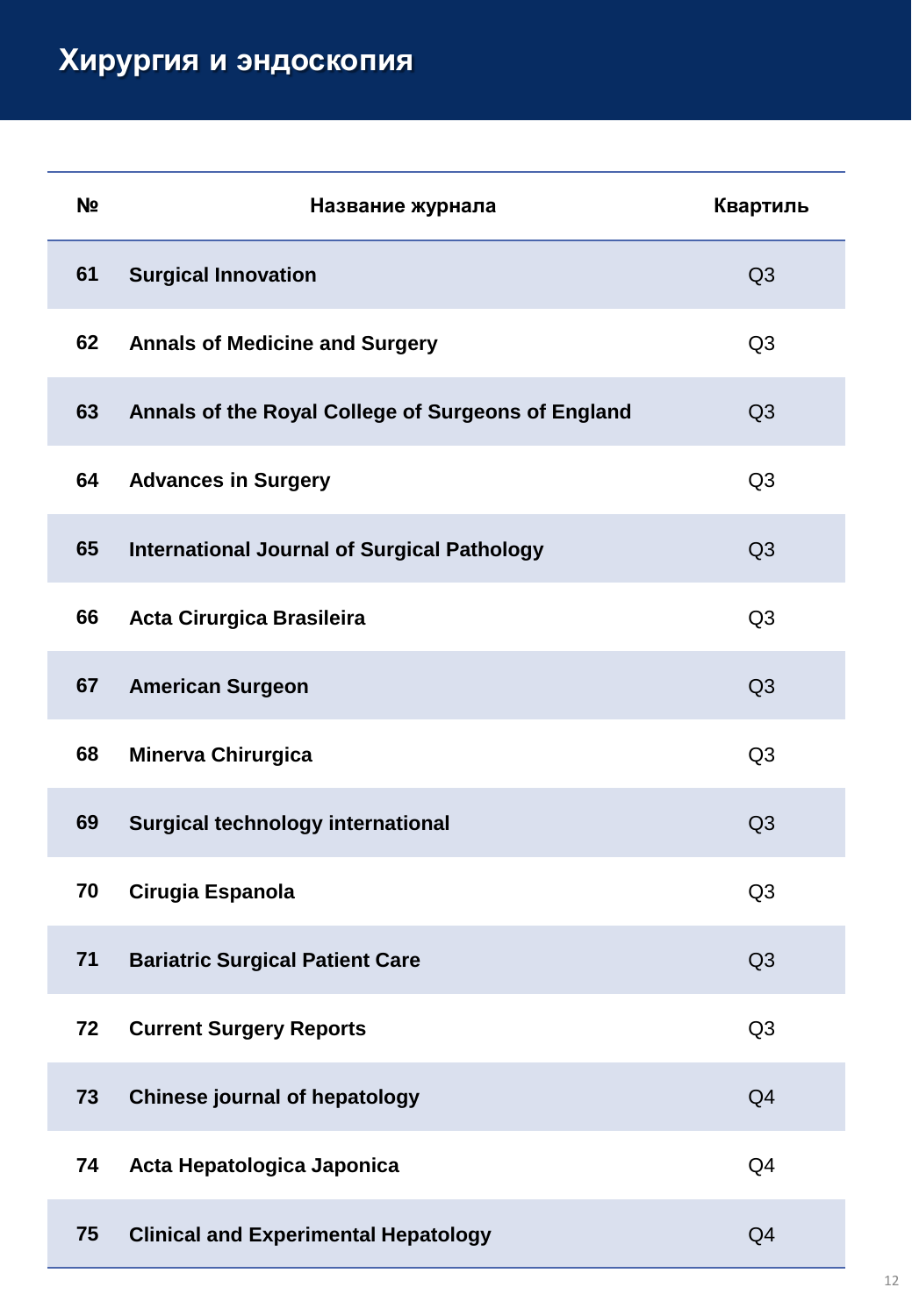| N <sub>2</sub> | Название журнала                                     | Квартиль       |
|----------------|------------------------------------------------------|----------------|
| 76             | <b>GOVARESH</b>                                      | Q <sub>4</sub> |
| 77             | Journal of Gastroenterology and Hepatology Research  | Q <sub>4</sub> |
| 78             | <b>Diagnostic and Therapeutic Endoscopy</b>          | Q <sub>4</sub> |
| 79             | <b>Techniques in Gastrointestinal Endoscopy</b>      | Q <sub>4</sub> |
| 80             | <b>Gastroenterological Endoscopy</b>                 | Q <sub>4</sub> |
| 81             | <b>Endoscopy International Open</b>                  | Q4             |
| 82             | <b>Innovative Surgical Sciences</b>                  | Q <sub>4</sub> |
| 83             | <b>Surgery</b>                                       | Q <sub>4</sub> |
| 84             | <b>International Journal of Surgery Open</b>         | Q <sub>4</sub> |
| 85             | <b>Journal of Surgical Case Reports</b>              | Q <sub>4</sub> |
| 86             | <b>International Surgery</b>                         | Q <sub>4</sub> |
| 87             | <b>Digestive Disease Interventions</b>               | Q4             |
| 88             | <b>Open Access Surgery</b>                           | Q <sub>4</sub> |
| 89             | <b>Australian and New Zealand Journal of Surgery</b> | Q <sub>4</sub> |
| 90             | <b>Surgical Practice</b>                             | Q <sub>4</sub> |
| 91             | <b>World Journal of Laparoscopic Surgery</b>         | Q4             |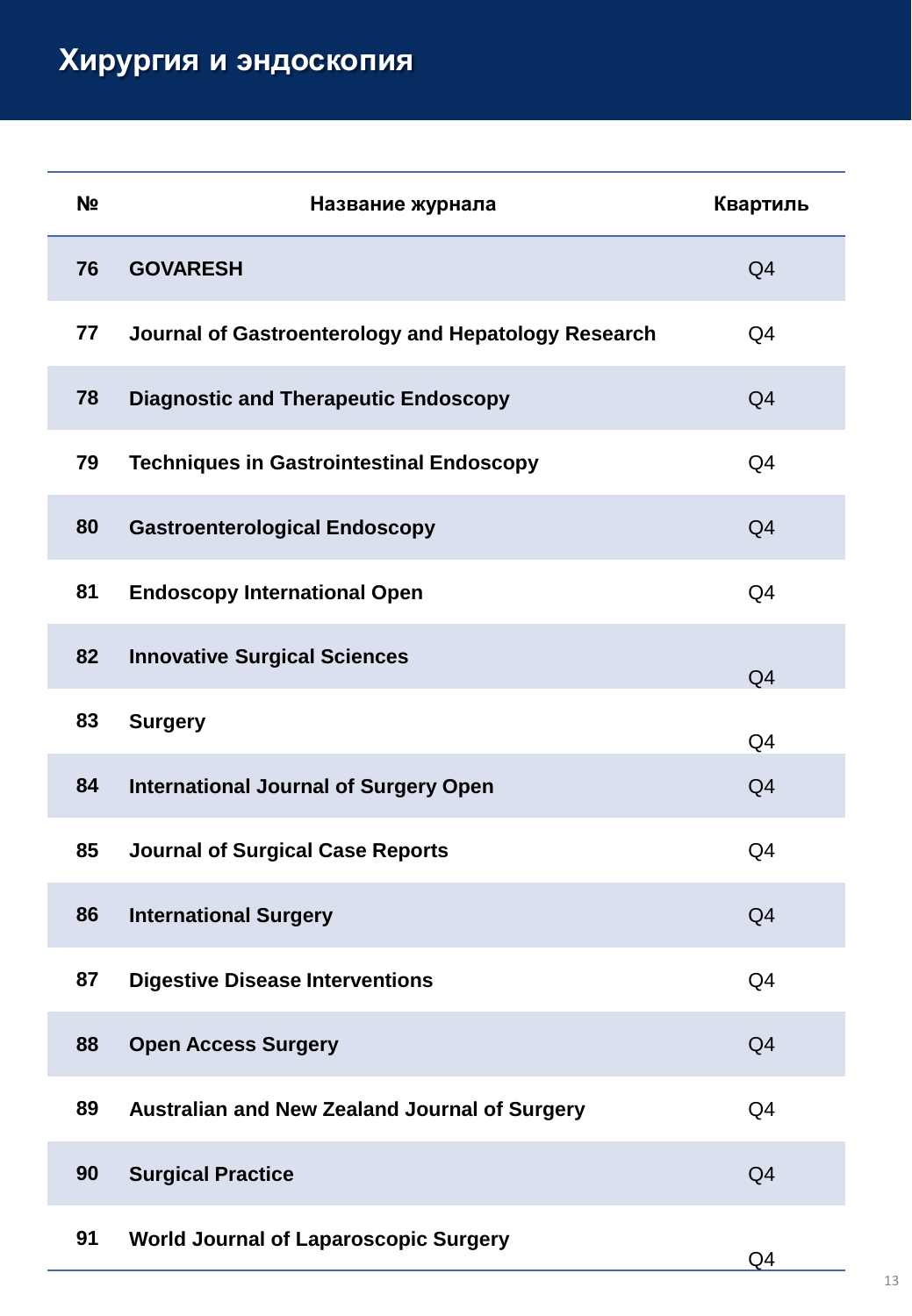| N <sub>2</sub> | Название журнала                                                    | Квартиль       |
|----------------|---------------------------------------------------------------------|----------------|
| $\mathbf{1}$   | Knee Surgery, Sports Traumatology, Arthroscopy                      | Q <sub>1</sub> |
| $\overline{2}$ | <b>Dental Traumatology</b>                                          | Q <sub>1</sub> |
| $\mathbf{3}$   | <b>Orthopaedics and Traumatology: Surgery and Research</b>          | Q <sub>1</sub> |
| 4              | <b>European Journal of Psychotraumatology</b>                       | Q <sub>1</sub> |
| 5              | <b>Journal of Orthopaedics and Traumatology</b>                     | Q <sub>1</sub> |
| 6              | <b>Clinics in Orthopedic Surgery</b>                                | Q <sub>1</sub> |
| $\overline{7}$ | <b>Journal of Arthroplasty</b>                                      | Q <sub>1</sub> |
| 8              | Journal of Bone and Joint Surgery - Series A                        | Q <sub>1</sub> |
| 9              | <b>Bone and Joint Journal</b>                                       | Q <sub>1</sub> |
| 10             | Arthroscopy - Journal of Arthroscopic and Related<br><b>Surgery</b> | Q <sub>1</sub> |
| 11             | <b>Bone and Joint Research</b>                                      | Q <sub>1</sub> |
| 12             | <b>Foot and Ankle International</b>                                 | Q <sub>1</sub> |
| 13             | Journal of the American Academy of Orthopaedic<br><b>Surgeons</b>   | Q <sub>1</sub> |
| 14             | <b>Journal of Orthopaedic Translation</b>                           | Q <sub>1</sub> |
| 15             | Journal of Orthopaedics and Traumatology                            | Q <sub>1</sub> |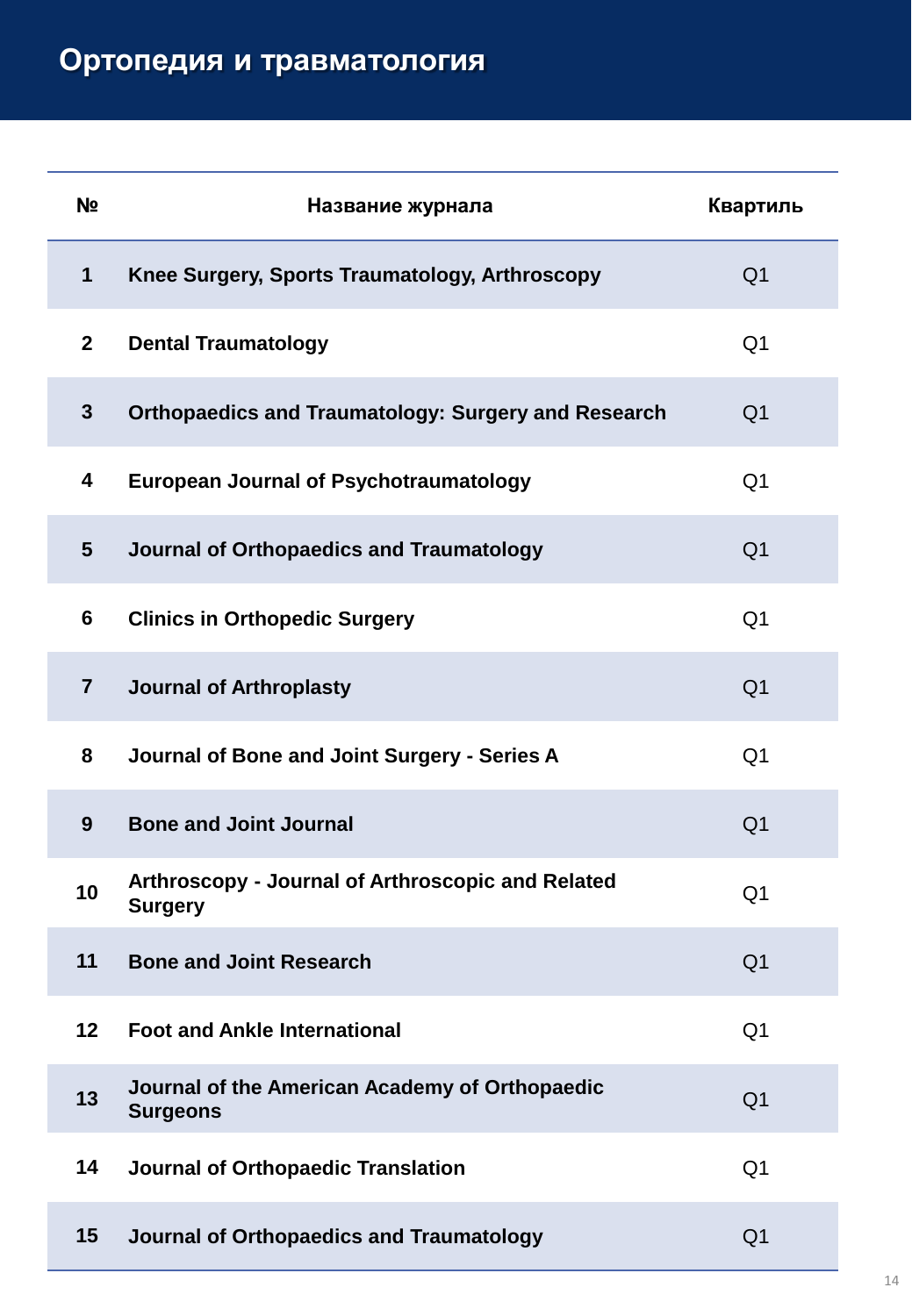| N <sub>2</sub> | Название журнала                                                   | Квартиль       |
|----------------|--------------------------------------------------------------------|----------------|
| 16             | <b>Orthopaedics and Traumatology: Surgery and Research</b>         | Q <sub>1</sub> |
| 17             | Journal of Orthopaedic Research                                    | Q <sub>1</sub> |
| 18             | <b>Knee</b>                                                        | Q <sub>1</sub> |
| 19             | <b>Clinics in Orthopedic Surgery</b>                               | Q <sub>1</sub> |
| 20             | <b>Journal of Knee Surgery</b>                                     | Q <sub>1</sub> |
| 21             | Veterinary and Comparative Orthopaedics and<br><b>Traumatology</b> | Q1/Q2          |
| 22             | European Journal of Orthopaedic Surgery and<br><b>Traumatology</b> | Q1/Q2          |
| 23             | <b>Orthopedics</b>                                                 | Q2             |
| 24             | <b>American Journal of Orthopedics</b>                             | Q <sub>2</sub> |
| 25             | <b>Advances in Orthopedics</b>                                     | Q2             |
| 26             | <b>Bone Reports</b>                                                | Q2             |
| 27             | <b>Foot and Ankle Clinics</b>                                      | Q2             |
| 28             | <b>Arthroplasty Today</b>                                          | Q <sub>2</sub> |
| 29             | <b>Joints</b>                                                      | Q2             |
| 30             | Journal of Orthopaedic Surgery and Research                        | Q2             |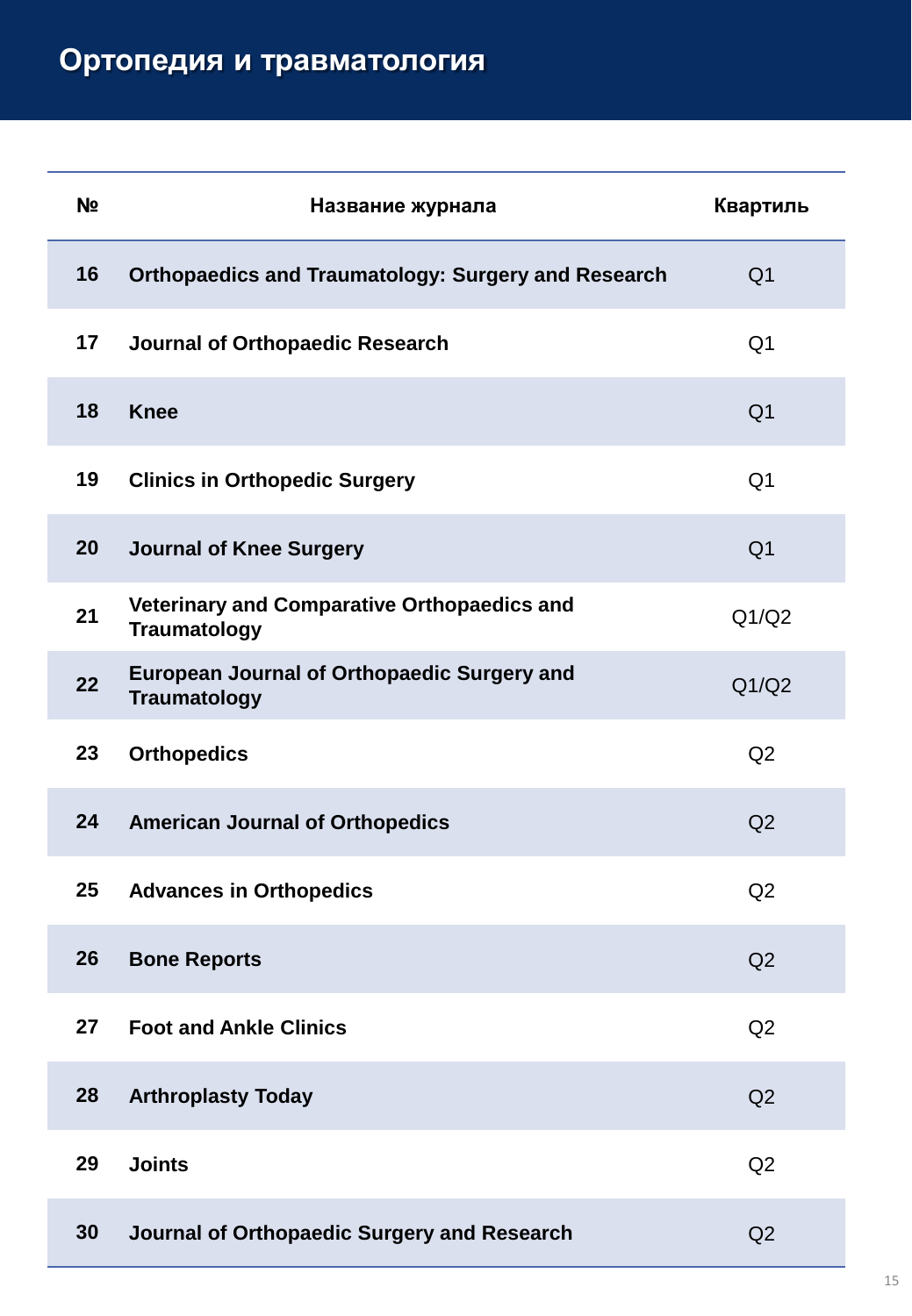| N <sub>2</sub> | Название журнала                                         | Квартиль       |
|----------------|----------------------------------------------------------|----------------|
| 31             | Journal of Foot and Ankle Research                       | Q <sub>2</sub> |
| 32             | <b>World Journal of Orthopaedics</b>                     | Q2             |
| 33             | <b>Orthopedic Research and Reviews</b>                   | Q <sub>2</sub> |
| 34             | <b>Advances in Orthopedics</b>                           | Q2             |
| 35             | <b>Orthopaedic surgery</b>                               | Q2             |
| 36             | <b>Orthopedics</b>                                       | Q2             |
| 37             | <b>European Journal of Trauma and Emergency Surgery</b>  | Q <sub>2</sub> |
| 38             | <b>Journal of Orthopaedic Science</b>                    | Q2             |
| 39             | <b>Journal of Orthopaedics</b>                           | Q2             |
| 40             | Acta Orthopaedica et Traumatologica Turcica              | Q2             |
| 41             | <b>Traumatology</b>                                      | Q2/Q3          |
| 42             | <b>Chinese Journal of Traumatology - English Edition</b> | Q <sub>3</sub> |
| 43             | <b>Archives of Bone and Joint Surgery</b>                | Q3             |
| 44             | <b>Strategies in Trauma and Limb Reconstruction</b>      | Q <sub>3</sub> |
| 45             | <b>Muscles, Ligaments and Tendons Journal</b>            | Q <sub>3</sub> |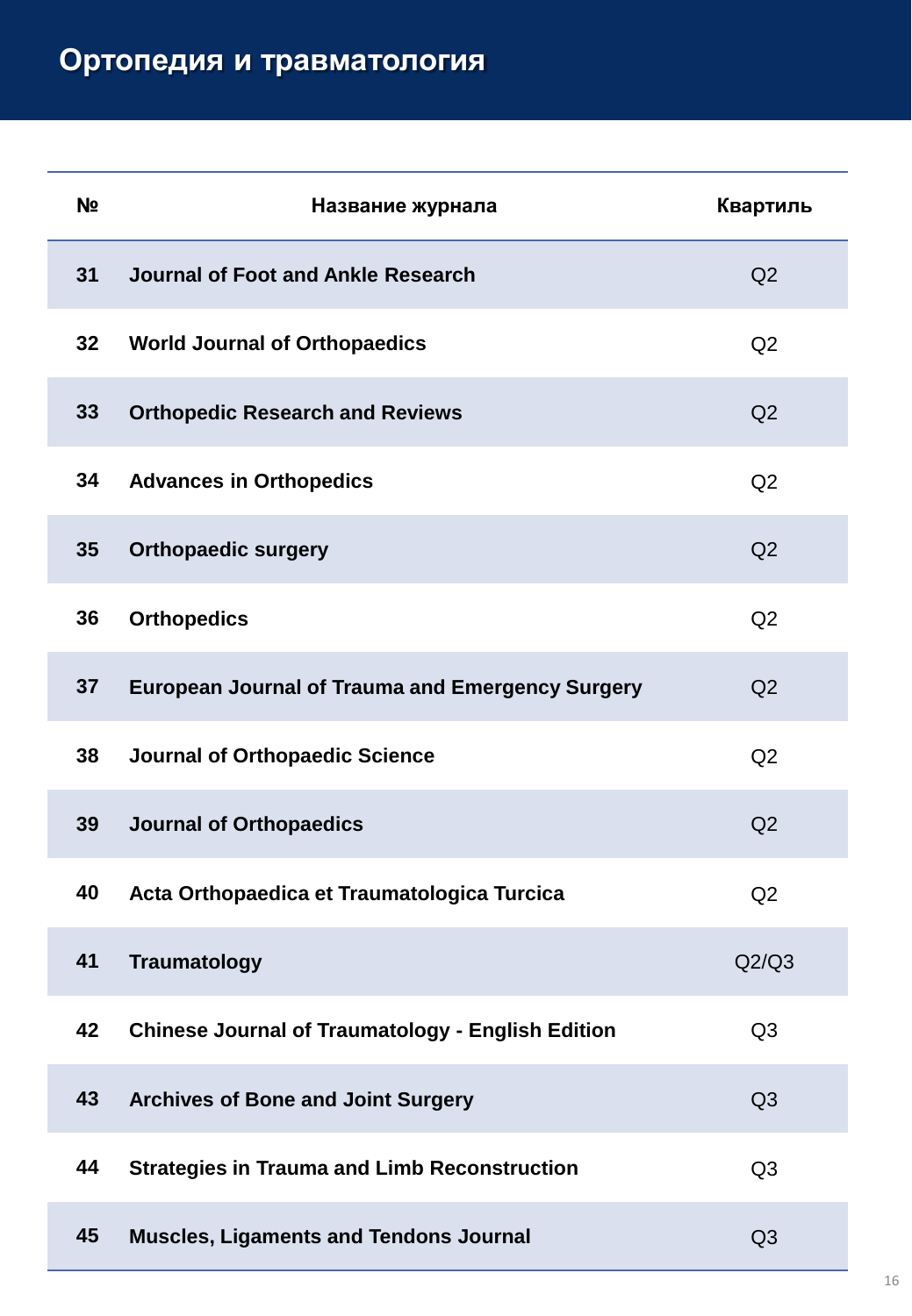| N <sub>2</sub> | Название журнала                                                                              | Квартиль       |
|----------------|-----------------------------------------------------------------------------------------------|----------------|
| 46             | Journal of Clinical Orthopaedics and Trauma                                                   | Q <sub>3</sub> |
| 47             | Asia-Pacific Journal of Sports Medicine, Arthroscopy,<br><b>Rehabilitation and Technology</b> | Q <sub>3</sub> |
| 48             | <b>Operative Orthopadie und Traumatologie</b>                                                 | Q <sub>3</sub> |
| 49             | <b>Orthopedic Reviews</b>                                                                     | Q <sub>3</sub> |
| 50             | Revista Brasileira de Ortopedia                                                               | Q <sub>3</sub> |
| 51             | Journal of the American Academy of Orthopaedic<br><b>Surgeons Global Research and Reviews</b> | Q <sub>3</sub> |
| 52             | <b>Der Orthopade</b>                                                                          | Q <sub>3</sub> |
| 53             | Revista Espanola de Cirugia Ortopedica y Traumatologia                                        | Q <sub>3</sub> |
| 54             | <b>Sports Orthopaedics and Traumatology</b>                                                   | Q <sub>4</sub> |
| 55             | China journal of orthopaedics and traumatology                                                | Q4             |
| 56             | <b>Pediatric Traumatology, Orthopaedics and</b><br><b>Reconstructive Surgery</b>              | Q4             |
| 57             | <b>Hokkaido Journal of Orthopaedics and Traumatology</b>                                      | Q <sub>4</sub> |
| 58             | <b>Hokkaido Journal of Orthopaedics and Traumatology</b>                                      | Q <sub>4</sub> |
| 59             | <b>Techniques in Orthopaedics</b>                                                             | Q <sub>4</sub> |
| 60             | <b>Operative Techniques in Orthopaedics</b>                                                   | Q <sub>4</sub> |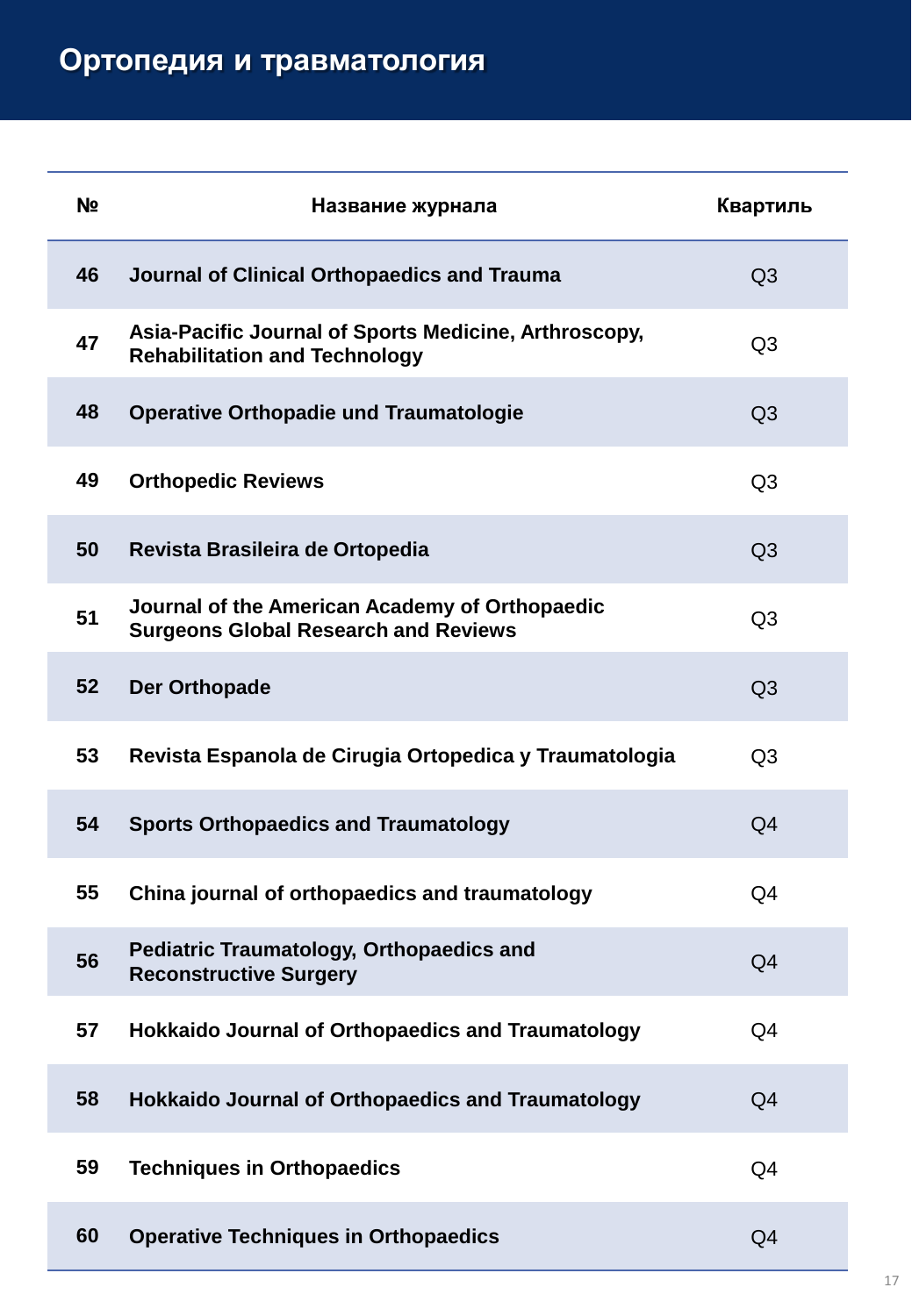| N <sub>2</sub> | Название журнала                                   | Квартиль |
|----------------|----------------------------------------------------|----------|
| 61             | <b>Current Trauma Reports</b>                      | Q4       |
| 62             | <b>Current Orthopaedic Practice</b>                | Q4       |
| 63             | <b>Orthopaedics and Trauma</b>                     | Q4       |
| 64             | <b>Trauma Case Reports</b>                         | Q4       |
| 65             | Journal of Arthroscopy and Joint Surgery           | Q4       |
| 66             | Journal of Orthopaedics, Trauma and Rehabilitation | Q4       |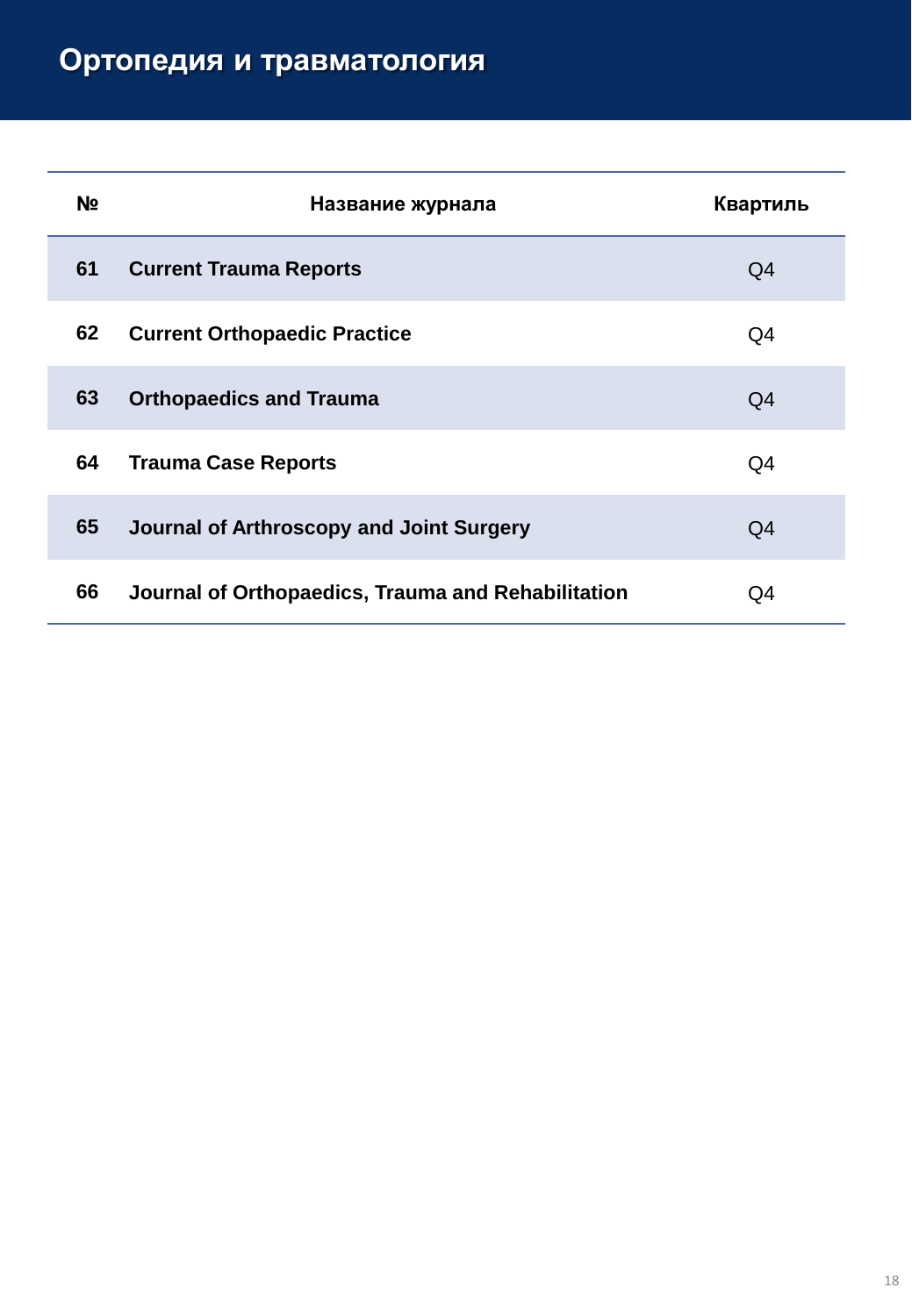## **Урология, онкоурология, андрология**

| N <sub>2</sub> | Название журнала                            | Квартиль       |
|----------------|---------------------------------------------|----------------|
| $\mathbf 1$    | <b>Journal of Urology</b>                   | Q <sub>1</sub> |
| $\mathbf{2}$   | <b>European Urology</b>                     | Q <sub>1</sub> |
| $\mathbf{3}$   | <b>Journal of Endourology</b>               | Q <sub>1</sub> |
| 4              | <b>World Journal of Urology</b>             | Q <sub>1</sub> |
| 5              | <b>Nature Reviews Urology</b>               | Q <sub>1</sub> |
| 6              | <b>International Journal of Urology</b>     | Q <sub>1</sub> |
| $\overline{7}$ | <b>Current Urology Reports</b>              | Q <sub>1</sub> |
| 8              | <b>Therapeutic Advances in Urology</b>      | Q <sub>1</sub> |
| 9              | <b>Advances in Urology</b>                  | Q <sub>1</sub> |
| 10             | <b>European Urology Focus</b>               | Q <sub>1</sub> |
| 11             | European urology oncology                   | Q <sub>1</sub> |
| 12             | <b>Urology</b>                              | Q2             |
| 13             | <b>Current Opinion in Urology</b>           | Q2             |
| 14             | <b>International Urology and Nephrology</b> | Q2             |
| 15             | <b>Journal of Pediatric Urology</b>         | Q2             |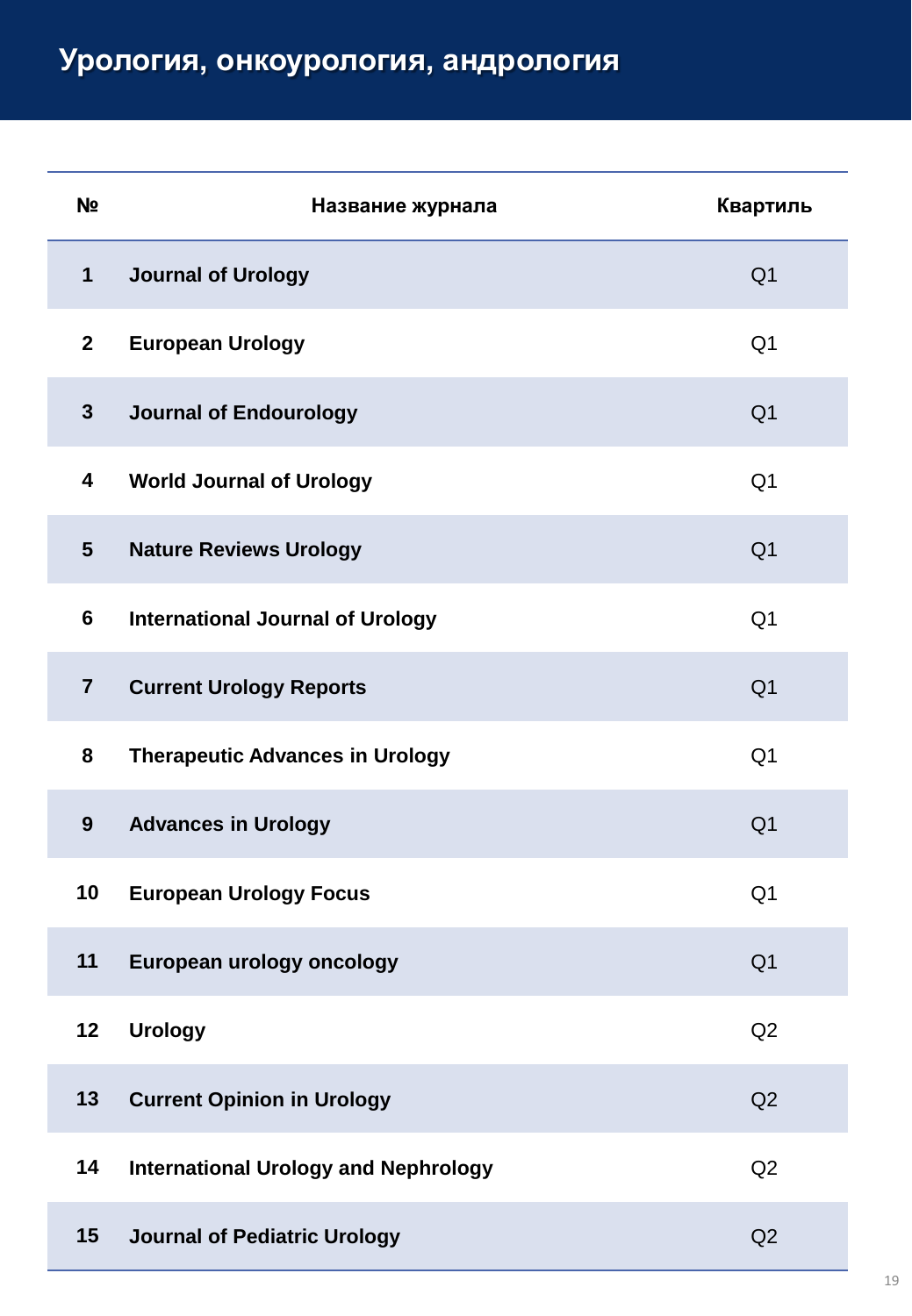## **Урология, онкоурология, андрология**

| N <sub>2</sub> | Название журнала                                     | Квартиль       |
|----------------|------------------------------------------------------|----------------|
| 16             | <b>BMC Urology</b>                                   | Q2             |
| 17             | <b>Translational Andrology and Urology</b>           | Q <sub>2</sub> |
| 18             | <b>Research and Reports in Urology</b>               | Q <sub>2</sub> |
| 19             | <b>Arab Journal of Urology</b>                       | Q2             |
| 20             | <b>Asian Journal of Urology</b>                      | Q2             |
| 21             | <b>Investigative and Clinical Urology</b>            | Q2             |
| 22             | <b>Scandinavian Journal of Urology</b>               | Q2/Q3          |
| 23             | <b>Canadian Journal of Urology</b>                   | Q <sub>3</sub> |
| 24             | Official journal of the Brazilian Society of Urology | Q <sub>3</sub> |
| 25             | <b>European Urology Open Science</b>                 | Q <sub>3</sub> |
| 26             | <b>Indian Journal of Urology</b>                     | Q3             |
| 27             | <b>Urology Journal</b>                               | Q <sub>3</sub> |
| 28             | <b>Urology Annals</b>                                | Q <sub>3</sub> |
| 29             | <b>Central European Journal of Urology</b>           | Q <sub>3</sub> |
| 30             | <b>Current Urology</b>                               | Q <sub>3</sub> |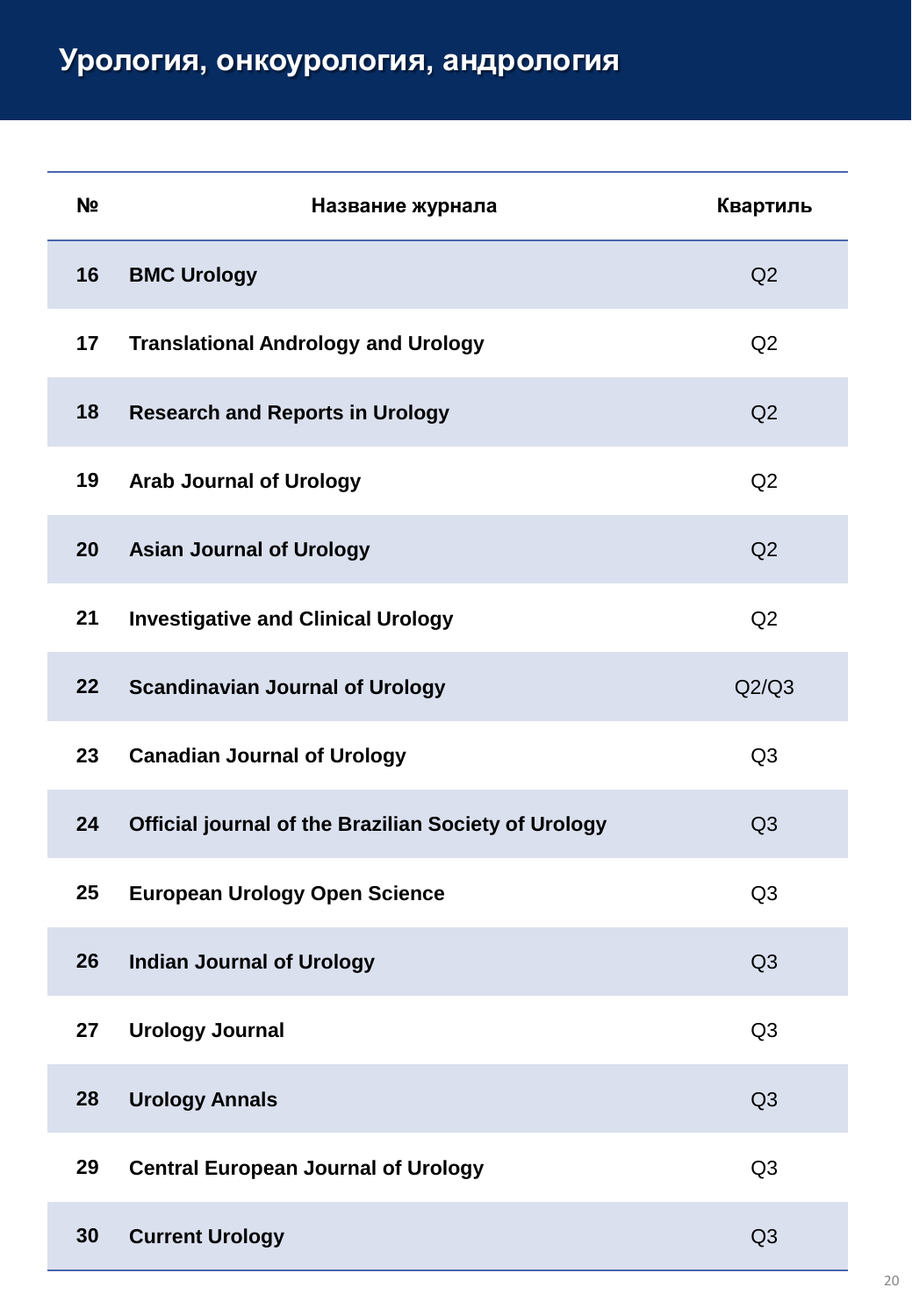## **Урология, онкоурология, андрология**

| N <sub>2</sub> | Название журнала                            | Квартиль       |
|----------------|---------------------------------------------|----------------|
| 31             | <b>Urology Practice</b>                     | Q3             |
| 32             | <b>Urology Case Reports</b>                 | Q <sub>3</sub> |
| 33             | <b>Turkish Journal of Urology</b>           | Q <sub>3</sub> |
| 34             | <b>Journal of Clinical Urology</b>          | Q3/Q4          |
| 35             | <b>Nephro-Urology Monthly</b>               | Q <sub>4</sub> |
| 36             | <b>Japanese Journal of Urology</b>          | Q <sub>4</sub> |
| 37             | <b>African Journal of Urology</b>           | Q <sub>4</sub> |
| 38             | <b>Chinese Journal of Neurology</b>         | Q <sub>4</sub> |
| 39             | <b>Open Urology and Nephrology Journal</b>  | Q <sub>4</sub> |
| 40             | <b>Nishinihon Journal of Urology</b>        | Q <sub>4</sub> |
| 41             | <b>Japanese Journal of Clinical Urology</b> | Q4             |
| 42             | <b>Urology Times</b>                        | Q <sub>4</sub> |
| 43             | <b>Journal of Endourology Case Reports</b>  | Q <sub>4</sub> |
| 44             | <b>Chinese Journal of Urology</b>           | Q <sub>4</sub> |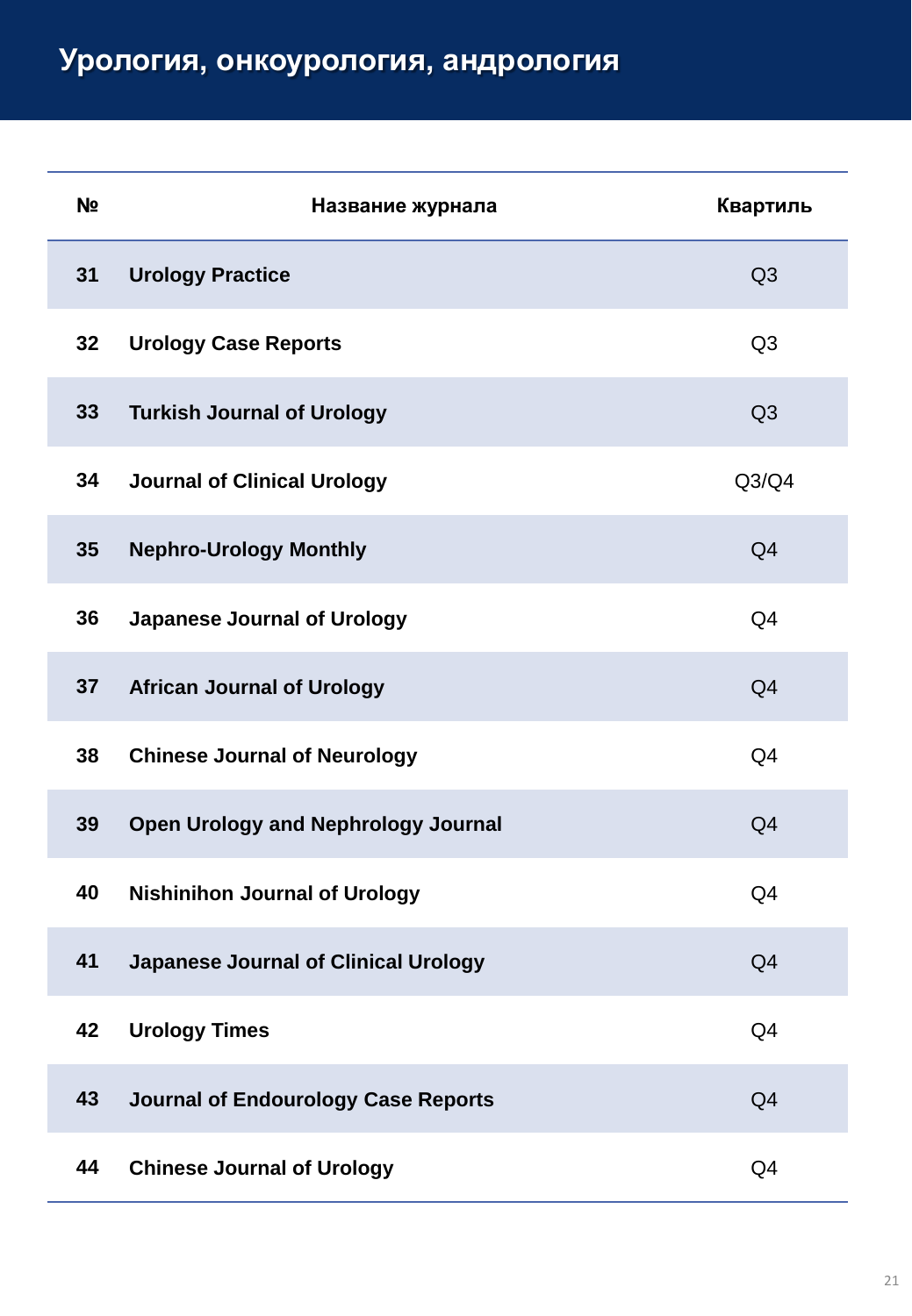**Онкология**

| N <sub>2</sub>          | Название журнала                                                             | Квартиль       |
|-------------------------|------------------------------------------------------------------------------|----------------|
| 1                       | <b>Journal of Clinical Oncology</b>                                          | Q <sub>1</sub> |
| $\overline{2}$          | <b>Lancet Oncology, The</b>                                                  | Q <sub>1</sub> |
| $\overline{\mathbf{3}}$ | <b>International Journal of Radiation Oncology Biology</b><br><b>Physics</b> | Q <sub>1</sub> |
| 4                       | <b>Annals of Oncology</b>                                                    | Q <sub>1</sub> |
| 5                       | <b>Annals of Surgical Oncology</b>                                           | Q <sub>1</sub> |
| 6                       | <b>Radiotherapy and Oncology</b>                                             | Q <sub>1</sub> |
| $\overline{7}$          | <b>Nature Reviews Clinical Oncology</b>                                      | Q <sub>1</sub> |
| 8                       | <b>Psycho-Oncology</b>                                                       | Q <sub>1</sub> |
| 9                       | <b>Journal of Thoracic Oncology</b>                                          | Q <sub>1</sub> |
| 10                      | <b>Seminars in Oncology</b>                                                  | Q <sub>1</sub> |
| 11                      | <b>Critical Reviews in Oncology/Hematology</b>                               | Q <sub>1</sub> |
| 12                      | <b>JAMA Oncology</b>                                                         | Q <sub>1</sub> |
| 13                      | <b>Molecular Oncology</b>                                                    | Q <sub>1</sub> |
| 14                      | <b>Journal of Oncology Practice</b>                                          | Q <sub>1</sub> |
| 15                      | <b>Journal of Clinical Oncology</b>                                          | Q <sub>1</sub> |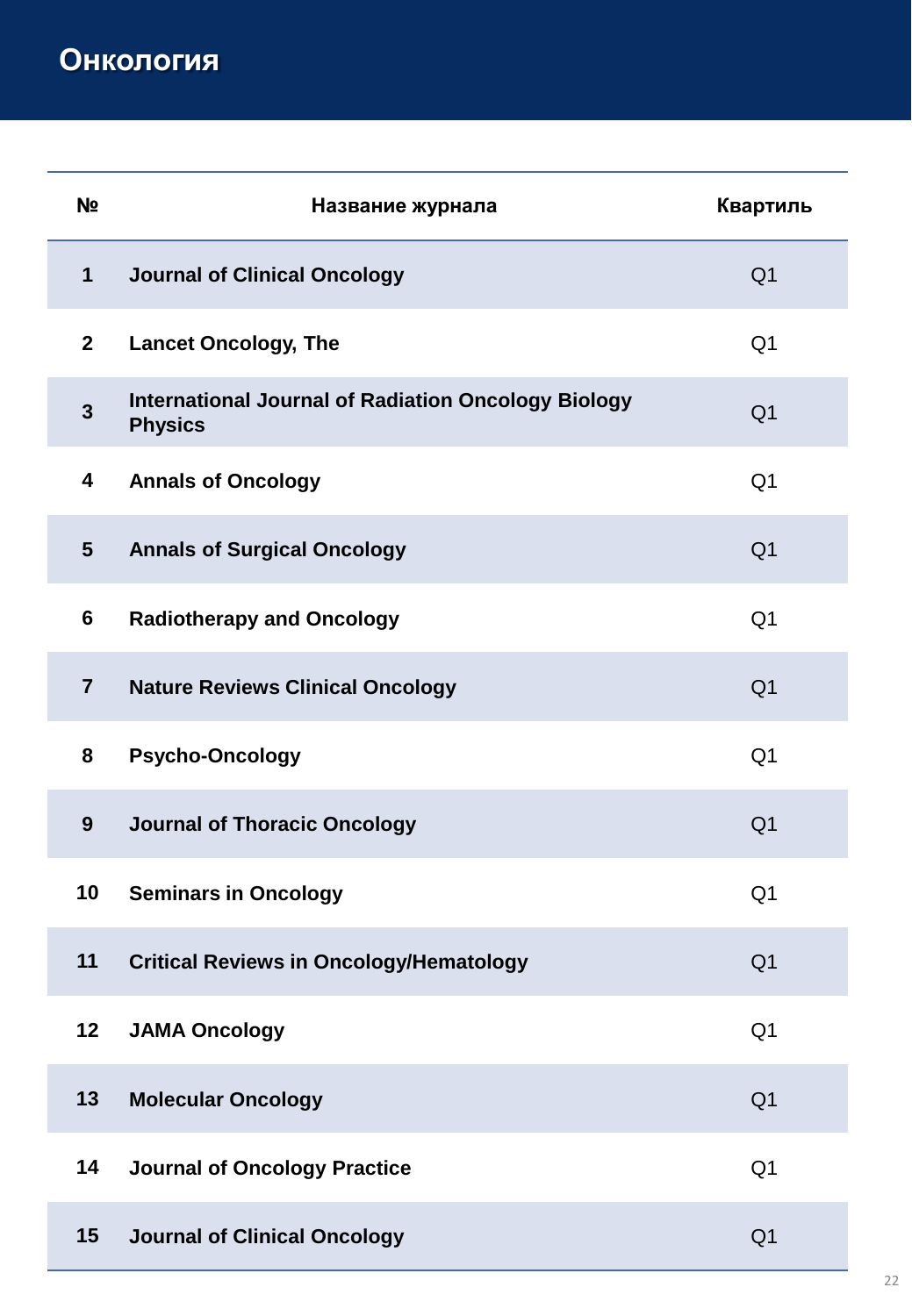| N <sub>2</sub> | Название журнала                                                         | Квартиль       |
|----------------|--------------------------------------------------------------------------|----------------|
| 16             | <b>Current Treatment Options in Oncology</b>                             | Q <sub>1</sub> |
| 17             | <b>Therapeutic Advances in Medical Oncology</b>                          | Q <sub>1</sub> |
| 18             | <b>JCO Precision Oncology</b>                                            | Q <sub>1</sub> |
| 19             | European urology oncology                                                | Q <sub>1</sub> |
| 20             | <b>Journal of Surgical Oncology</b>                                      | Q1/Q2          |
| 21             | <b>European Journal of Surgical Oncology</b>                             | Q1/Q2          |
| 22             | <b>Oncology Reports</b>                                                  | Q1/Q2          |
| 23             | <b>Journal of Cancer Research and Clinical Oncology</b>                  | Q1/Q2          |
| 24             | <b>Seminars in Radiation Oncology</b>                                    | Q1/Q2          |
| 25             | <b>Frontiers in Oncology</b>                                             | Q1/Q2          |
| 26             | <b>Clinical Oncology</b>                                                 | Q1/Q2          |
| 27             | <b>Radiation Oncology</b>                                                | Q1/Q2          |
| 28             | <b>Urologic Oncology: Seminars and Original</b><br><b>Investigations</b> | Q1/Q2          |
| 29             | <b>Surgical Oncology</b>                                                 | Q1/Q2          |
| 30             | <b>International Journal of Clinical Oncology</b>                        | Q1/Q2          |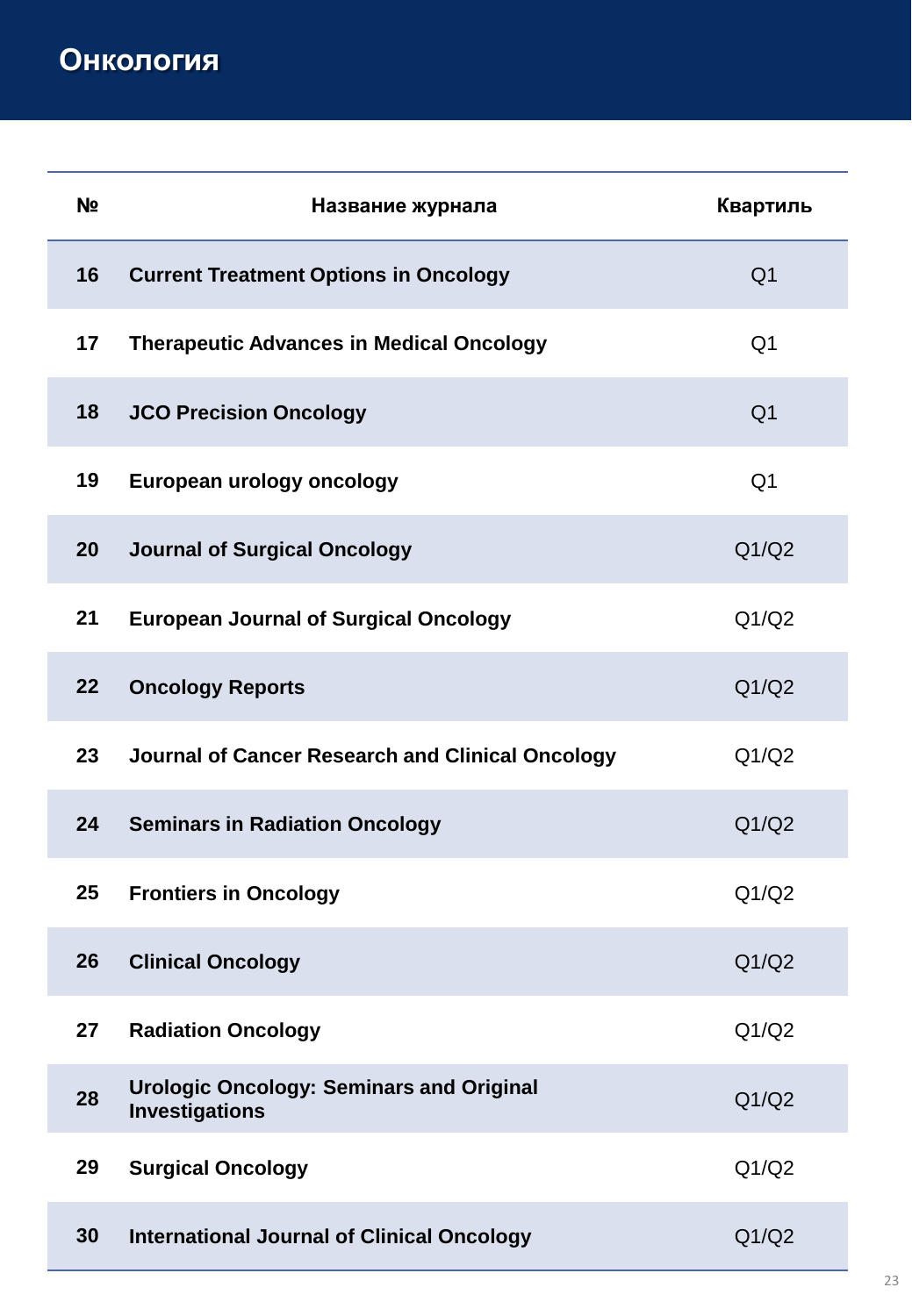| N <sub>2</sub> | Название журнала                                     | Квартиль |
|----------------|------------------------------------------------------|----------|
| 31             | <b>Surgical Oncology Clinics of North America</b>    | Q1/Q2    |
| 32             | <b>Oncology Research</b>                             | Q1/Q2    |
| 33             | <b>Targeted Oncology</b>                             | Q1/Q2    |
| 34             | <b>Cellular oncology (Dordrecht)</b>                 | Q1/Q2    |
| 35             | <b>Practical Radiation Oncology</b>                  | Q1/Q2    |
| 36             | Journal of the Society for Integrative Oncology      | Q1/Q2    |
| 37             | <b>Oncology Reviews</b>                              | Q1/Q2    |
| 38             | <b>Advances in Radiation Oncology</b>                | Q1/Q2    |
| 39             | <b>Clinical and Translational Radiation Oncology</b> | Q1/Q2    |
| 40             | <b>JCO clinical cancer informatics</b>               | Q1/Q2    |
| 41             | <b>Oncology</b>                                      | Q1/Q2/Q3 |
| 42             | <b>Medical Oncology</b>                              | Q1/Q2/Q3 |
| 43             | <b>Physics and Imaging in Radiation Oncology</b>     | Q1/Q2/Q3 |
| 44             | <b>International Journal of Oncology</b>             | Q2       |
| 45             | <b>Current Opinion in Oncology</b>                   | Q2       |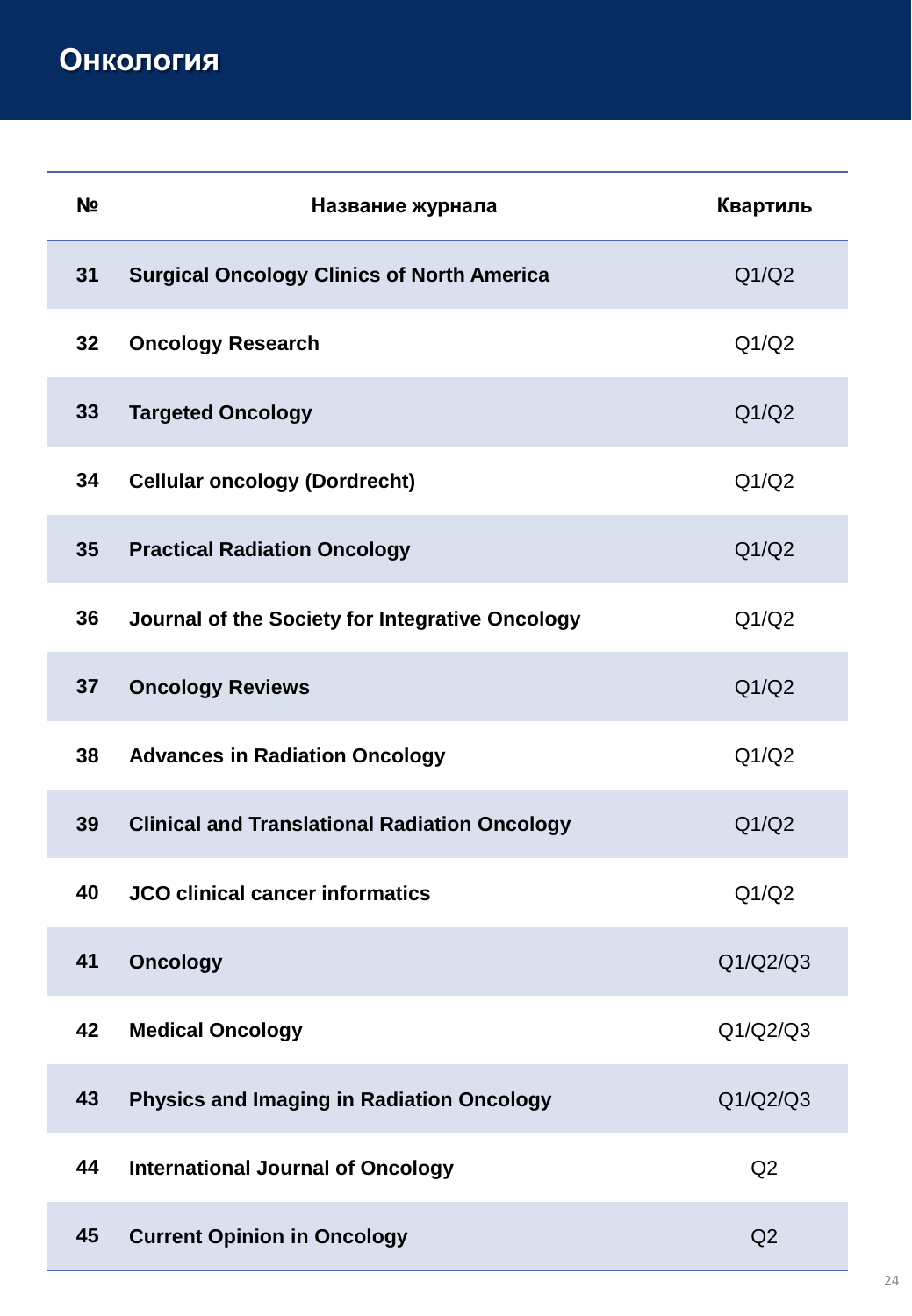| N <sub>2</sub> | Название журнала                                                      | Квартиль       |
|----------------|-----------------------------------------------------------------------|----------------|
| 46             | <b>Journal of Oncology</b>                                            | Q2             |
| 47             | <b>Translational Oncology</b>                                         | Q2             |
| 48             | <b>Current Oncology</b>                                               | Q <sub>2</sub> |
| 49             | <b>Seminars in Oncology Nursing</b>                                   | Q2             |
| 50             | Journal of Gastrointestinal Oncology                                  | Q <sub>2</sub> |
| 51             | <b>Journal of Geriatric Oncology</b>                                  | Q2             |
| 52             | <b>World Journal of Gastrointestinal Oncology</b>                     | Q <sub>2</sub> |
| 53             | <b>Japanese Journal of Clinical Oncology</b>                          | Q2/Q3          |
| 54             | American Journal of Clinical Oncology: Cancer Clinical Trials         | Q2/Q3          |
| 55             | <b>Future Oncology</b>                                                | Q2/Q3          |
| 56             | <b>World Journal of Surgical Oncology</b>                             | Q2/Q3          |
| 57             | <b>Pathology and Oncology Research</b>                                | Q2/Q3          |
| 58             | <b>Clinical and Translational Oncology</b>                            | Q2/Q3          |
| 59             | Journal of Environmental Pathology, Toxicology and<br><b>Oncology</b> | Q2/Q3          |
| 60             | Journal of Psychosocial Oncology                                      | Q2/Q3          |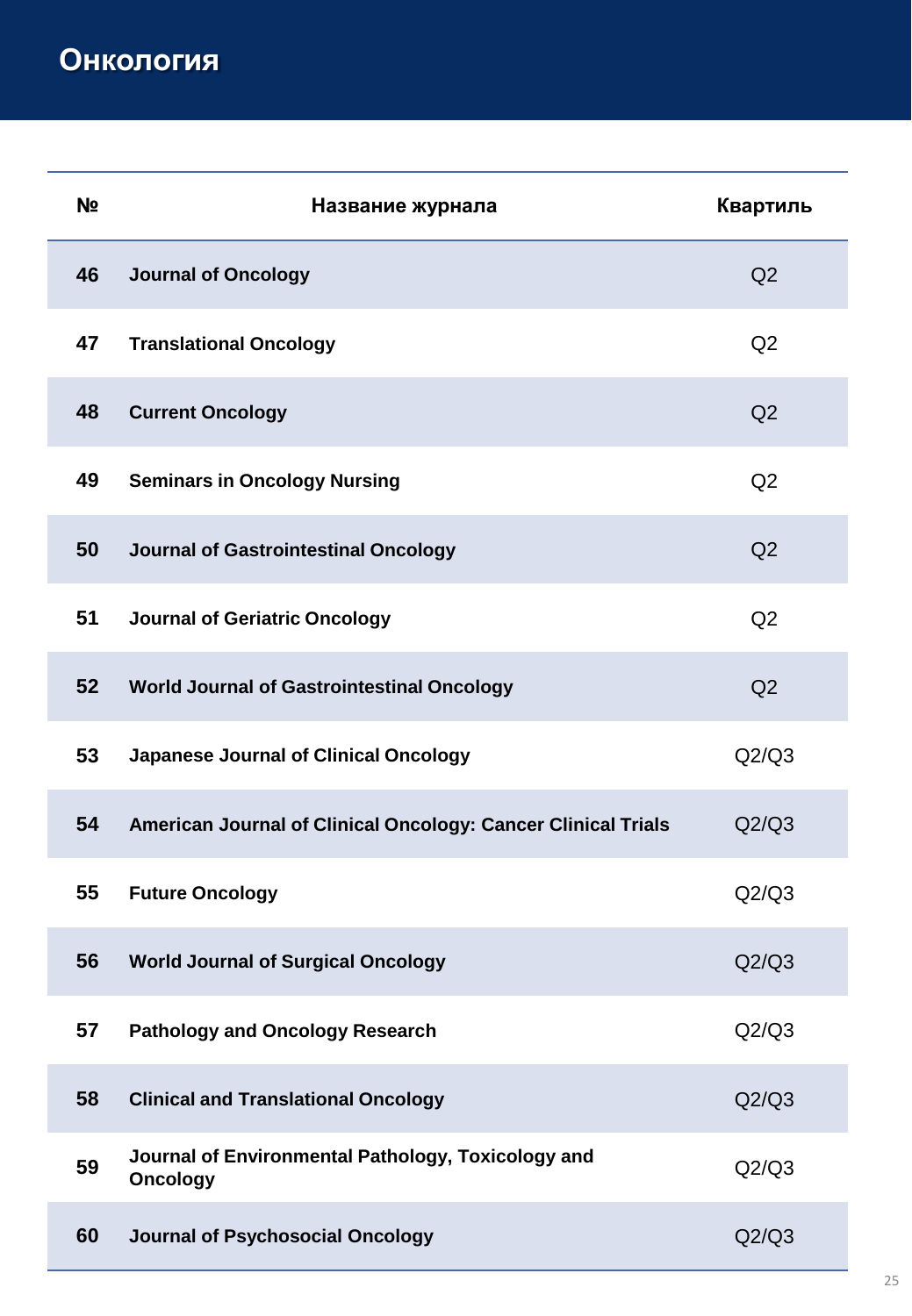| N <sub>2</sub> | Название журнала                                   | Квартиль       |
|----------------|----------------------------------------------------|----------------|
| 61             | <b>Radiology and Oncology</b>                      | Q2/Q3          |
| 62             | Asia-Pacific Journal of Clinical Oncology          | Q2/Q3          |
| 63             | <b>Frontiers of Radiation Therapy and Oncology</b> | Q2/Q3          |
| 64             | <b>Chinese Clinical Oncology</b>                   | Q2/Q3          |
| 65             | <b>Radiation Oncology Journal</b>                  | Q2/Q3          |
| 66             | Journal of Adolescent and Young Adult Oncology     | Q2/Q3          |
| 67             | <b>Journal of Global Oncology</b>                  | Q2/Q3          |
| 68             | <b>Oncology Letters</b>                            | Q <sub>3</sub> |
| 69             | Journal of Medical Imaging and Radiation Oncology  | Q <sub>3</sub> |
| 70             | <b>Journal of Oncology Pharmacy Practice</b>       | Q <sub>3</sub> |
| 71             | <b>Clinical Medicine Insights: Oncology</b>        | Q <sub>3</sub> |
| 72             | <b>Molecular and Cellular Oncology</b>             | Q <sub>3</sub> |
| 73             | <b>International Journal of Surgical Oncology</b>  | Q <sub>3</sub> |
| 74             | <b>Case Reports in Oncology</b>                    | Q <sub>3</sub> |
| 75             | Memo - Magazine of European Medical Oncology       | Q3             |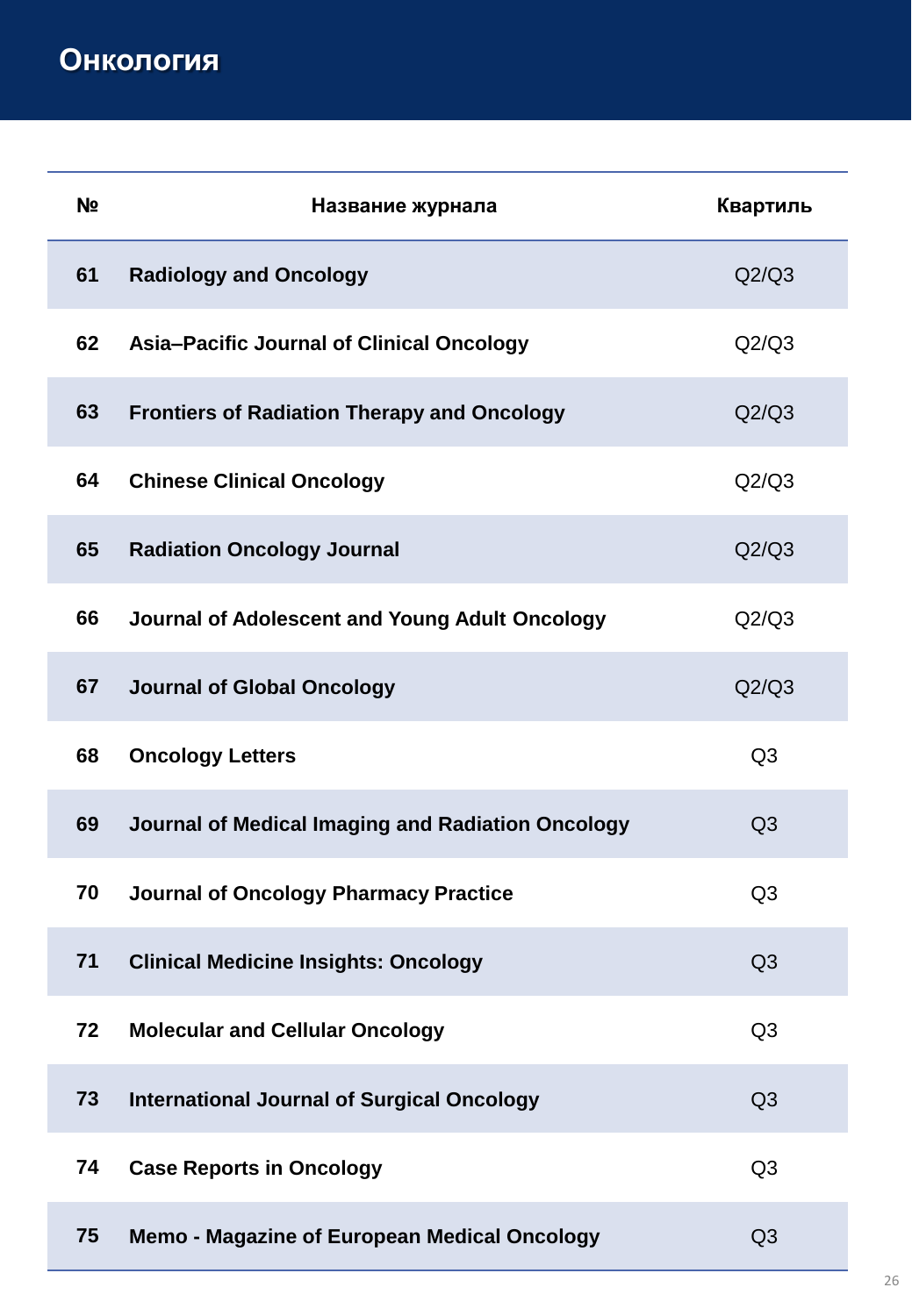| N <sub>2</sub> | Название журнала                                         | Квартиль       |
|----------------|----------------------------------------------------------|----------------|
| 76             | <b>Asia-Pacific Journal of Oncology Nursing</b>          | Q <sub>3</sub> |
| 77             | <b>ONCOLOGY</b>                                          | Q3/Q4          |
| 78             | <b>Oncology Research and Treatment</b>                   | Q3/Q4          |
| 79             | <b>Cellular Oncology</b>                                 | Q3/Q4          |
| 80             | Journal of B.U.ON.                                       | Q3/Q4          |
| 81             | <b>Chinese Journal of Oncology</b>                       | Q3/Q4          |
| 82             | <b>Reports of Practical Oncology and Radiotherapy</b>    | Q3/Q4          |
| 83             | <b>Indian Journal of Medical and Paediatric Oncology</b> | Q3/Q4          |
| 84             | <b>Indian Journal of Surgical Oncology</b>               | Q3/Q4          |
| 85             | <b>Rehabilitation Oncology</b>                           | Q3/Q4          |
| 86             | <b>Molecular and Clinical Oncology</b>                   | Q3/Q4          |
| 87             | <b>Experimental Oncology</b>                             | Q <sub>4</sub> |
| 88             | Journal of Experimental Therapeutics and Oncology        | Q <sub>4</sub> |
| 89             | <b>Gastrointestinal Cancer Research</b>                  | Q <sub>4</sub> |
| 90             | Journal of Community and Supportive Oncology             | Q <sub>4</sub> |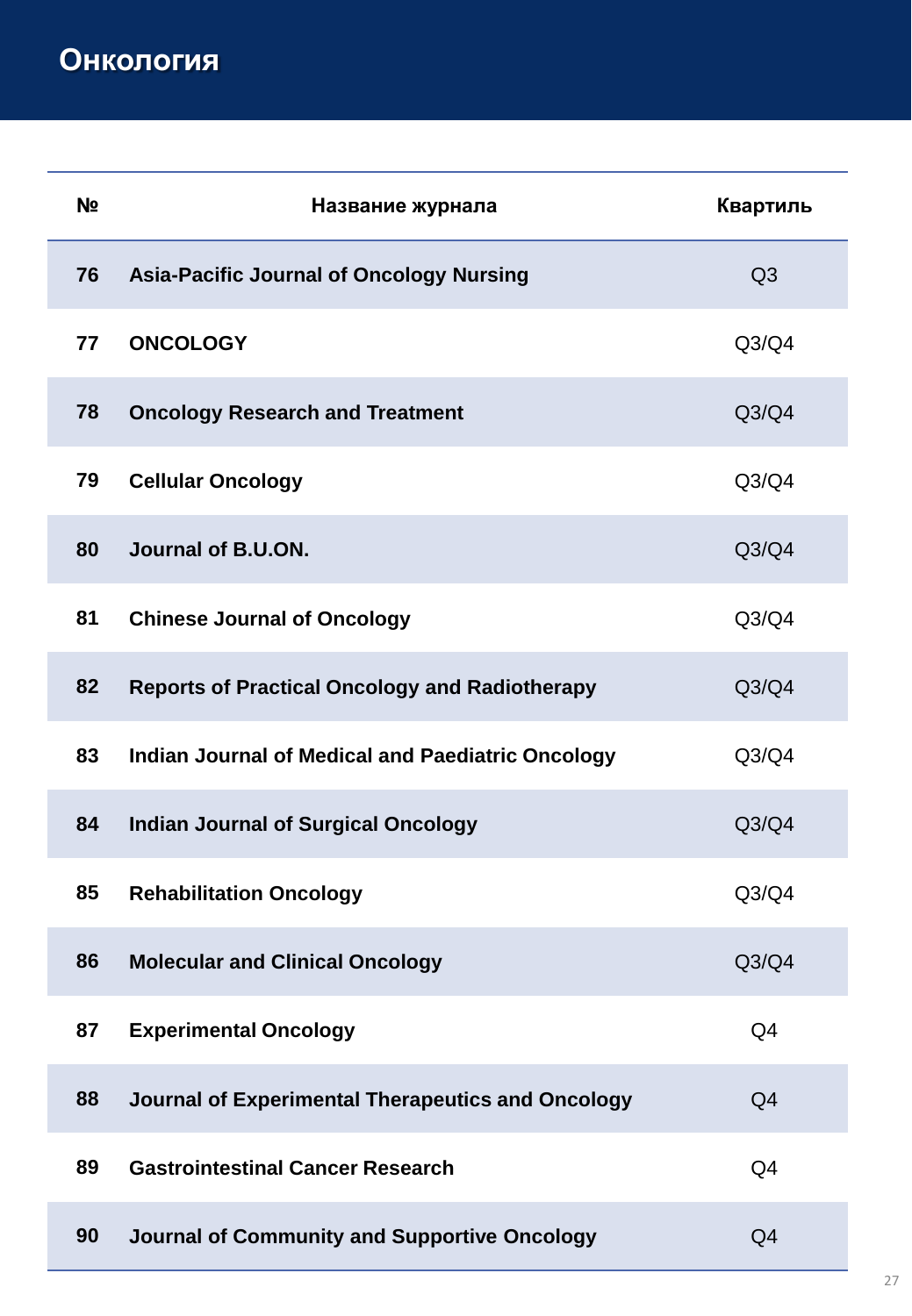| <b>No</b> | Название журнала                              | Квартиль       |
|-----------|-----------------------------------------------|----------------|
| 91        | <b>Archive of Oncology</b>                    | Q <sub>4</sub> |
| 92        | gulf journal of oncology, The                 | Q <sub>4</sub> |
| 93        | <b>Chinese Journal of Clinical Oncology</b>   | Q <sub>4</sub> |
| 94        | <b>European Journal of Oncology</b>           | Q <sub>4</sub> |
| 95        | <b>Forum of Clinical Oncology</b>             | Q <sub>4</sub> |
| 96        | <b>Siberian Journal of Oncology</b>           | Q <sub>4</sub> |
| 97        | <b>European Journal of Oncology Pharmacy</b>  | Q <sub>4</sub> |
| 98        | <b>Journal of Practical Oncology</b>          | Q <sub>4</sub> |
| 99        | <b>Surgery, Gastroenterology and Oncology</b> | Q <sub>4</sub> |
| 100       | <b>Oncology in Clinical Practice</b>          | Q4             |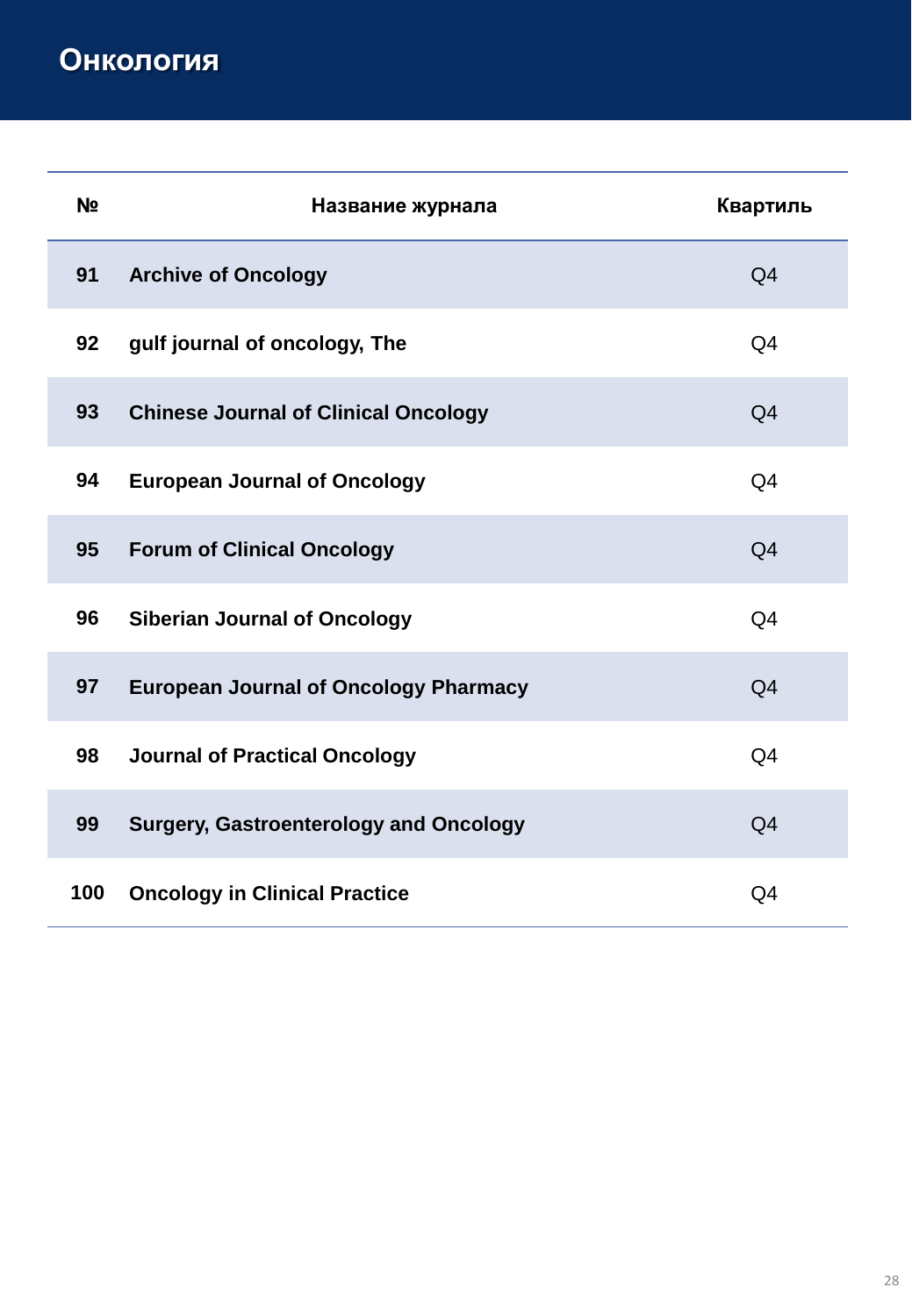| N <sub>2</sub> | Название журнала                                    | Квартиль       |
|----------------|-----------------------------------------------------|----------------|
| $\mathbf 1$    | <b>JACC: Cardiovascular Imaging</b>                 | Q <sub>1</sub> |
| $\mathbf{2}$   | Radiology                                           | Q <sub>1</sub> |
| $\mathbf{3}$   | Journal of the American Society of Echocardiography | Q <sub>1</sub> |
| 4              | <b>Medical Image Analysis</b>                       | Q <sub>1</sub> |
| $5\phantom{1}$ | <b>Circulation: Cardiovascular Imaging</b>          | Q <sub>1</sub> |
| 6              | European Heart Journal Cardiovascular Imaging       | Q <sub>1</sub> |
| $\overline{7}$ | Journal of Cardiovascular Magnetic Resonance        | Q <sub>1</sub> |
| 8              | <b>Investigative Radiology</b>                      | Q <sub>1</sub> |
| 9              | <b>Radiographics</b>                                | Q <sub>1</sub> |
| 10             | <b>Magnetic Resonance in Medicine</b>               | Q <sub>1</sub> |
| 11             | <b>Ultrasonics Sonochemistry</b>                    | Q <sub>1</sub> |
| 12             | <b>European Radiology</b>                           | Q <sub>1</sub> |
| 13             | Journal of Magnetic Resonance Imaging               | Q <sub>1</sub> |
| 14             | <b>Insights into Imaging</b>                        | Q <sub>1</sub> |
| 15             | Journal of Cardiovascular Computed Tomography       | Q <sub>1</sub> |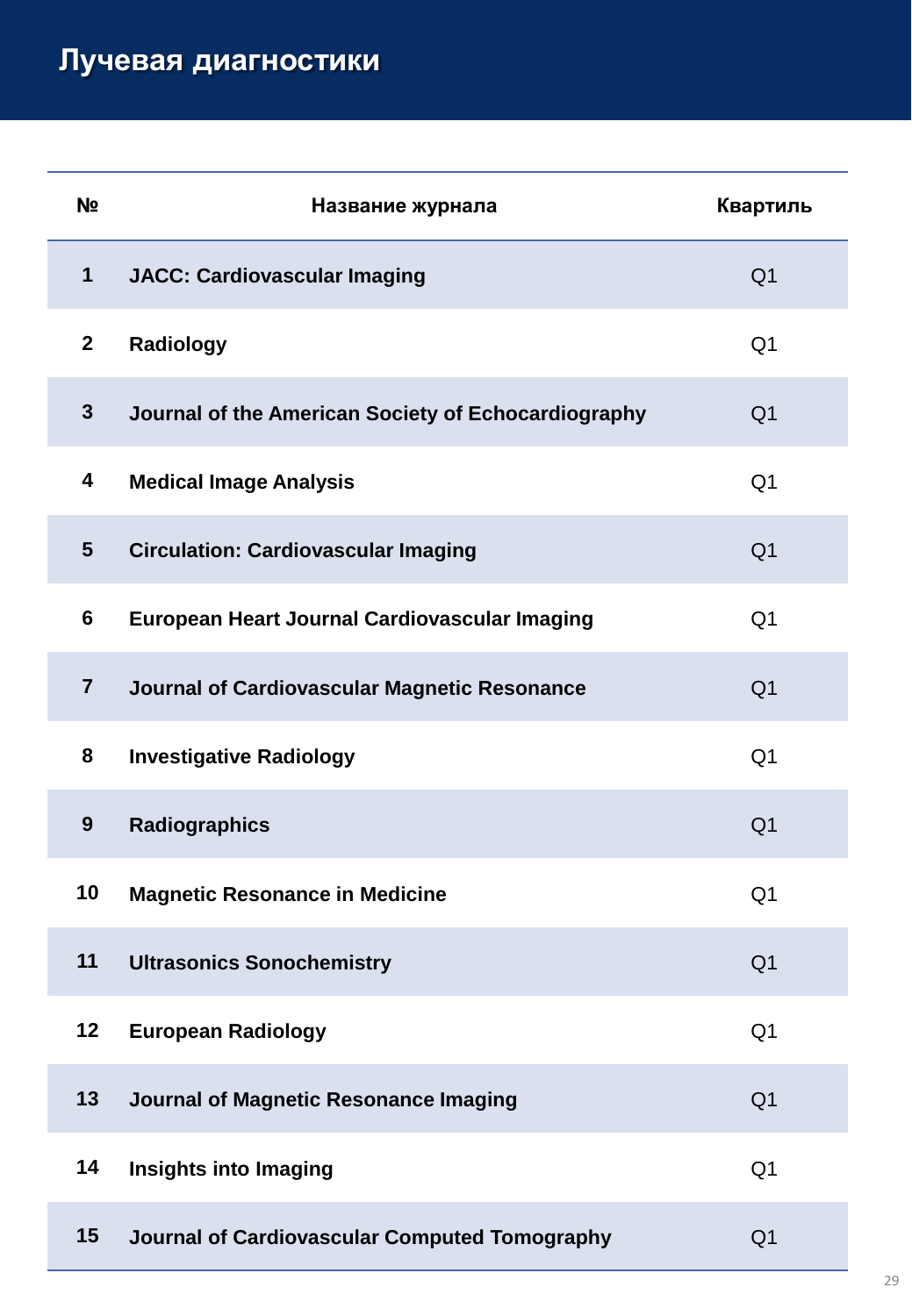| N <sub>2</sub> | Название журнала                                        | Квартиль       |
|----------------|---------------------------------------------------------|----------------|
| 16             | <b>American Journal of Roentgenology</b>                | Q <sub>1</sub> |
| 17             | <b>Practical Radiation Oncology</b>                     | Q <sub>1</sub> |
| 18             | European radiology experimental                         | Q <sub>1</sub> |
| 19             | <b>Korean Journal of Radiology</b>                      | Q <sub>1</sub> |
| 20             | <b>Tomography (Ann Arbor, Mich.)</b>                    | Q <sub>1</sub> |
| 21             | <b>Journal of Digital Imaging</b>                       | Q <sub>1</sub> |
| 22             | Diagnostic and interventional imaging                   | Q <sub>1</sub> |
| 23             | <b>Computerized Medical Imaging and Graphics</b>        | Q <sub>1</sub> |
| 24             | <b>European Journal of Radiology</b>                    | Q <sub>1</sub> |
| 25             | Journal of the American College of Radiology            | Q <sub>1</sub> |
| 26             | <b>Cancer Imaging</b>                                   | Q <sub>1</sub> |
| 27             | <b>Advances in Radiation Oncology</b>                   | Q <sub>1</sub> |
| 28             | <b>Catheterization and Cardiovascular Interventions</b> | Q <sub>1</sub> |
| 29             | <b>Academic Radiology</b>                               | Q <sub>1</sub> |
| 30             | <b>Seminars in Nuclear Medicine</b>                     | Q <sub>1</sub> |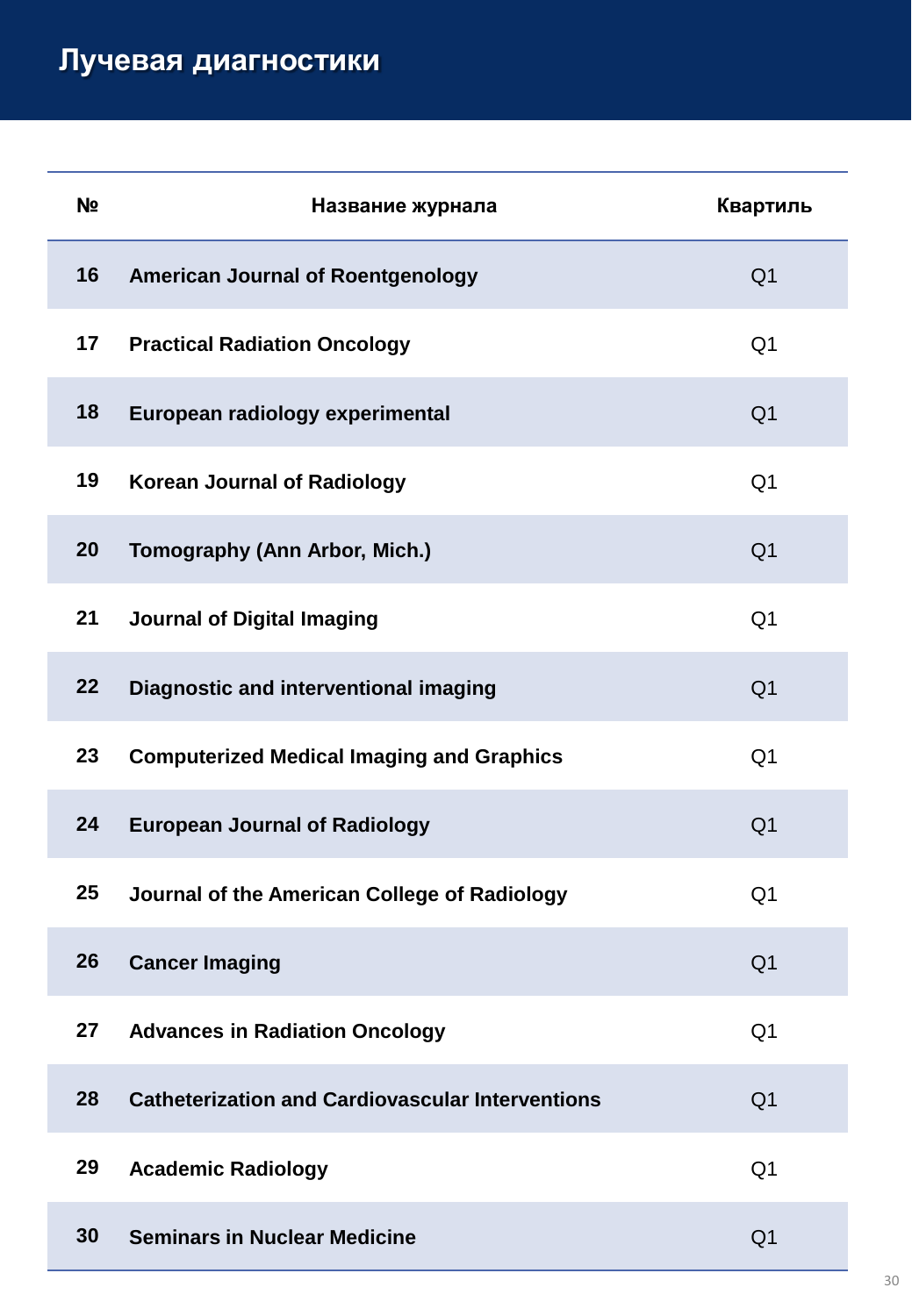| N <sub>2</sub> | Название журнала                                 | Квартиль       |
|----------------|--------------------------------------------------|----------------|
| 31             | Journal of Vascular and Interventional Radiology | Q <sub>1</sub> |
| 32             | <b>EJNMMI Research</b>                           | Q <sub>1</sub> |
| 33             | <b>Radiation Research</b>                        | Q <sub>1</sub> |
| 34             | <b>Ultrasound in Medicine and Biology</b>        | Q <sub>1</sub> |
| 35             | <b>Endoscopic Ultrasound</b>                     | Q <sub>1</sub> |
| 36             | <b>Molecular Imaging and Biology</b>             | Q2             |
| 37             | <b>Dentomaxillofacial Radiology</b>              | Q2             |
| 38             | <b>Ultrasonography</b>                           | Q2             |
| 39             | <b>Journal of Thoracic Imaging</b>               | Q2             |
| 40             | <b>Abdominal Radiology</b>                       | Q2             |
| 41             | <b>Molecular Imaging</b>                         | Q2             |
| 42             | Neuroradiology                                   | Q2             |
| 43             | <b>British Journal of Radiology</b>              | Q2             |
| 44             | <b>Journal of Medical Imaging</b>                | Q2             |
| 45             | <b>Clinical Radiology</b>                        | Q2             |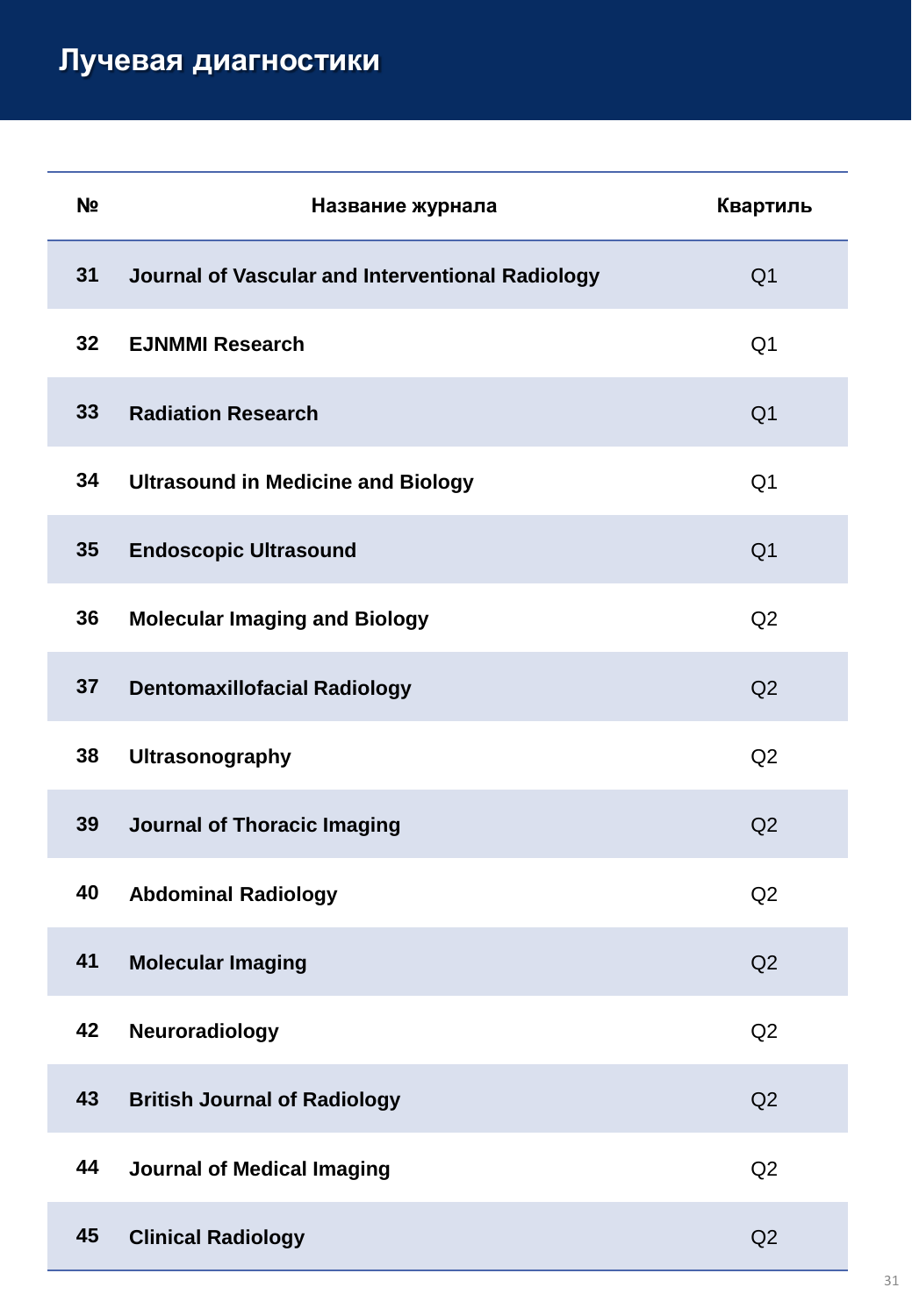| N <sub>2</sub> | Название журнала                                                    | Квартиль       |
|----------------|---------------------------------------------------------------------|----------------|
| 46             | <b>Physics and Imaging in Radiation Oncology</b>                    | Q2             |
| 47             | <b>CardioVascular and Interventional Radiology</b>                  | Q <sub>2</sub> |
| 48             | <b>Quantitative Imaging in Medicine and Surgery</b>                 | Q <sub>2</sub> |
| 49             | <b>Radiation Oncology Journal</b>                                   | Q2             |
| 50             | <b>Diagnostic and Interventional Radiology</b>                      | Q <sub>2</sub> |
| 51             | <b>Pediatric Radiology</b>                                          | Q <sub>2</sub> |
| 52             | <b>Magnetic Resonance Imaging Clinics of North America</b>          | Q2             |
| 53             | <b>International Journal of Cardiovascular Imaging</b>              | Q2             |
| 54             | <b>Radiologic Clinics of North America</b>                          | Q2             |
| 55             | <b>Magnetic Resonance Imaging</b>                                   | Q2             |
| 56             | <b>Contrast Media and Molecular Imaging</b>                         | Q2             |
| 57             | <b>Radiology and Oncology</b>                                       | Q <sub>2</sub> |
| 58             | International journal of computer assisted radiology and<br>surgery | Q2             |
| 59             | <b>Journal of Cardiovascular Imaging</b>                            | Q <sub>2</sub> |
| 60             | <b>Magnetic Resonance in Medical Sciences</b>                       | Q2             |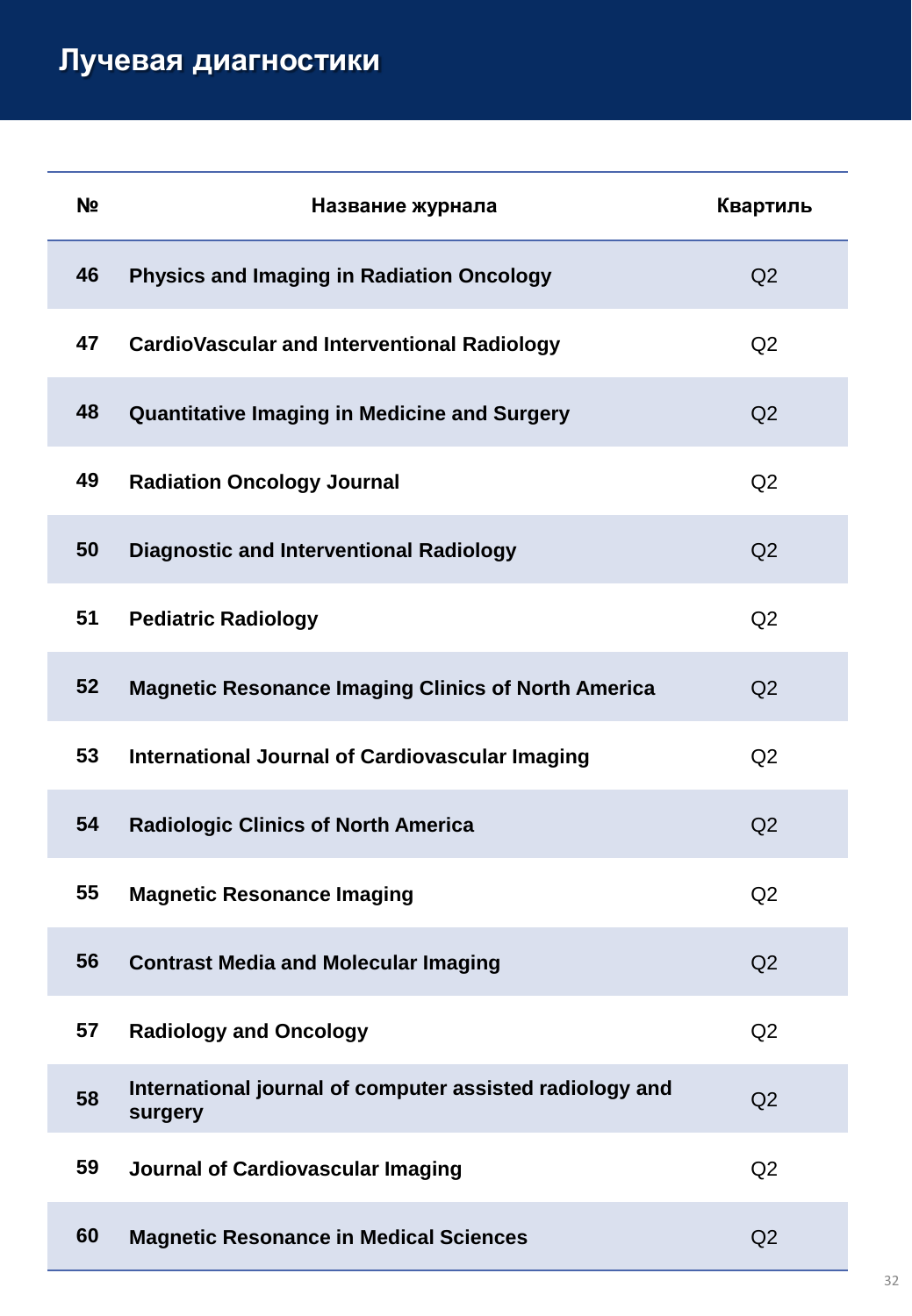| N <sub>2</sub> | Название журнала                                                         | Квартиль |
|----------------|--------------------------------------------------------------------------|----------|
| 61             | Journal of Contemporary Brachytherapy                                    | Q2       |
| 62             | <b>Cardiovascular Ultrasound</b>                                         | Q2       |
| 63             | <b>International Journal of Radiation Biology</b>                        | Q2       |
| 64             | <b>Perfusion (United Kingdom)</b>                                        | Q2       |
| 65             | Journal of Radiation Research                                            | Q2       |
| 66             | <b>Clinical Nuclear Medicine</b>                                         | Q2       |
| 67             | <b>International Journal of Biomedical Imaging</b>                       | Q2       |
| 68             | <b>Japanese Journal of Radiology</b>                                     | Q2       |
| 69             | <b>Ultrasound Journal</b>                                                | Q2       |
| 70             | <b>Ultrasound International Open</b>                                     | Q2       |
| 71             | <b>Clinical and Translational Imaging</b>                                | Q2       |
| 72             | Magnetic Resonance Materials in Physics, Biology, and<br><b>Medicine</b> | Q2       |
| 73             | eMagRes                                                                  | Q2       |
| 74             | <b>PET Clinics</b>                                                       | Q2       |
| 75             | Radiologia Medica                                                        | Q2       |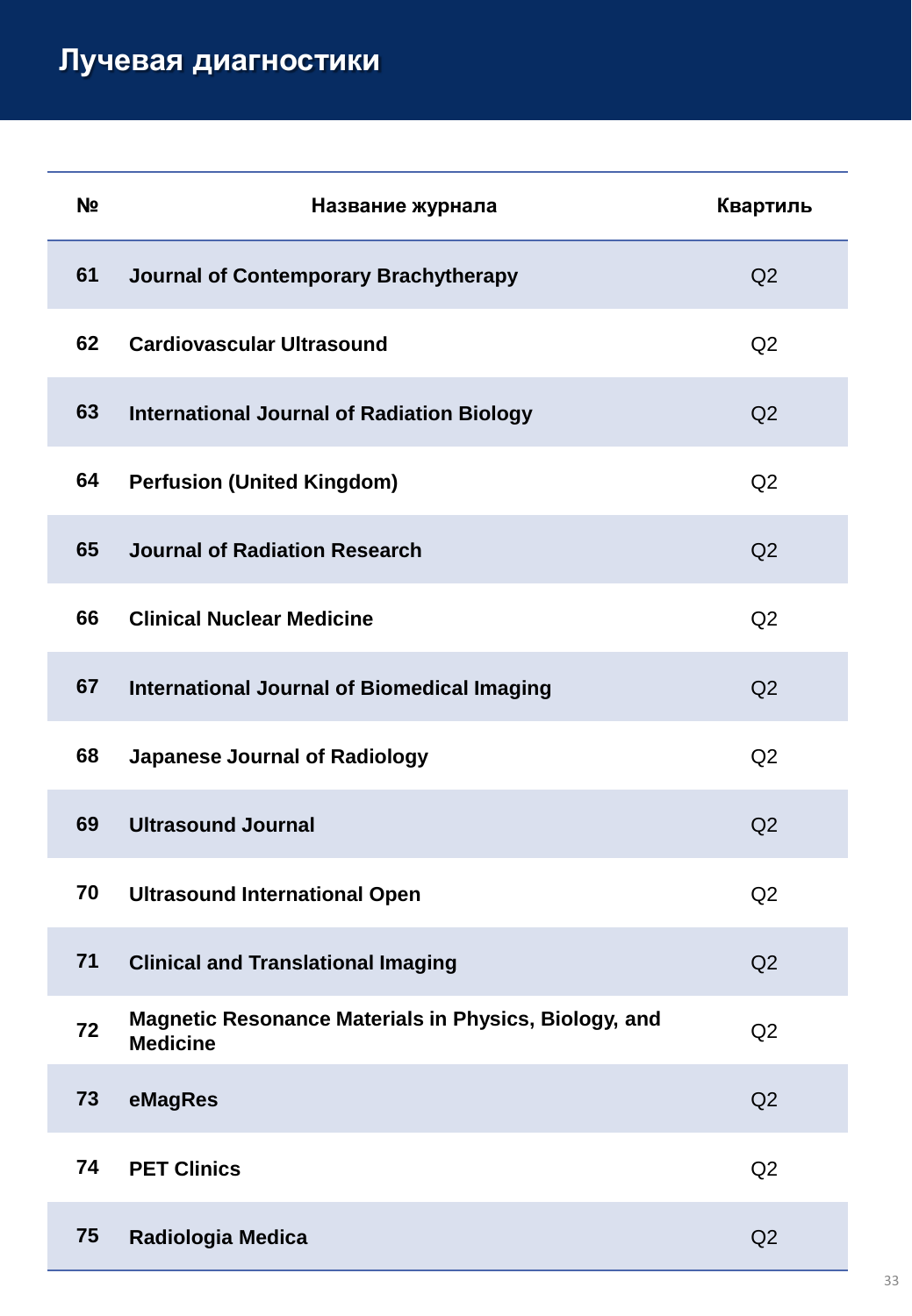| N <sub>2</sub> | Название журнала                                    | Квартиль       |
|----------------|-----------------------------------------------------|----------------|
| 76             | <b>Canadian Association of Radiologists Journal</b> | Q2             |
| 77             | <b>Acta Radiologica</b>                             | Q2             |
| 78             | Journal of Ultrasound in Medicine                   | Q2             |
| 79             | <b>Medical Dosimetry</b>                            | Q <sub>2</sub> |
| 80             | <b>Topics in Magnetic Resonance Imaging</b>         | Q <sub>2</sub> |
| 81             | <b>Journal of Imaging</b>                           | Q <sub>3</sub> |
| 82             | <b>BMC Medical Imaging</b>                          | Q <sub>3</sub> |
| 83             | Journal of Computer Assisted Tomography             | Q <sub>3</sub> |
| 84             | Journal of Therapeutic Ultrasound                   | Q <sub>3</sub> |
| 85             | <b>Ultrasound</b>                                   | Q <sub>3</sub> |
| 86             | <b>Ultrasonic Imaging</b>                           | Q <sub>3</sub> |
| 87             | Radiologia Brasileira                               | Q <sub>3</sub> |
| 88             | <b>European Journal of Radiology Open</b>           | Q <sub>3</sub> |
| 89             | <b>Journal of Medical Radiation Sciences</b>        | Q <sub>3</sub> |
| 90             | <b>Medical Ultrasonography</b>                      | Q3             |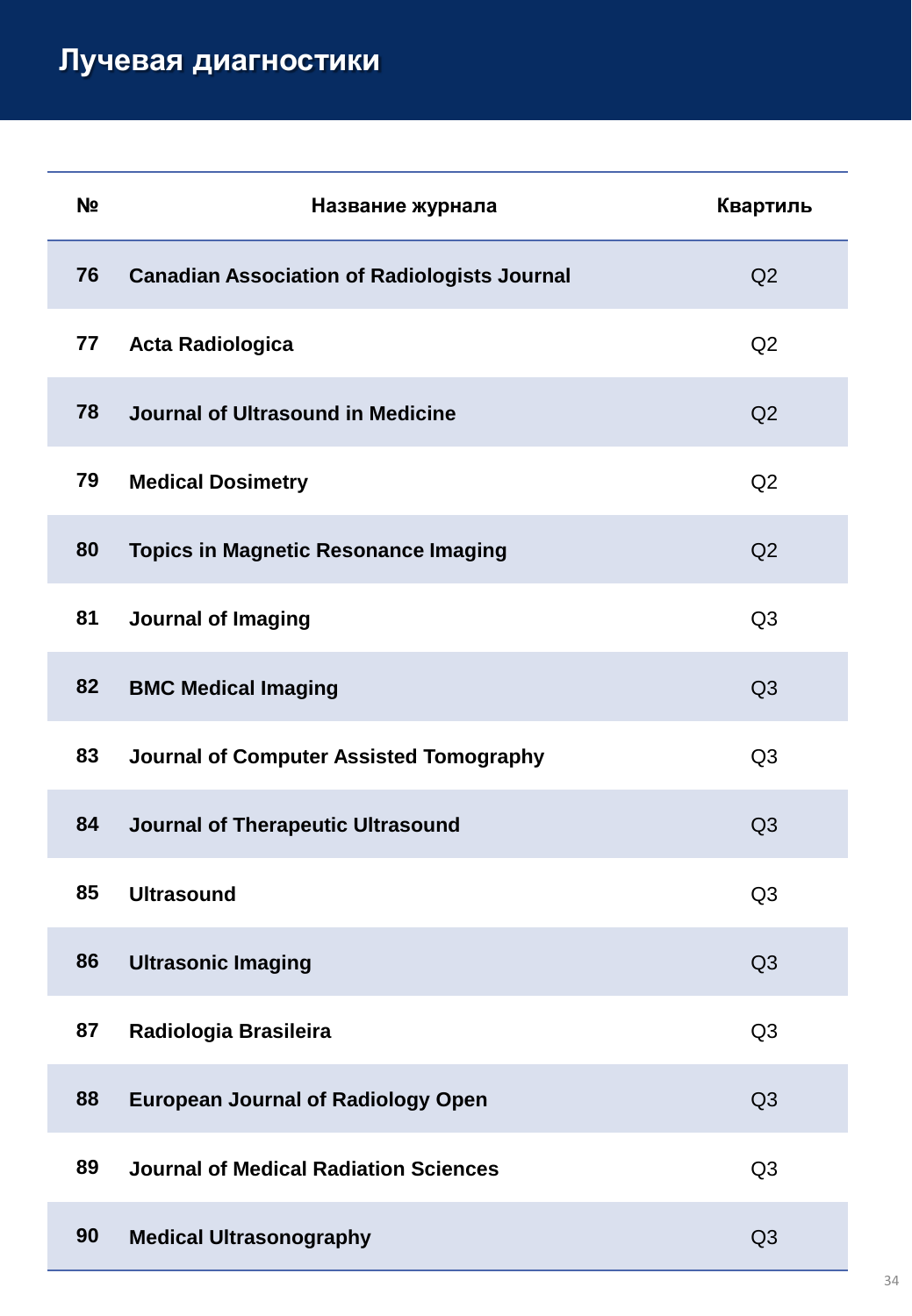| N <sub>2</sub> | Название журнала                                                             | Квартиль       |
|----------------|------------------------------------------------------------------------------|----------------|
| 91             | <b>Emergency Radiology</b>                                                   | Q3             |
| 92             | <b>Clinical Imaging</b>                                                      | Q <sub>3</sub> |
| 93             | Radiography                                                                  | Q <sub>3</sub> |
| 94             | <b>Current Problems in Diagnostic Radiology</b>                              | Q <sub>3</sub> |
| 95             | Journal of Echocardiography                                                  | Q <sub>3</sub> |
| 96             | <b>Imaging in Medicine</b>                                                   | Q <sub>3</sub> |
| 97             | <b>Surgical and Radiologic Anatomy</b>                                       | Q <sub>3</sub> |
| 98             | <b>Seminars in Ultrasound, CT and MRI</b>                                    | Q <sub>3</sub> |
| 99             | <b>Techniques in Vascular and Interventional Radiology</b>                   | Q <sub>3</sub> |
| 100            | <b>Quarterly Journal of Nuclear Medicine and Molecular</b><br><b>Imaging</b> | Q <sub>3</sub> |
| 101            | <b>Radiological Physics and Technology</b>                                   | Q <sub>3</sub> |
| 102            | Echocardiography                                                             | Q <sub>3</sub> |
| 103            | <b>Polish Journal of Radiology</b>                                           | Q <sub>3</sub> |
| 104            | <b>Journal of X-Ray Science and Technology</b>                               | Q <sub>3</sub> |
| 105            | <b>Seminars in Interventional Radiology</b>                                  | Q <sub>3</sub> |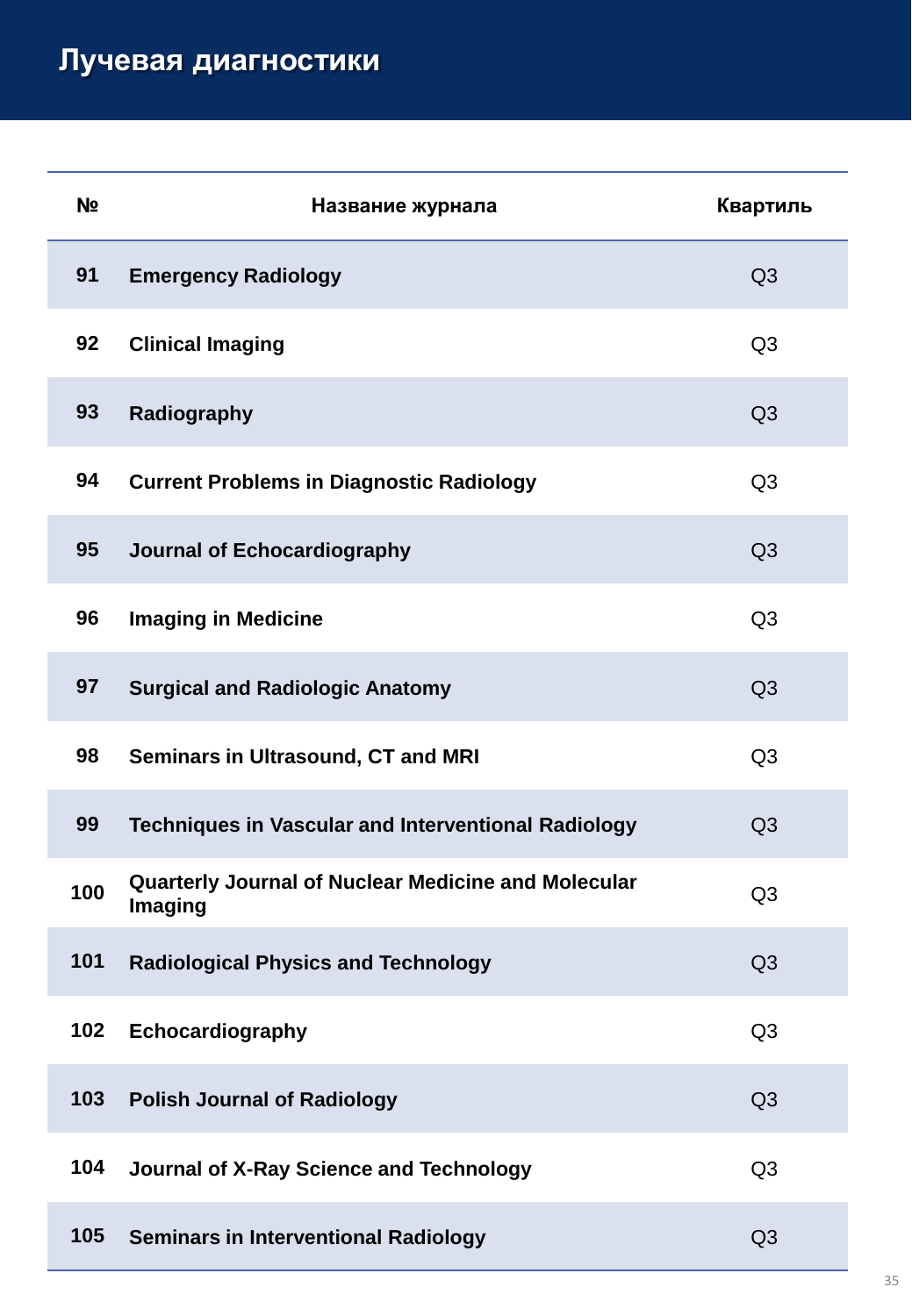| N <sub>2</sub> | Название журнала                                                                       | Квартиль       |
|----------------|----------------------------------------------------------------------------------------|----------------|
| 106            | <b>Echo Research and Practice</b>                                                      | Q <sub>3</sub> |
| 107            | Journal of medical ultrasonics (2001)                                                  | Q <sub>3</sub> |
| 108            | Indian Journal of Radiology and Imaging                                                | Q <sub>3</sub> |
| 109            | <b>Ultrasound Quarterly</b>                                                            | Q <sub>3</sub> |
| 110            | Journal of Medical Ultrasound                                                          | Q <sub>3</sub> |
| 111            | Journal of Medical Imaging and Radiation Oncology                                      | Q <sub>3</sub> |
| 112            | Journal of Medical Imaging and Radiation Sciences                                      | Q <sub>3</sub> |
| 113            | <b>Current Radiology Reports</b>                                                       | Q <sub>3</sub> |
| 114            | <b>Concepts in Magnetic Resonance Part B: Magnetic</b><br><b>Resonance Engineering</b> | Q <sub>3</sub> |
| 115            | <b>Journal of Clinical Imaging Science</b>                                             | Q <sub>3</sub> |
| 116            | Journal of Clinical Ultrasound                                                         | Q <sub>4</sub> |
| 117            | <b>Hellenic Journal of Nuclear Medicine</b>                                            | Q4             |
| 118            | <b>Indian Journal of Nuclear Medicine</b>                                              | Q <sub>4</sub> |
| 119            | <b>Seminars in Roentgenology</b>                                                       | Q <sub>4</sub> |
| 120            | International Journal of Radiation Research                                            | Q <sub>4</sub> |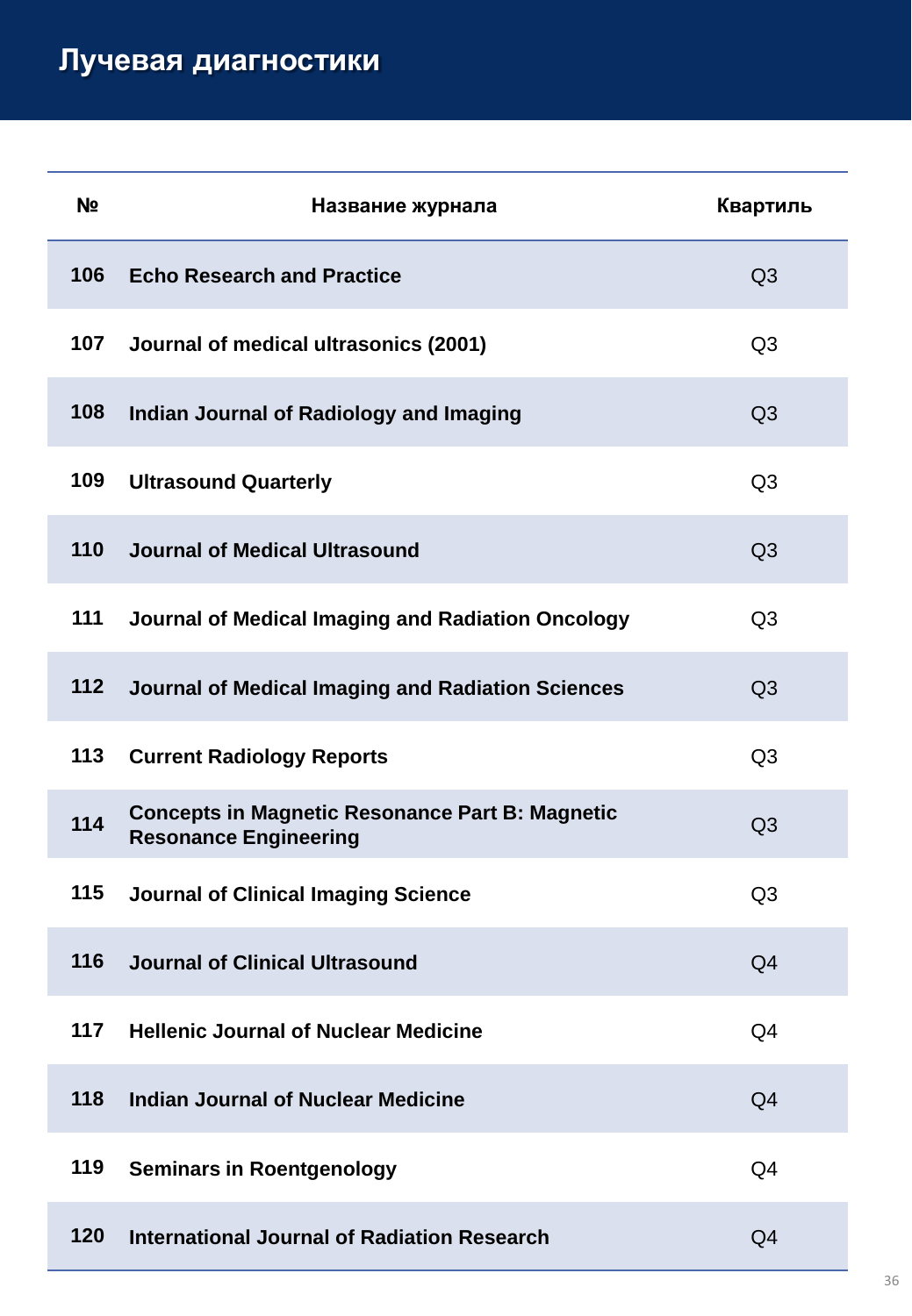| Nº  | Название журнала                         | Квартиль |
|-----|------------------------------------------|----------|
| 121 | Journal of Cardiovascular Echography     | Q4       |
| 122 | <b>Radiology Case Reports</b>            | Q4       |
| 123 | Radiologia                               | Q4       |
| 124 | <b>Reports in Medical Imaging</b>        | Q4       |
| 125 | <b>Journal of Radiology Case Reports</b> | Q4       |
| 126 | <b>Medical radiology</b>                 | Q4       |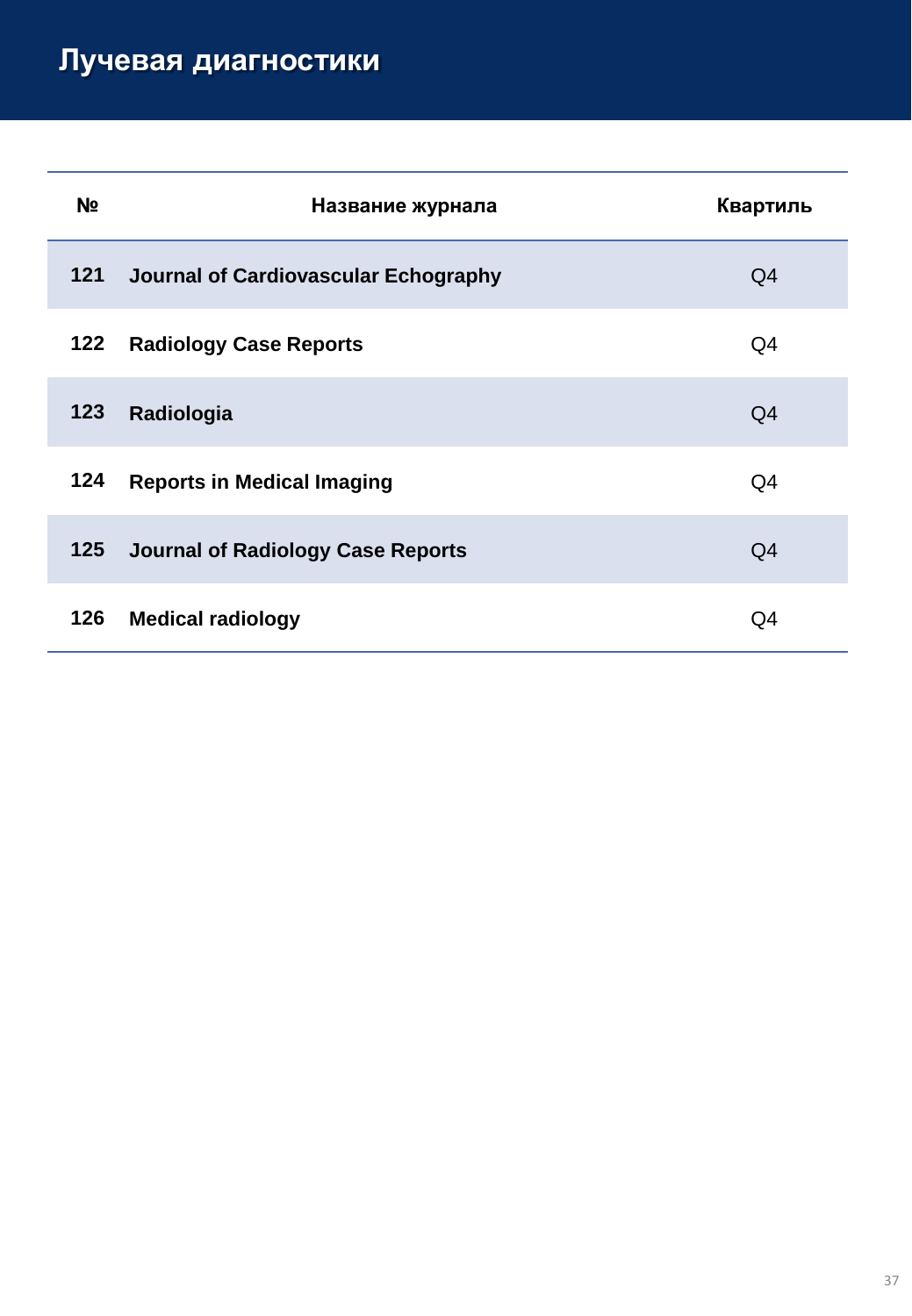| N <sub>2</sub> | Название журнала                                                                                    | Квартиль       |
|----------------|-----------------------------------------------------------------------------------------------------|----------------|
| $\mathbf 1$    | <b>British Journal of Anaesthesia</b>                                                               | Q <sub>1</sub> |
| $\mathbf{2}$   | Pain                                                                                                | Q <sub>1</sub> |
| $\overline{3}$ | Journal of Pain                                                                                     | Q <sub>1</sub> |
| 4              | Anesthesiology                                                                                      | Q <sub>1</sub> |
| 5              | Anaesthesia                                                                                         | Q <sub>1</sub> |
| $6\phantom{1}$ | <b>Regional Anesthesia and Pain Medicine</b>                                                        | Q <sub>1</sub> |
| $\overline{7}$ | <b>European Journal of Anaesthesiology</b>                                                          | Q <sub>1</sub> |
| 8              | <b>Journal of Pain and Symptom Management</b>                                                       | Q <sub>1</sub> |
| 9              | <b>Anesthesia and Analgesia</b>                                                                     | Q <sub>1</sub> |
| 10             | <b>Neuromodulation</b>                                                                              | Q <sub>1</sub> |
| 11             | <b>Pain Reports</b>                                                                                 | Q <sub>1</sub> |
| 12             | <b>Clinical Journal of Pain</b>                                                                     | Q <sub>1</sub> |
| 13             | <b>Molecular Pain</b>                                                                               | Q <sub>1</sub> |
| 14             | <b>Journal of Clinical Anesthesia</b>                                                               | Q <sub>1</sub> |
| 15             | Critical care and resuscitation : journal of the<br>Australasian Academy of Critical Care Medicine. | Q <sub>1</sub> |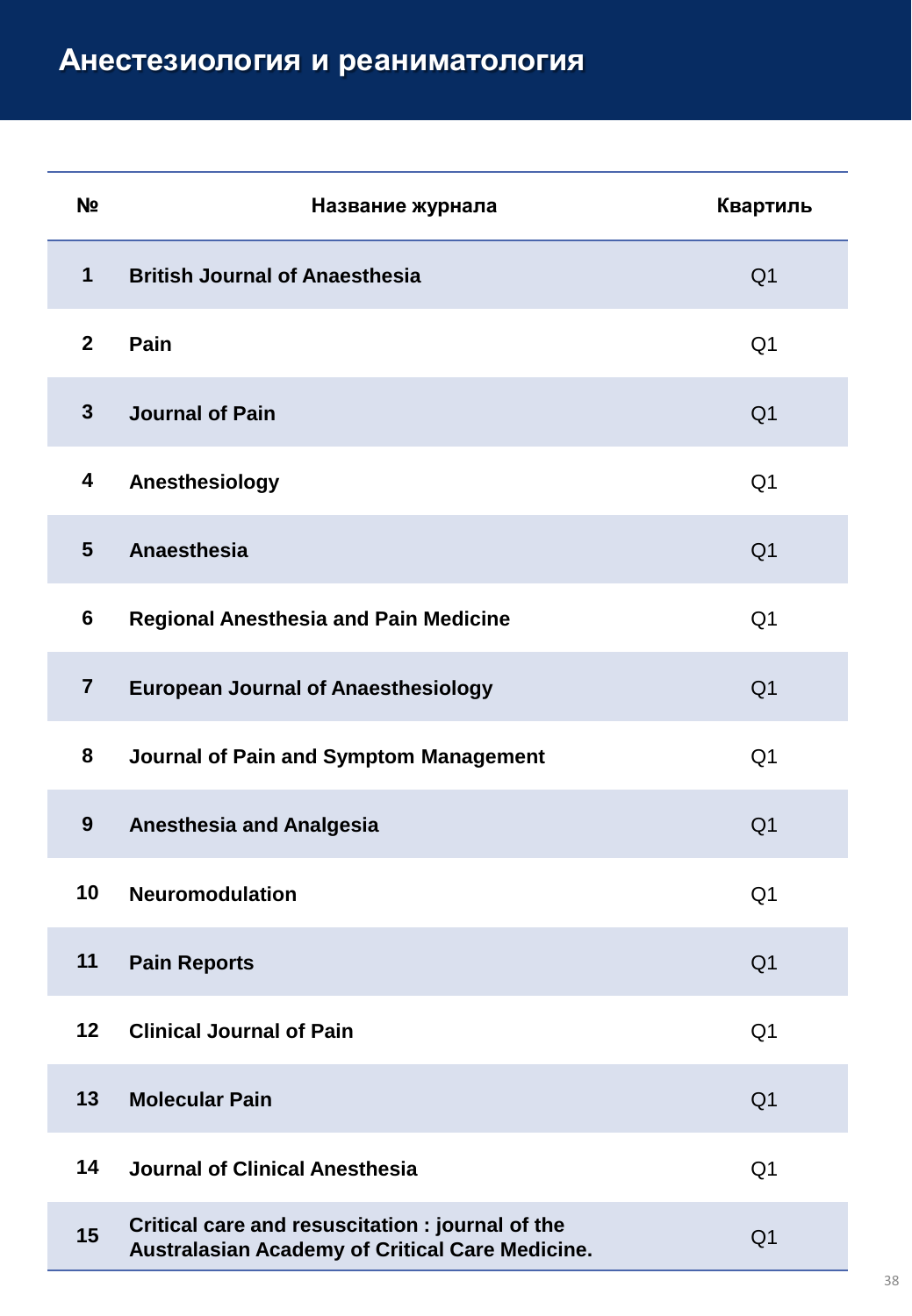| N <sub>2</sub> | Название журнала                                                     | Квартиль       |
|----------------|----------------------------------------------------------------------|----------------|
| 16             | <b>Pain Practice</b>                                                 | Q <sub>1</sub> |
| 17             | <b>Pain Medicine</b>                                                 | Q <sub>1</sub> |
| 18             | Journal of Pain Research                                             | Q <sub>1</sub> |
| 19             | <b>Canadian Journal of Anaesthesia</b>                               | Q <sub>1</sub> |
| 20             | Acta Anaesthesiologica Scandinavica                                  | Q <sub>1</sub> |
| 21             | <b>Current Opinion in Anaesthesiology</b>                            | Q <sub>1</sub> |
| 22             | American Journal of Respiratory and Critical Care<br><b>Medicine</b> | Q <sub>1</sub> |
| 23             | <b>Intensive Care Medicine</b>                                       | Q <sub>1</sub> |
| 24             | <b>Critical Care Medicine</b>                                        | Q <sub>1</sub> |
| 25             | <b>Critical Care</b>                                                 | Q <sub>1</sub> |
| 26             | <b>Annals of Intensive Care</b>                                      | Q <sub>1</sub> |
| 27             | European Heart Journal: Acute Cardiovascular Care                    | Q <sub>1</sub> |
| 28             | <b>Critical Care Clinics</b>                                         | Q <sub>1</sub> |
| 29             | <b>Current Opinion in Critical Care</b>                              | Q <sub>1</sub> |
| 30             | <b>Journal of Intensive Care</b>                                     | Q <sub>1</sub> |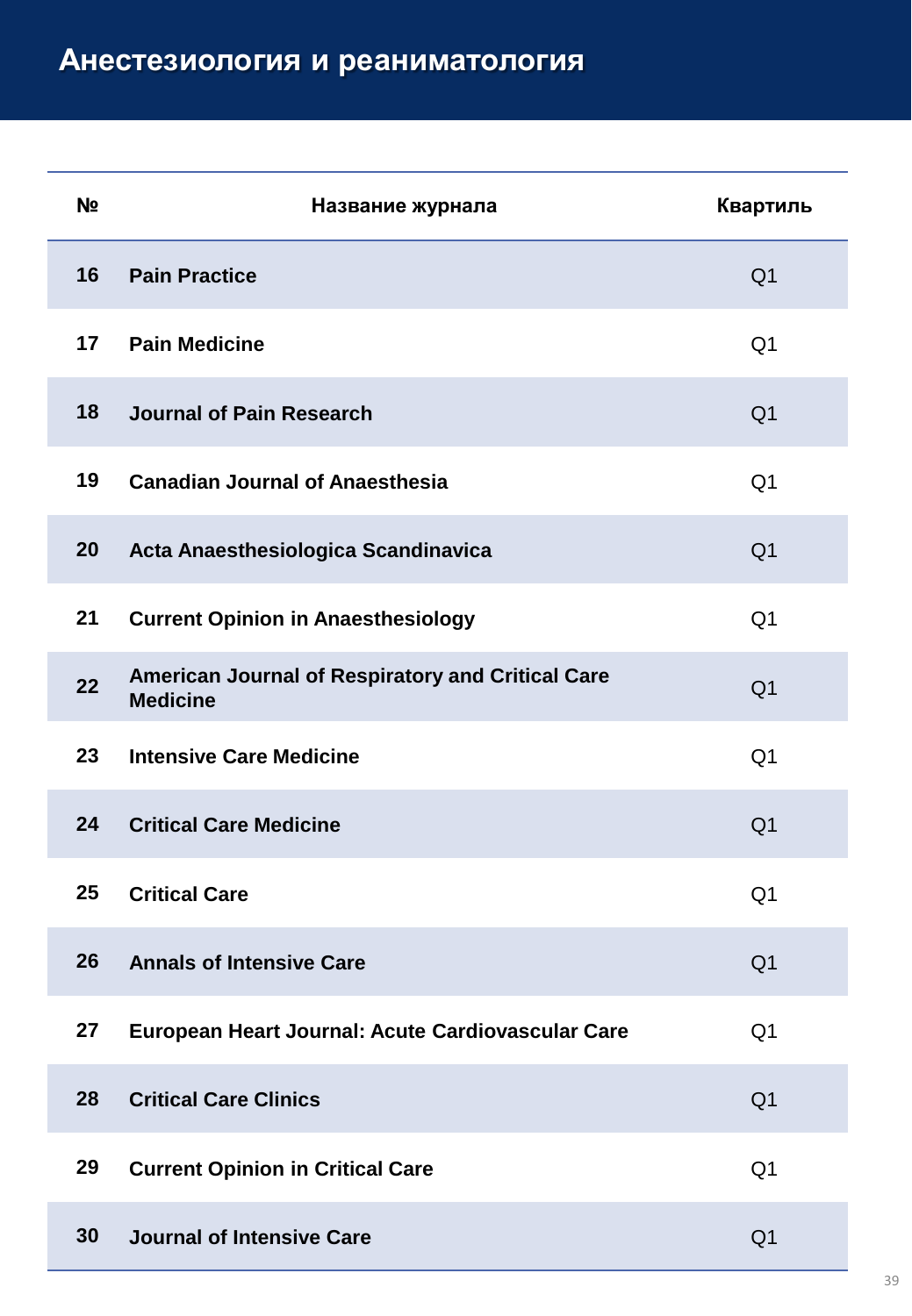| N <sub>2</sub> | Название журнала                                                                                   | Квартиль       |
|----------------|----------------------------------------------------------------------------------------------------|----------------|
| 31             | <b>Journal of Critical Care</b>                                                                    | Q <sub>1</sub> |
| 32             | <b>Shock</b>                                                                                       | Q <sub>1</sub> |
| 33             | Critical care and resuscitation: journal of the<br>Australasian Academy of Critical Care Medicine. | Q <sub>1</sub> |
| 34             | Journal of Intensive Care Medicine                                                                 | Q <sub>1</sub> |
| 35             | <b>Best Practice and Research in Clinical Anaesthesiology</b>                                      | Q <sub>2</sub> |
| 36             | <b>BMC Anesthesiology</b>                                                                          | Q <sub>2</sub> |
| 37             | <b>Pain Research and Management</b>                                                                | Q2             |
| 38             | <b>Scandinavian Journal of Pain</b>                                                                | Q <sub>2</sub> |
| 39             | <b>Local and Regional Anesthesia</b>                                                               | Q2             |
| 40             | <b>Korean Journal of Anesthesiology</b>                                                            | Q2             |
| 41             | <b>Indian Journal of Anaesthesia</b>                                                               | Q2             |
| 42             | <b>British Journal of Pain</b>                                                                     | Q <sub>2</sub> |
| 43             | Journal of Anesthesia                                                                              | Q <sub>2</sub> |
| 44             | <b>Anesthesiology Clinics</b>                                                                      | Q2             |
| 45             | Journal of Clinical Monitoring and Computing                                                       | Q2             |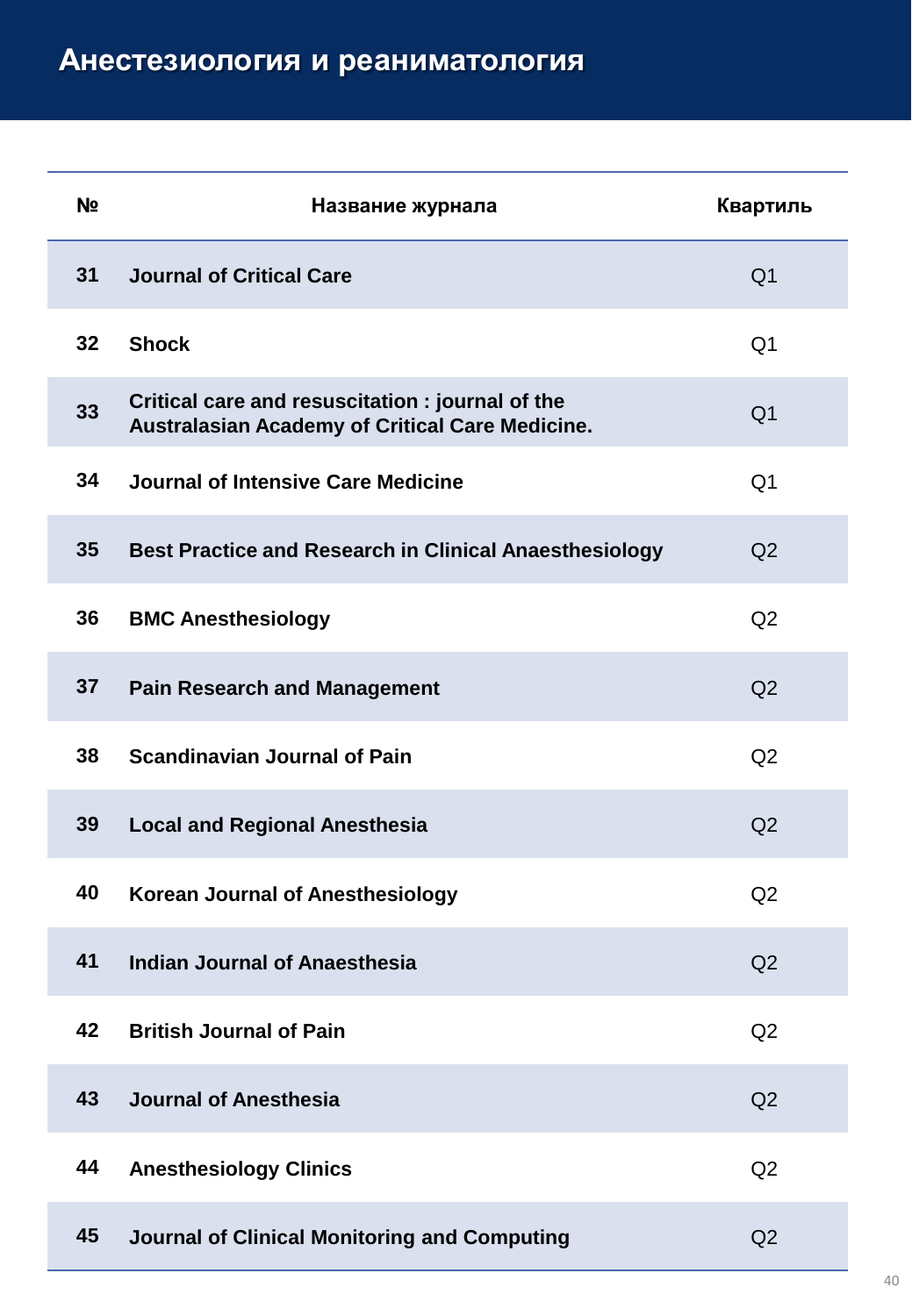| N <sub>2</sub> | Название журнала                                          | Квартиль       |
|----------------|-----------------------------------------------------------|----------------|
| 46             | <b>Minerva Anestesiologica</b>                            | Q2             |
| 47             | <b>Annals of palliative medicine</b>                      | Q2             |
| 48             | <b>Korean Journal of Pain</b>                             | Q2             |
| 49             | <b>Medical Gas Research</b>                               | Q <sub>2</sub> |
| 50             | <b>Anaesthesia and Intensive Care</b>                     | Q2             |
| 51             | <b>Pain Research and Treatment</b>                        | Q2             |
| 52             | Journal of Anaesthesiology Clinical Pharmacology          | Q2             |
| 53             | <b>Anesthesiology and Pain Medicine</b>                   | Q2             |
| 54             | <b>Annals of Cardiac Anaesthesia</b>                      | Q2             |
| 55             | <b>Pain Management</b>                                    | Q2             |
| 56             | <b>Seminars in Respiratory and Critical Care Medicine</b> | Q2             |
| 57             | <b>Respiratory Care</b>                                   | Q2             |
| 58             | <b>Emergency Medicine Journal</b>                         | Q2             |
| 59             | Heart and Lung: Journal of Acute and Critical Care        | Q2             |
| 60             | Journal of the Intensive Care Society                     | Q2             |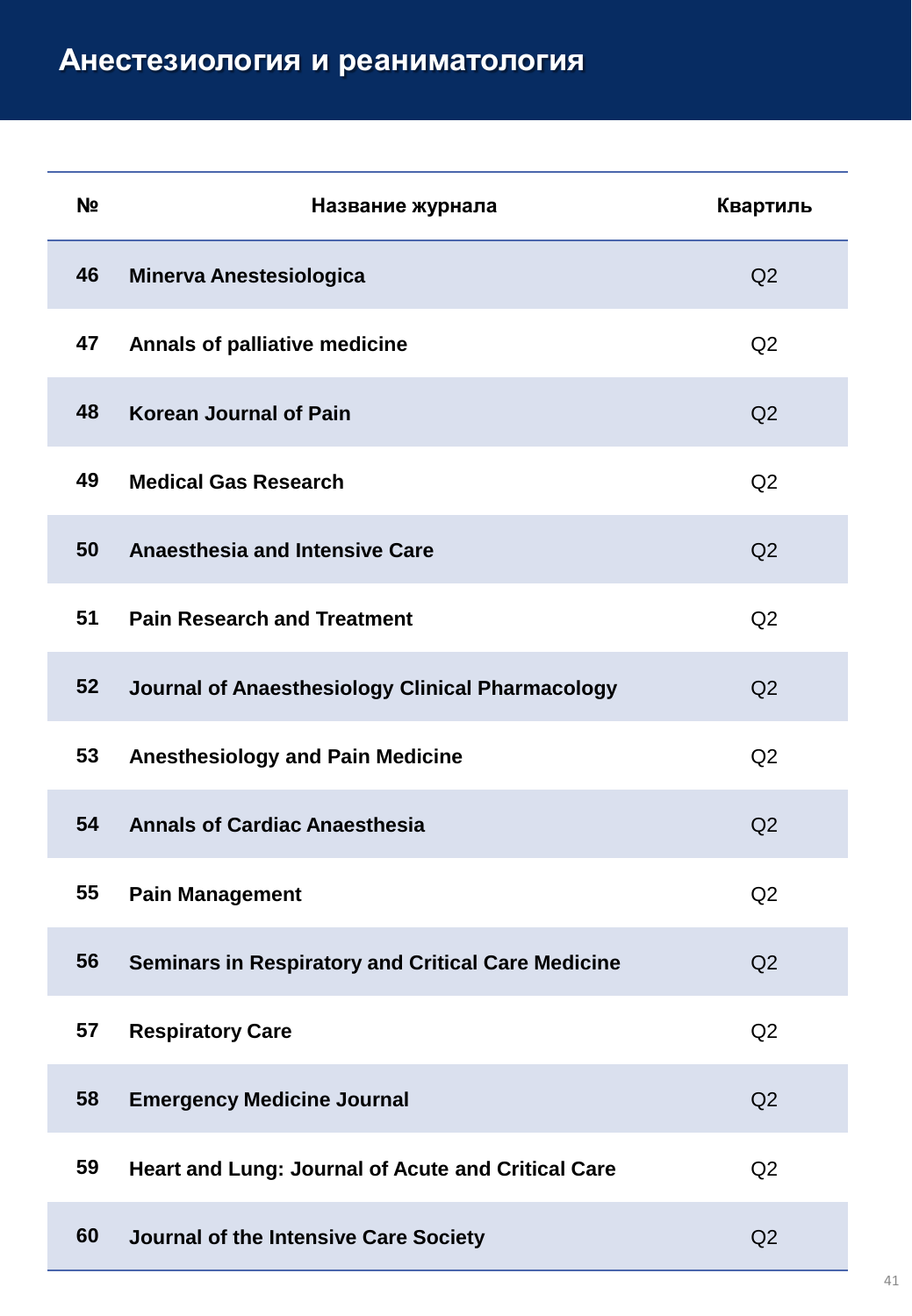| N <sub>2</sub> | Название журнала                                        | Квартиль       |
|----------------|---------------------------------------------------------|----------------|
| 61             | <b>Critical Care Research and Practice</b>              | Q2             |
| 62             | <b>Acute and Critical Care</b>                          | Q2             |
| 63             | <b>Anaesthesiology Intensive Therapy</b>                | Q <sub>2</sub> |
| 64             | <b>Advances in Anesthesia</b>                           | Q <sub>3</sub> |
| 65             | <b>Anaesthesiology Intensive Therapy</b>                | Q <sub>3</sub> |
| 66             | Revista Espanola de Anestesiologia y Reanimacion        | Q <sub>3</sub> |
| 67             | <b>Journal of Opioid Management</b>                     | Q <sub>3</sub> |
| 68             | Therapeutic hypothermia and temperature management      | Q <sub>3</sub> |
| 69             | <b>International Anesthesiology Clinics</b>             | Q <sub>3</sub> |
| 70             | Revista Brasileira de Anestesiologia                    | Q <sub>3</sub> |
| 71             | <b>Anesthesiology Research and Practice</b>             | Q <sub>3</sub> |
| 72             | <b>Perioperative Care and Operating Room Management</b> | Q <sub>3</sub> |
| 73             | Journal of Anesthesia History                           | Q <sub>3</sub> |
| 74             | <b>Asian Journal of Anesthesiology</b>                  | Q <sub>3</sub> |
| 75             | Seminars in Cardiothoracic and Vascular Anesthesia      | Q3             |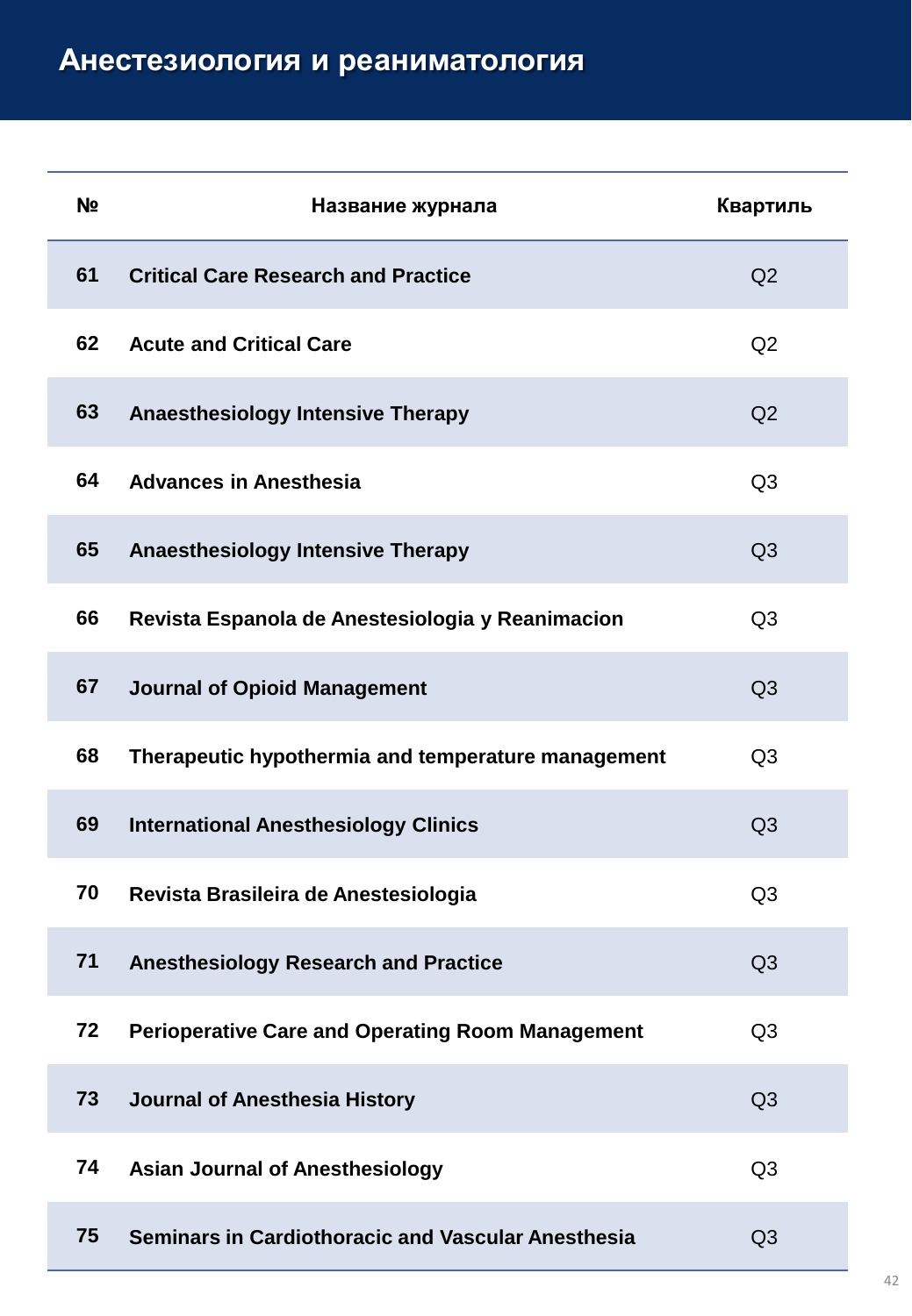| N <sub>2</sub> | Название журнала                                                                    | Квартиль       |
|----------------|-------------------------------------------------------------------------------------|----------------|
| 76             | <b>Trends in Anaesthesia and Critical Care</b>                                      | Q <sub>3</sub> |
| 77             | Anasthesiologie und Intensivmedizin                                                 | Q <sub>3</sub> |
| 78             | <b>AANA Journal</b>                                                                 | Q <sub>3</sub> |
| 79             | <b>Anesthesia Progress</b>                                                          | Q <sub>3</sub> |
| 80             | <b>Medecine Palliative</b>                                                          | Q <sub>3</sub> |
| 81             | <b>Current Anesthesiology Reports</b>                                               | Q <sub>3</sub> |
| 82             | Anaesthesia, Pain and Intensive Care                                                | Q <sub>3</sub> |
| 83             | <b>Perioperative Care and Operating Room Management</b>                             | Q <sub>3</sub> |
| 84             | <b>Canadian Journal of Respiratory, Critical Care, and Sleep</b><br><b>Medicine</b> | Q <sub>3</sub> |
| 85             | International Journal of Critical Illness and Injury<br><b>Science</b>              | Q <sub>3</sub> |
| 86             | Journal of Emergency Medicine, Trauma and Acute Care                                | Q <sub>3</sub> |
| 87             | Journal of Cellular and Molecular Anesthesia                                        | Q <sub>4</sub> |
| 88             | Journal of perioperative practice                                                   | Q <sub>4</sub> |
| 89             | <b>Anaesthesia and Intensive Care Medicine</b>                                      | Q <sub>4</sub> |
| 90             | <b>Colombian Journal of Anesthesiology</b>                                          | Q <sub>4</sub> |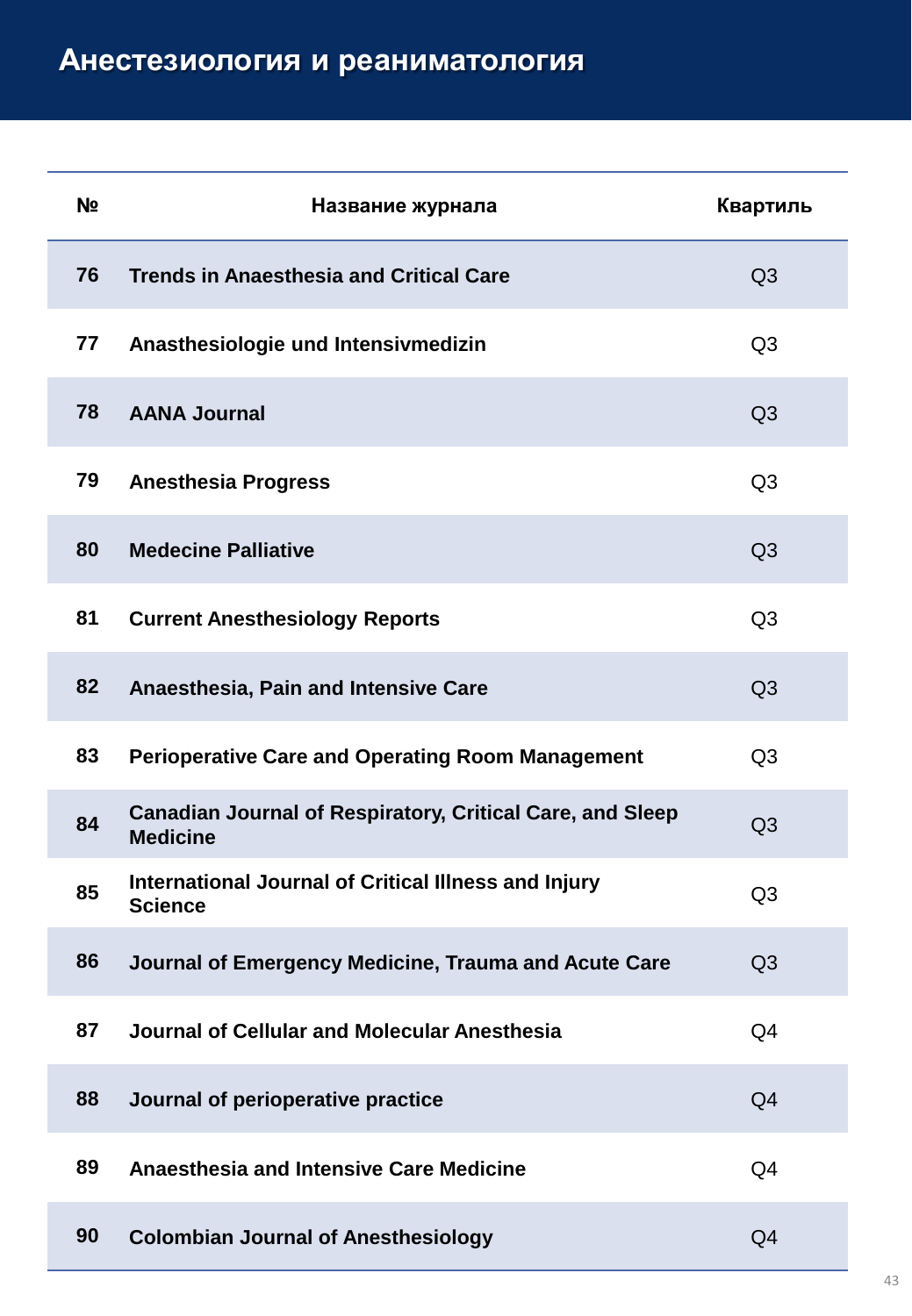| N <sub>o</sub> | Название журнала                             | Квартиль       |
|----------------|----------------------------------------------|----------------|
| 91             | <b>Update in Anaesthesia</b>                 | Q <sub>4</sub> |
| 92             | Acta Anaesthesiologica Belgica               | Q <sub>4</sub> |
| 93             | <b>Middle East Journal of Anesthesiology</b> | Q <sub>4</sub> |
| 94             | <b>Open Anesthesiology Journal</b>           | Q <sub>4</sub> |
| 95             | <b>Open Pain Journal</b>                     | Q <sub>4</sub> |
| 96             | <b>Journal of Pain Management</b>            | Q <sub>4</sub> |
| 97             | <b>Acute Medicine</b>                        | Q <sub>4</sub> |
| 98             | <b>Critical Care and Shock</b>               | Q <sub>4</sub> |
| 99             | Journal of Critical and Intensive Care       | Q <sub>4</sub> |
| 100            | <b>Journal of Acute Medicine</b>             | Q4             |